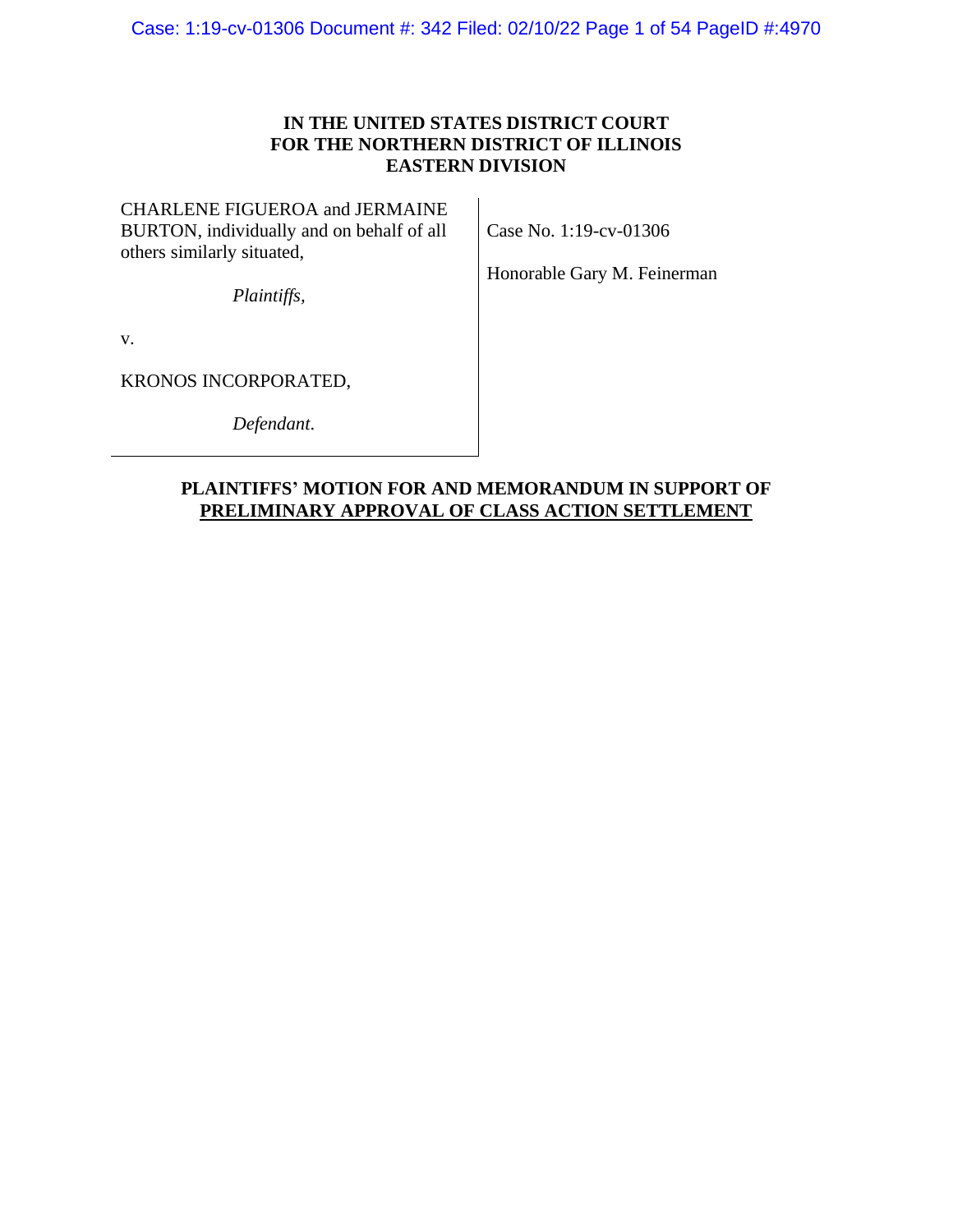## **TABLE OF CONTENTS**

| I.   |                                                       |                                                                              |  |
|------|-------------------------------------------------------|------------------------------------------------------------------------------|--|
| II.  |                                                       |                                                                              |  |
|      | A.                                                    |                                                                              |  |
|      | <b>B.</b>                                             |                                                                              |  |
|      | C.                                                    |                                                                              |  |
| III. |                                                       |                                                                              |  |
|      | A.                                                    |                                                                              |  |
|      | <b>B.</b>                                             |                                                                              |  |
|      | $C_{\bullet}$                                         |                                                                              |  |
|      | D.                                                    |                                                                              |  |
|      | E.                                                    |                                                                              |  |
|      | F.                                                    |                                                                              |  |
| IV.  | THE PROPOSED SETTLEMENT CLASS SHOULD BE CERTIFIED FOR |                                                                              |  |
|      | A.                                                    |                                                                              |  |
|      | <b>B.</b>                                             |                                                                              |  |
|      | $\mathbf{C}$ .                                        |                                                                              |  |
|      | D.                                                    |                                                                              |  |
|      | E.                                                    | A Class Action is a Superior Method of Resolving the Controversy 20          |  |
|      | F.                                                    |                                                                              |  |
| V.   |                                                       | PLAINTIFFS' COUNSEL SHOULD BE APPOINTED AS CLASS COUNSEL 23                  |  |
| VI.  |                                                       | THE PROPOSED SETTLEMENT WARRANTS PRELIMINARY APPROVAL24                      |  |
|      | A.                                                    | <b>Plaintiffs and Proposed Class Counsel Have Adequately Represented the</b> |  |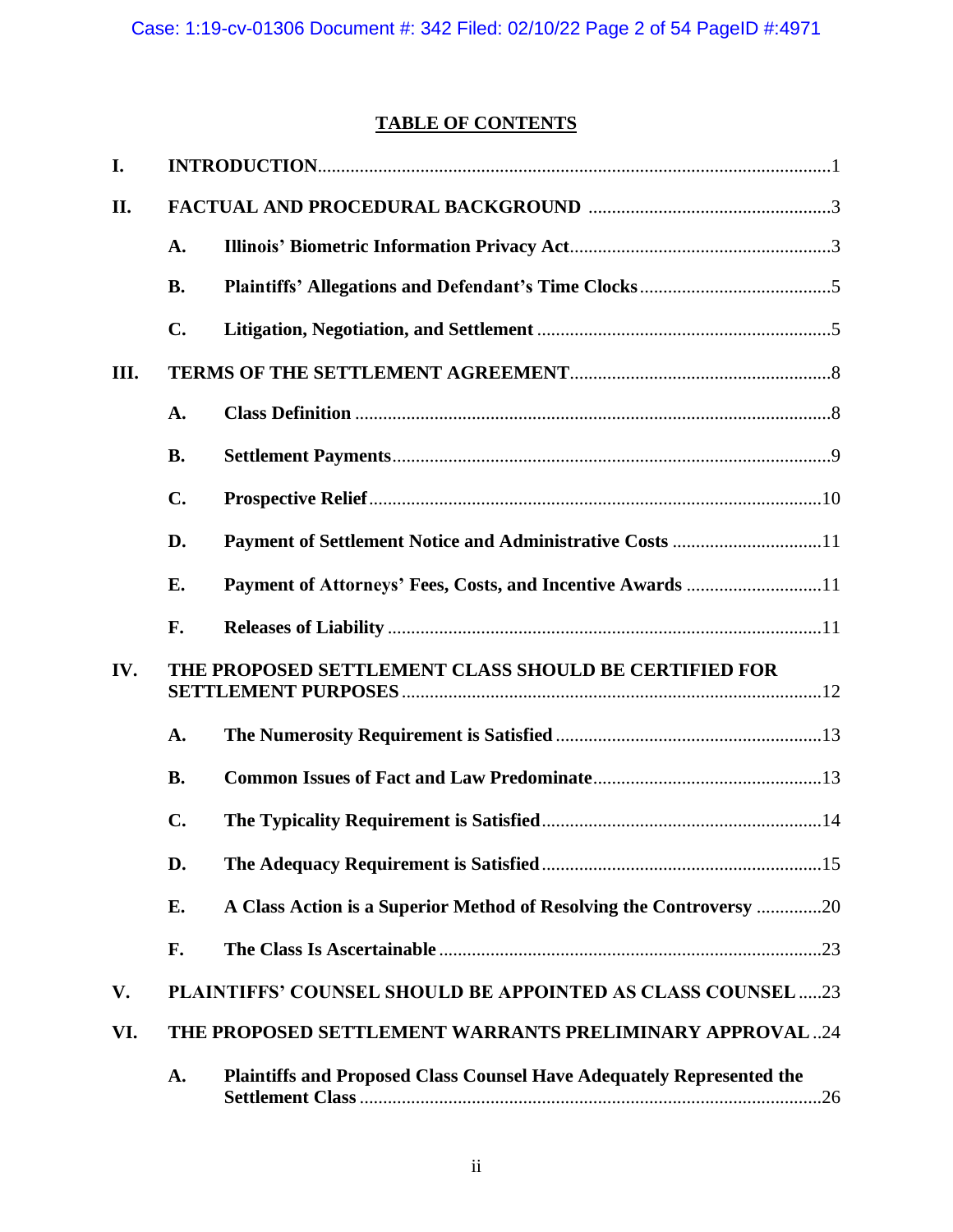|      | <b>B.</b> |                                                                      | The Settlement Was Reached as a Result of Arm's-Length Negotiations  |  |
|------|-----------|----------------------------------------------------------------------|----------------------------------------------------------------------|--|
|      | C.        | The Settlement Treats All Settlement Class Members Equally33         |                                                                      |  |
|      | D.        | The Relief Secured for the Settlement Class Is Adequate and Warrants |                                                                      |  |
|      |           | 1.                                                                   | The cost, risk, and delay of further litigation compared to the      |  |
|      |           | 2.                                                                   | The method of distributing relief to the Settlement Class Members is |  |
|      |           | 3.                                                                   | The terms of the requested attorneys' fees are reasonable38          |  |
| VII. |           |                                                                      | THE PROPOSED NOTICE PLAN SHOULD BE APPROVED IN FORM AND              |  |
|      |           |                                                                      |                                                                      |  |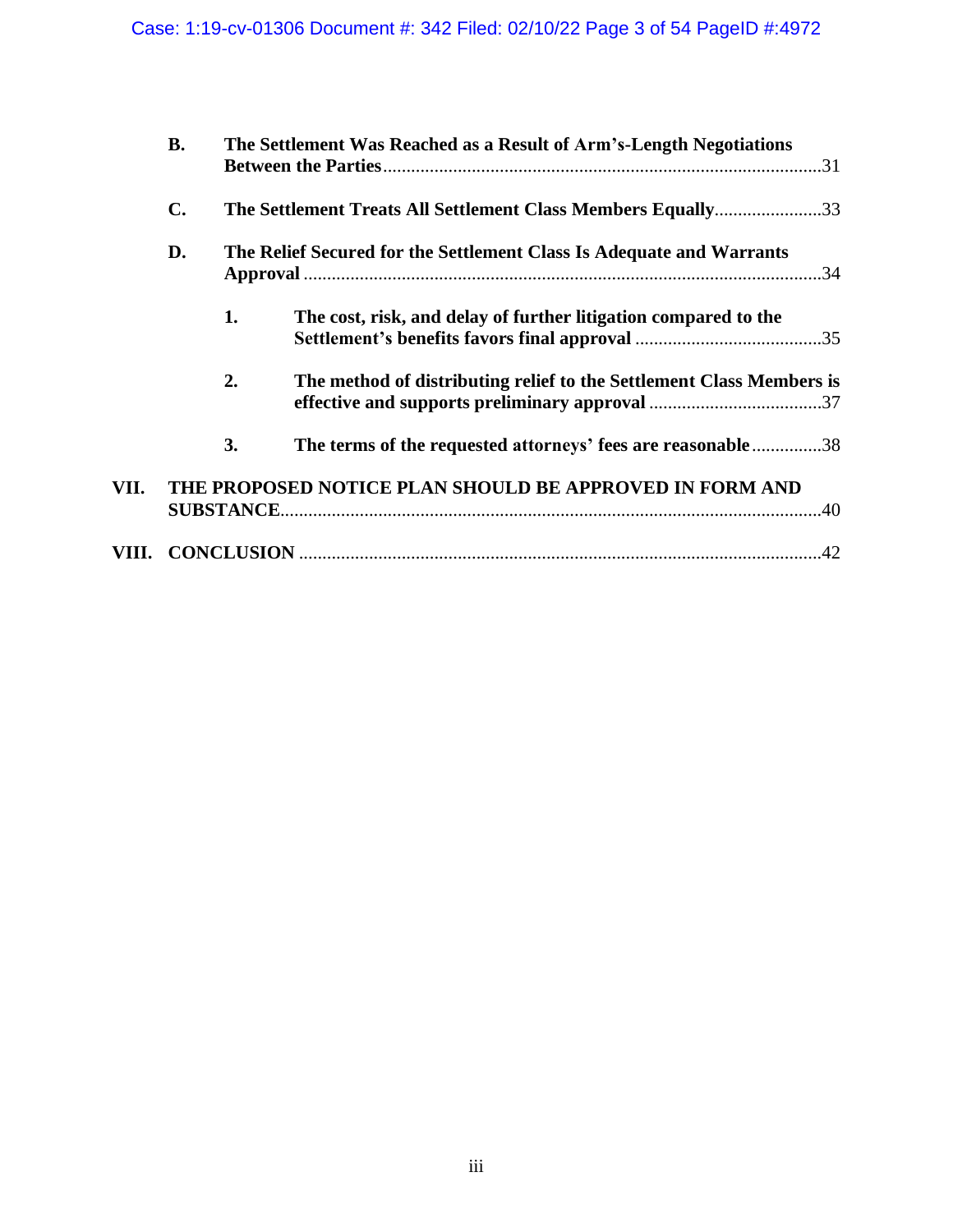## **TABLE OF AUTHORITIES**

## **United States Supreme Court Cases**

| Amchem Prods., Inc. v. Windsor,               |  |
|-----------------------------------------------|--|
|                                               |  |
| Amgen Inc. v. Conn. Ret. Plans and Tr. Funds, |  |
|                                               |  |
| Eisen v. Carlisle & Jacquelin,                |  |
|                                               |  |
| Ortiz v. Fibreboard Corp.,                    |  |
|                                               |  |
| Wal-Mart v. Dukes,                            |  |
|                                               |  |
| <b>United States Appellate Court Cases</b>    |  |
| Arreola v. Godinez,                           |  |
|                                               |  |
| Beaton v. SpeedyPC Software,                  |  |
|                                               |  |
| Bell v. PNC Bank, Nat'l Ass'n,                |  |
|                                               |  |
| Cothron v. White Castle System, Inc.,         |  |
|                                               |  |
| Fox v. Dakkota Integrated Systems, LLC,       |  |
|                                               |  |
| Gautreaux v. Pierce,                          |  |
|                                               |  |
| Gomez v. St. Vincent Health, Inc.,            |  |
|                                               |  |
| Isby v. Bayh,                                 |  |
|                                               |  |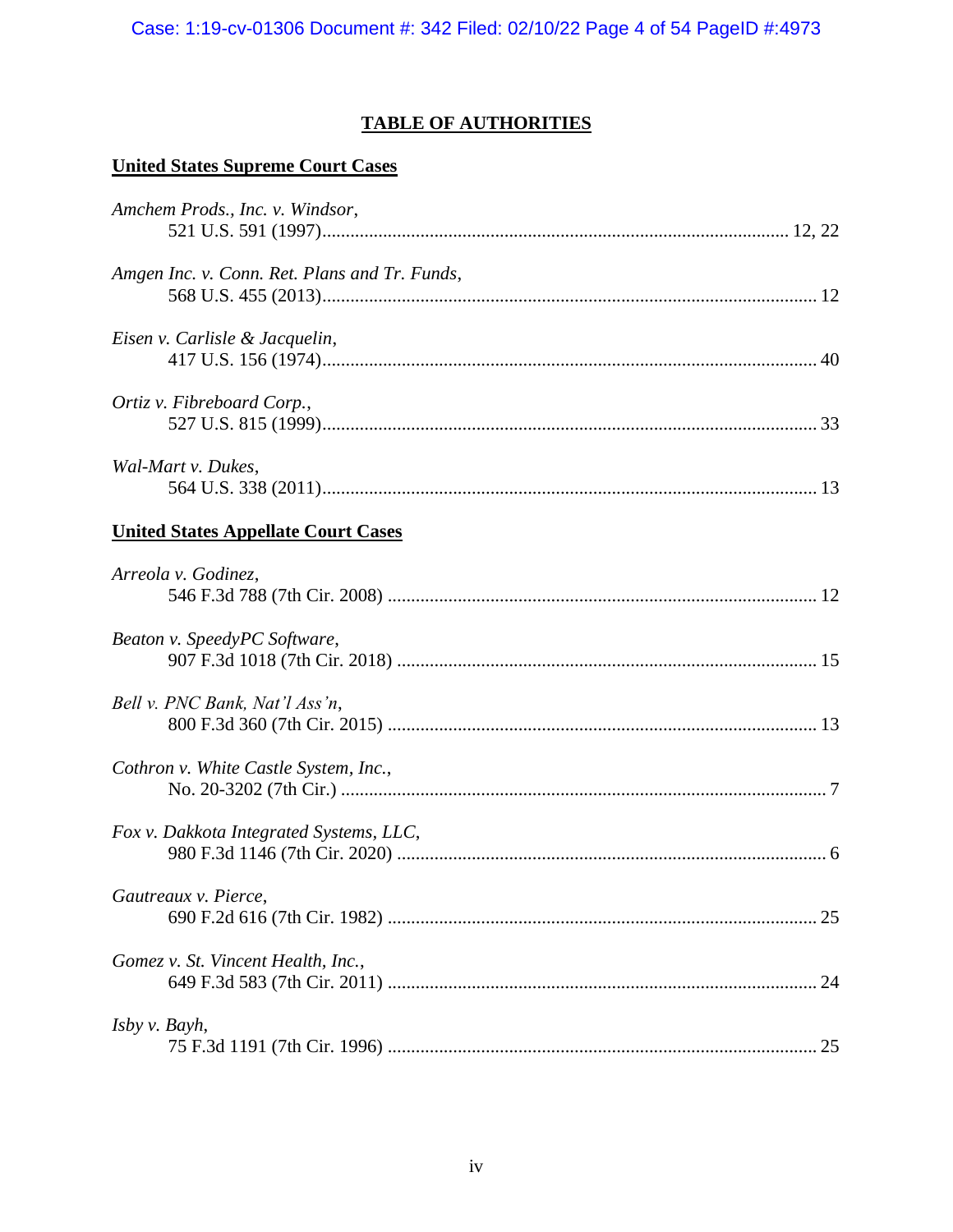# Case: 1:19-cv-01306 Document #: 342 Filed: 02/10/22 Page 5 of 54 PageID #:4974

| Kaufman v. Am. Express Travel Related Servs. Co., Inc., |
|---------------------------------------------------------|
| Lane v. Facebook, Inc.,                                 |
| Mullins v. Direct Digital, LLC,                         |
| Patel v. Facebook, Inc.,                                |
| Retired Chi. Police Ass'n v. City of Chi.,              |
| Sosa v. Onfido, Inc.,                                   |
| Spano v. The Boeing Co.,                                |
| Suchanek v. Sturm Foods, Inc.,                          |
| Synfuel Techs., Inc. v. DHL Express (USA), Inc.,        |
| Williams v. Rohm & Haas Pension Plan,                   |
| <b>United States District Court Cases</b>               |
| Adkins v. Facebook, Inc.,                               |
| Am. Int'l Grp., Inc. v. ACE INA Holdings, Inc.,         |
| Barnes v. Air Line Pilots Ass'n, Int'l,                 |
| Bernal v. NRA Group, LLC,                               |
| Charvat v. Valente,                                     |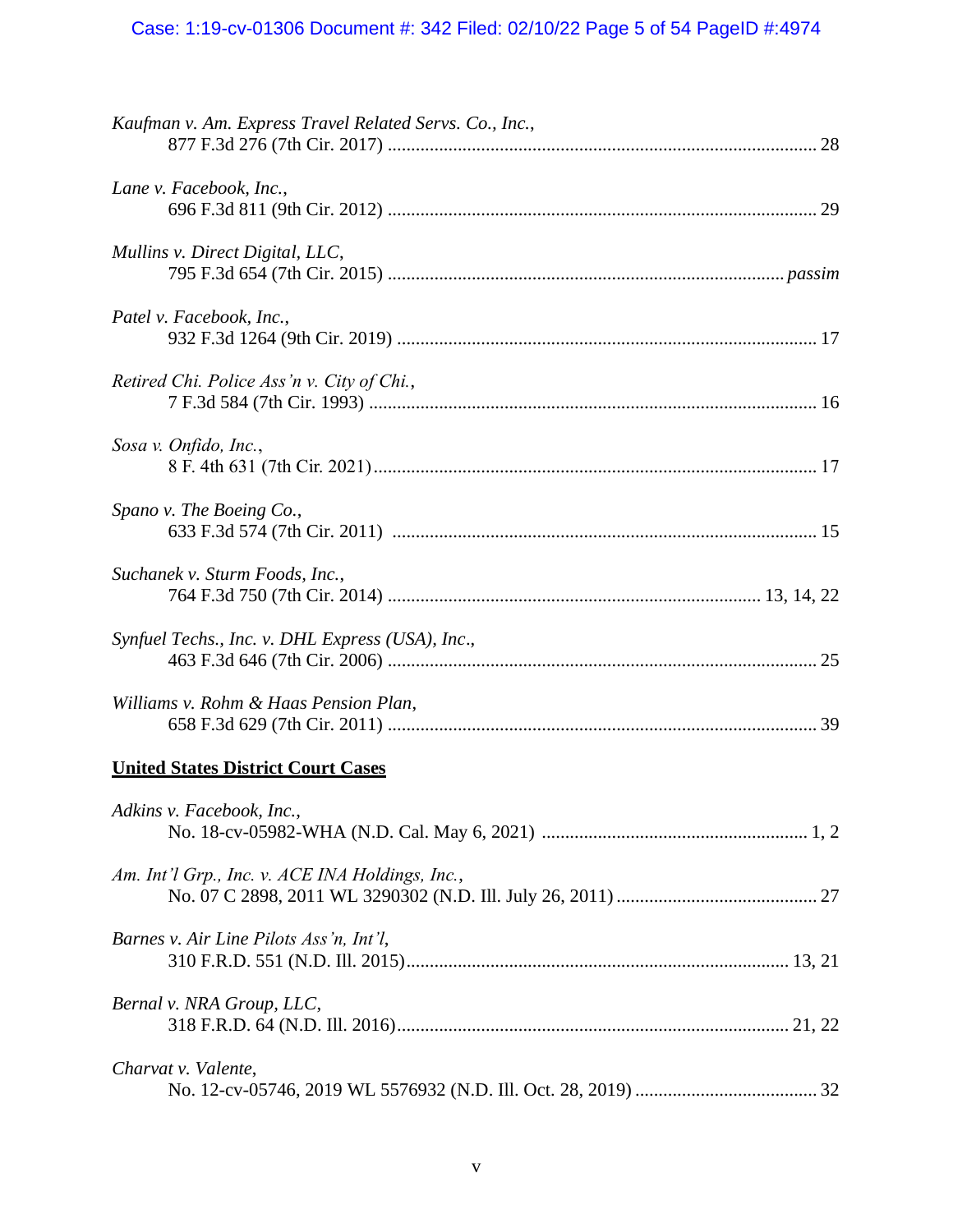| Cornejo v. Amcor Rigid Plastics USA, LLC,                                                              |
|--------------------------------------------------------------------------------------------------------|
| Cothron v. White Castle System, Inc.,                                                                  |
| Dixon v. Washington & Jane Smith Cmty.-Beverly,                                                        |
| Figueroa v. Kronos Inc.,                                                                               |
| Goldsmith v. Tech. Sols. Co.,                                                                          |
| Gumm v. Ford,                                                                                          |
| Hale v. State Farm Mut. Auto. Ins. Co.,                                                                |
| Hudson v. Libre Tech., Inc.,<br>No. 3:18-cv-1371-GPC-KSC, 2020 WL 2467060 (S.D. Cal. May 13, 2020)  36 |
| In re AT & T Mobility Wireless Data Servs. Sales Litig.,                                               |
| In re AT $&$ T Sales Tax Litig.,                                                                       |
| In re Cap. One Tel. Cons. Prot. Act Litig.,                                                            |
| In re Facebook Biometric Info. Priv. Litig.,                                                           |
| In re Facebook Biometric Info. Priv. Litig.,                                                           |
| In re Facebook Biometric Info. Priv. Litig.,                                                           |
| In re Google Buzz Priv. Litig.,                                                                        |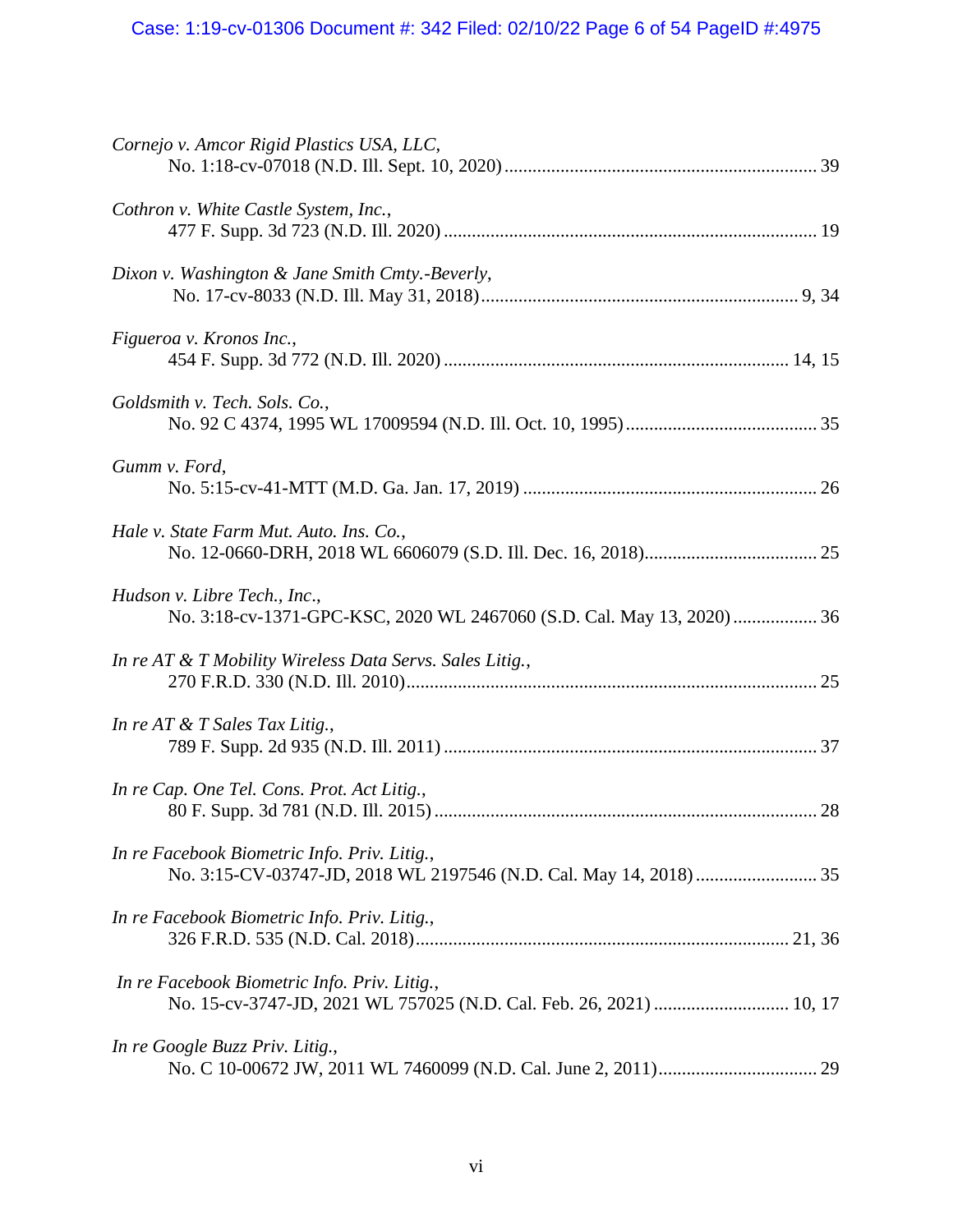# Case: 1:19-cv-01306 Document #: 342 Filed: 02/10/22 Page 7 of 54 PageID #:4976

| In re Google LLC Street View Elec. Commc'ns Litig.,                                                         |
|-------------------------------------------------------------------------------------------------------------|
| In re Toyota Motor Corp. Unintended Acceleration Mktg. Litig.,                                              |
| Jackson v. Nat'l Action Fin. Servs., Inc.,                                                                  |
| Lopez-McNear v. Superior Health Linens, LLC,                                                                |
| Kaufman v. Am. Express Travel Related Servs., Co.,                                                          |
| Martinez v. Nandos Rest. Grp., Inc.,                                                                        |
| Muir v. Nature's Bounty (DE), Inc.,                                                                         |
| Osada v. Experian Info. Sols., Inc.,                                                                        |
| Quiroz v. Revenue Prod. Mgmt., Inc.,                                                                        |
| Ramirez v. GLK Foods, LLC,                                                                                  |
| Schulte v. Fifth Third Bank,                                                                                |
| Schulte v. Fifth Third Bank,                                                                                |
| Snyder v. Ocwen Loan Servicing, LLC,<br>No. 14 C 8461, 2019 WL 2103379 (N.D. Ill. May 14, 2019)  25, 26, 33 |
| Starr v. Chi. Cut Steakhouse,                                                                               |
| Thome v. NOVAtime Tech., Inc.,                                                                              |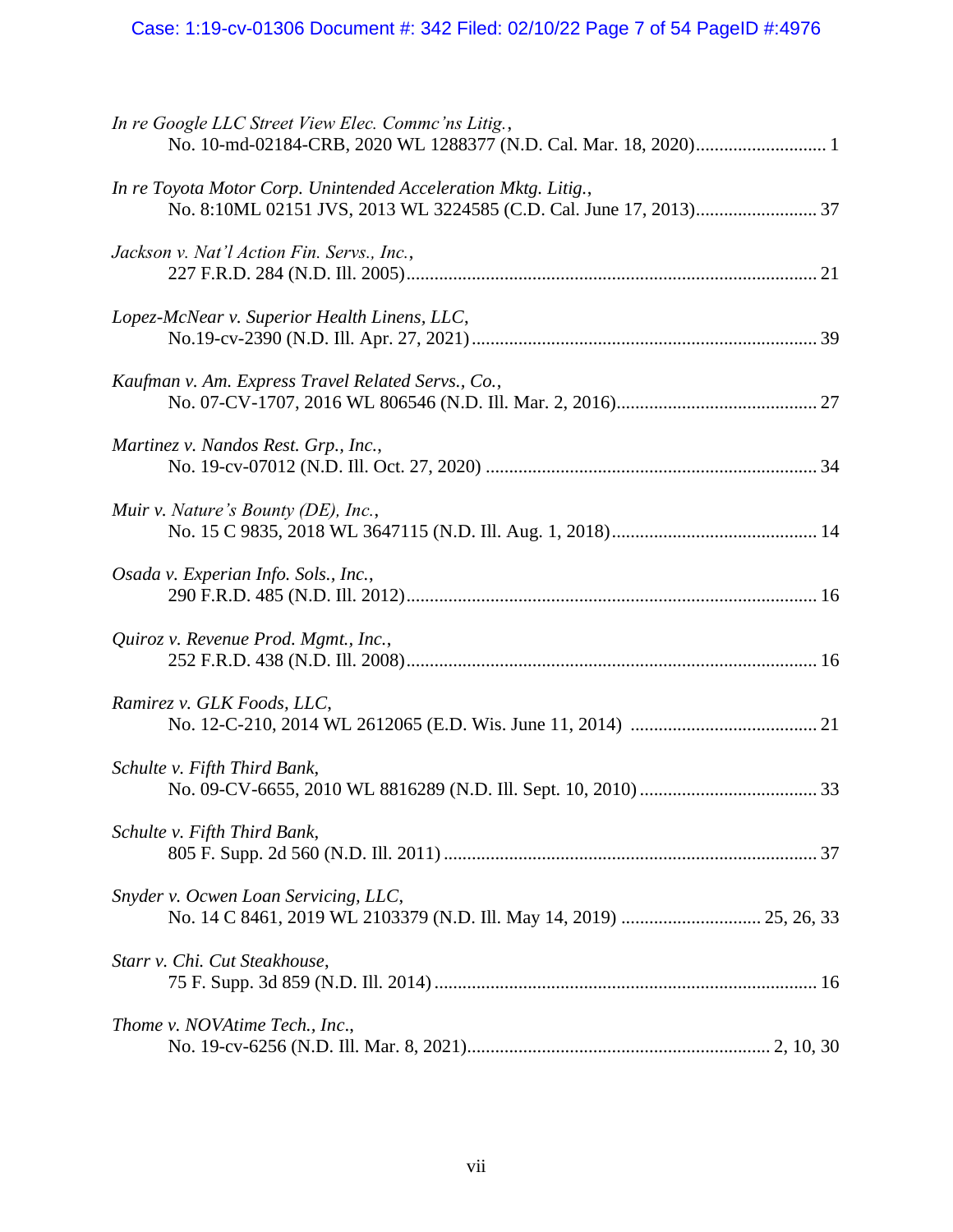# Case: 1:19-cv-01306 Document #: 342 Filed: 02/10/22 Page 8 of 54 PageID #:4977

| Toney v. Quality Res., Inc.,                   |
|------------------------------------------------|
| Wright v. Nationstar Mortg. LLC,               |
| Young v. Rolling in the Dough, Inc.,           |
| Ziemack v. Centel Corp.,                       |
| <b>State Supreme Court Cases</b>               |
| McDonald v. Symphony Bronzeville Park LLC,     |
| Rosenbach v. Six Flags Ent. Corp.,             |
| <b>State Appellate Court Cases</b>             |
| Fisher v. HP Property Management, LLC, et al., |
| Liu v. Four Seasons Hotel, Ltd.,               |
| Rottner v. Palm Beach Tan, Inc.,               |
| Sekura v. Krishna Schaumburg Tan, Inc.,        |
| Tims v. Black Horse Carriers, Inc.,            |
| <b>State Circuit Court Cases</b>               |
| Bruhn v. New Albertson's,                      |
| Carroll v. Crème de la Crème, Inc.,            |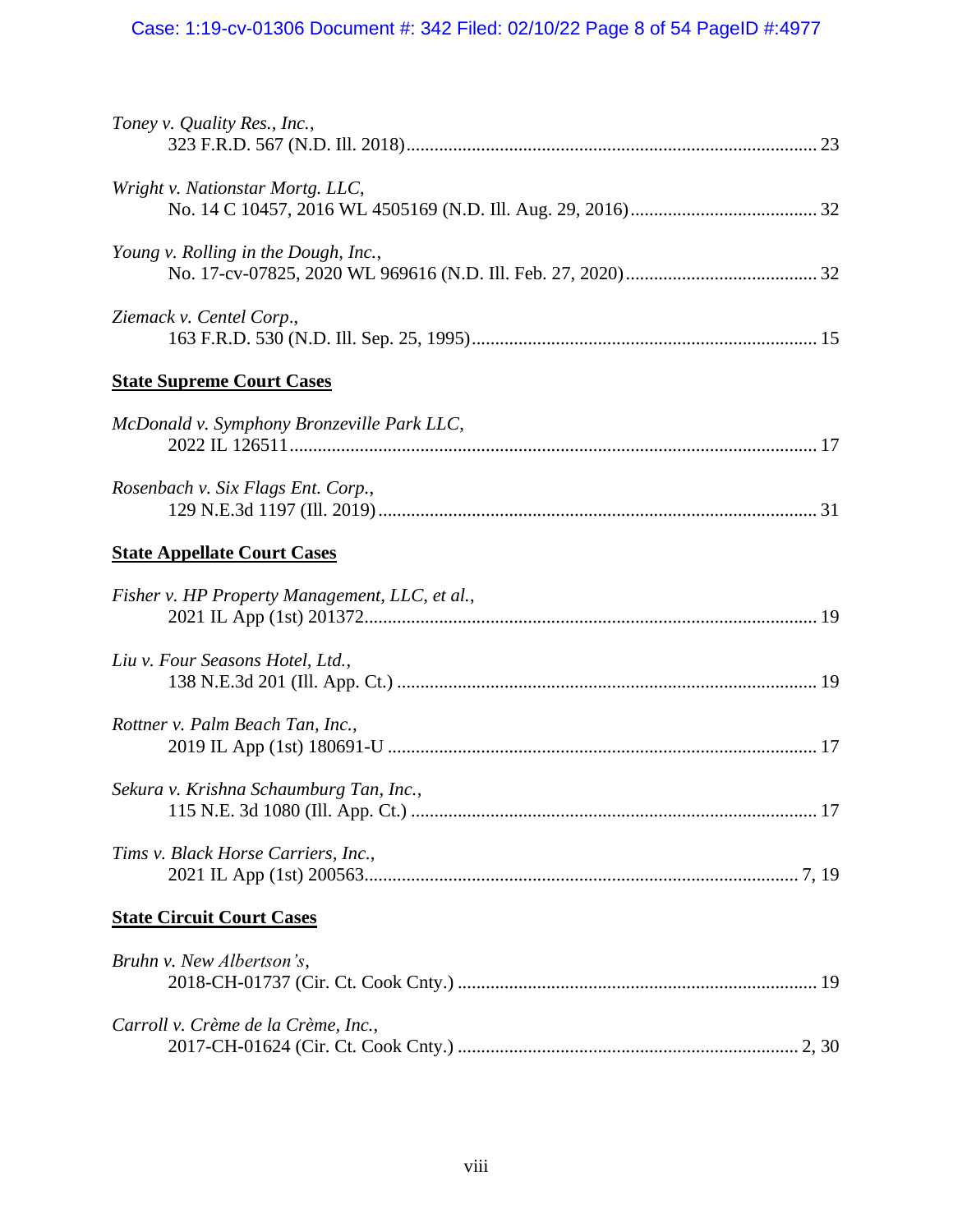# Case: 1:19-cv-01306 Document #: 342 Filed: 02/10/22 Page 9 of 54 PageID #:4978

| Diaz v. Greencore, Inc.,                      |  |
|-----------------------------------------------|--|
| Doporcyk v. Roundy's Supermarkets,            |  |
| Kusinski v. ADP, LLC.,                        |  |
| Licata v. Facebook, Inc.,                     |  |
| Marshall v. Lifetime Fitness, Inc.,           |  |
| Miracle-Pond v. Shutterfly,                   |  |
| Prelipceanu v. Jumio Corp.,                   |  |
| Rosenbach v. Six Flags Ent. Corp.,            |  |
| Sekura v. L.A. Tan Enters., Inc.,             |  |
| Svagdis v. Alro Steel Corp.,                  |  |
| Zepeda v. Intercontinental Hotels Grp., Inc., |  |
| <b>Rules and Statutory Provisions</b>         |  |
|                                               |  |
|                                               |  |
| <b>Miscellaneous Authority</b>                |  |
| 1 NEWBERG ON CLASS ACTIONS                    |  |
| 2 NEWBERG ON CLASS ACTIONS                    |  |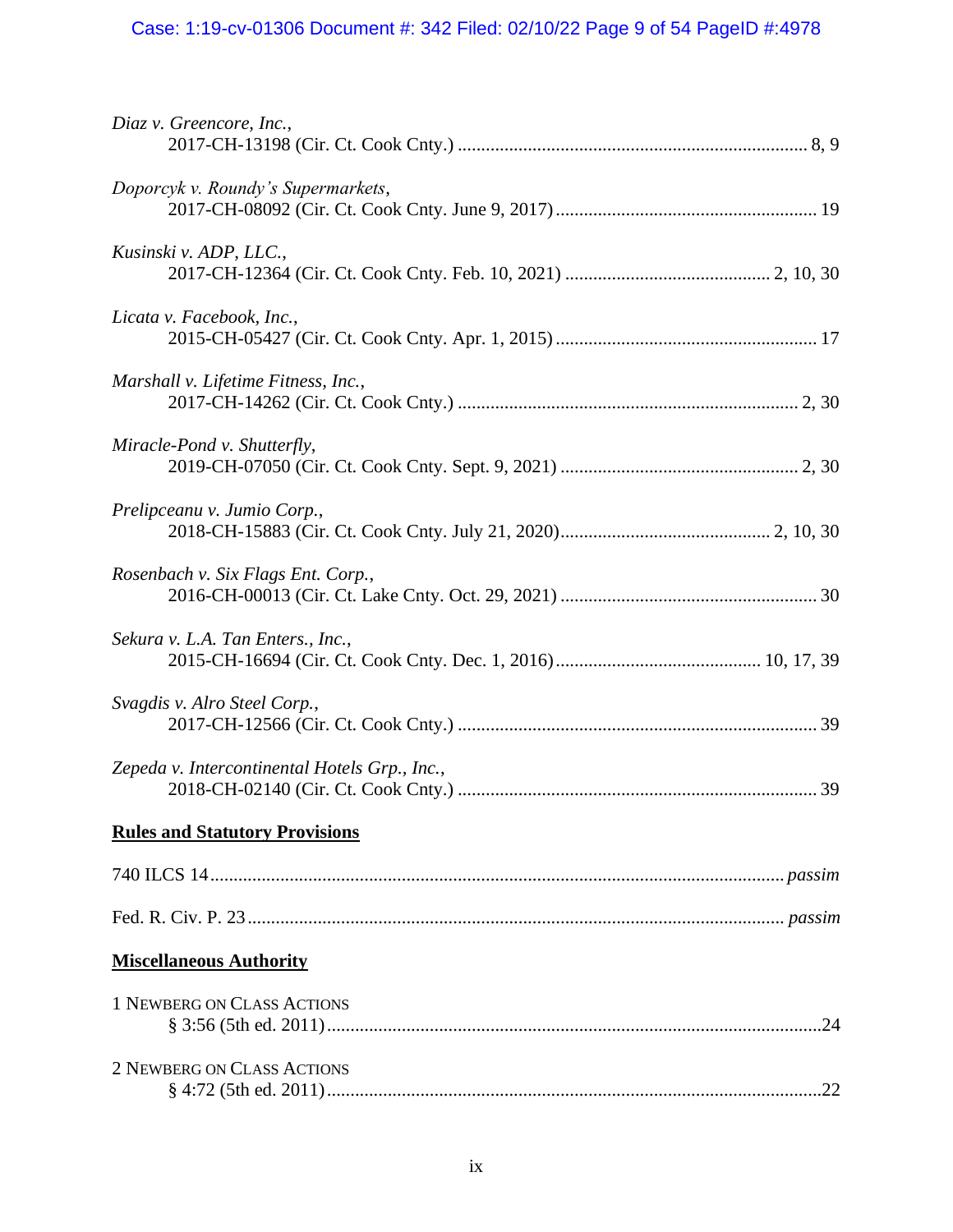| <b>4 NEWBERG ON CLASS ACTIONS</b>                                                                                                                                           |
|-----------------------------------------------------------------------------------------------------------------------------------------------------------------------------|
| <b>5 NEWBERG ON CLASS ACTIONS</b>                                                                                                                                           |
| Andrey Ficzko Attorney Profile, Super Lawyers, THOMSON REUTERS, available at<br>https://profiles.superlawyers.com/illinois/chicago/lawyer/andrew-ficzko/5838a1d0-62cb-      |
| Catherine Mitchell Attorney Profile, Super Lawyers, THOMSON REUTERS, available at<br>https://profiles.superlawyers.com/illinois/chicago/lawyer/catherine-mitchell/b5892544- |
|                                                                                                                                                                             |
| Diana Novak Jones, Illinois Powerhouse: Edelson PC,<br>LAW360 (October 5, 2017), https://edelson.com/wp-content/uploads/2016/05/Illinois-                                   |
| Diana Novak Jones, Illinois Powerhouse: Edelson PC,<br>LAW360 (Aug. 28, 2018), https://www.law360.com/articles/1076447/illinois-                                            |
| Grace Dixon Hanson, Class Action Group Of The Year: Edelson,<br>LAW360 (Dec. 3, 2020), https://www.law360.com/articles/1328395/class-action-group-                          |
| Haley R. Jenkins Attorney Profile, Super Lawyers, THOMSON REUTERS, available at<br>https://profiles.superlawyers.com/illinois/chicago/lawyer/haley-r-jenkins/17a1b0f2-33db- |
| James B. Zouras Attorney Profile, Super Lawyers, THOMSON REUTERS, available at<br>https://profiles.superlawyers.com/illinois/chicago/lawyer/james-b-zouras/3e398528-2ee7-   |
| Joyce Hanson, Cybersecurity & Privacy Group Of The Year: Edelson,<br>LAW360 (Dec. 8, 2020), https://www.law360.com/articles/1327009/cybersecurity-                          |
| Lauraann Wood, Illinois Powerhouse: Edelson,<br>LAW360 (Sept. 3, 2019),<br>https://www.law360.com/articles/1193728/illinois-powerhouse-edelson18                            |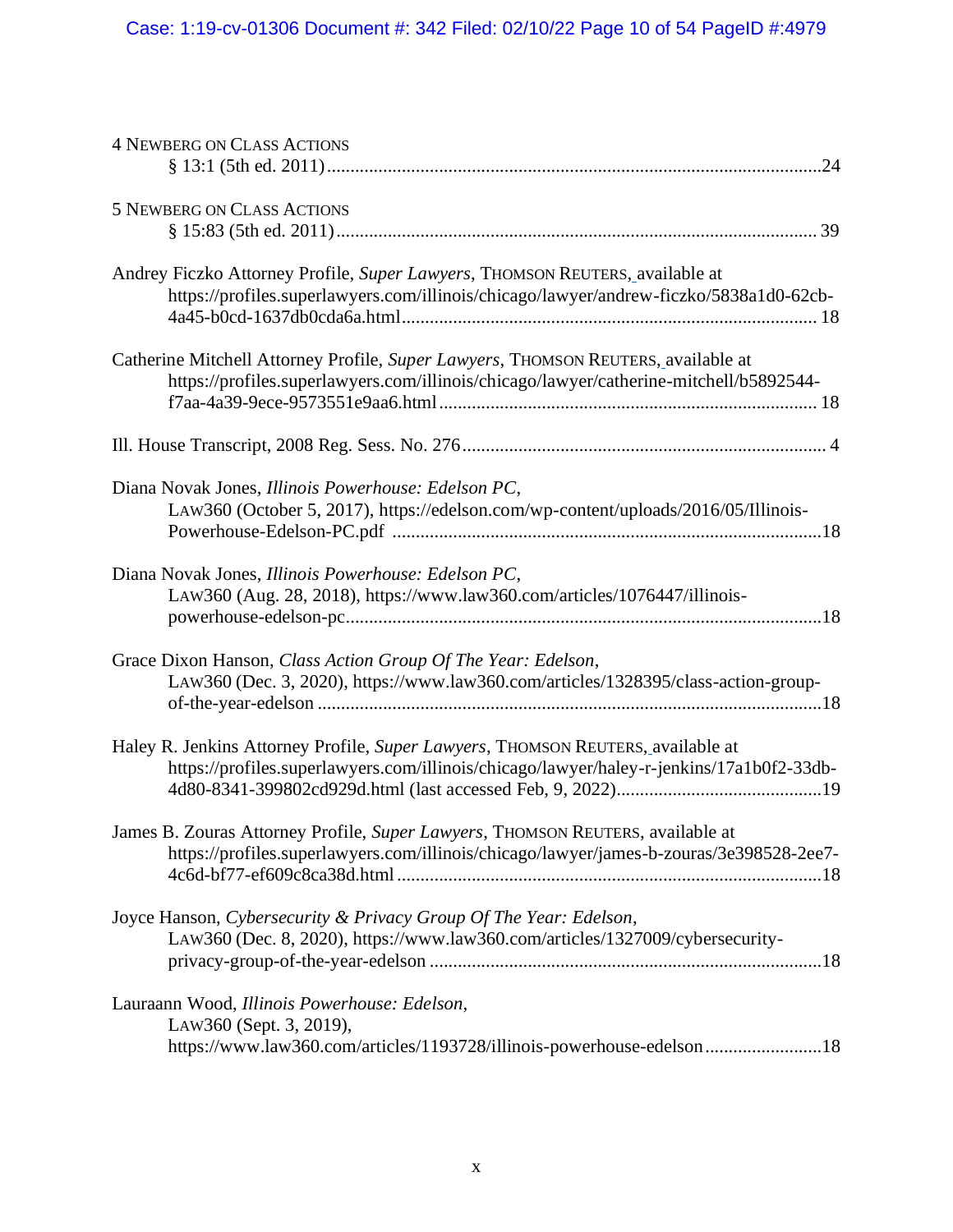# Case: 1:19-cv-01306 Document #: 342 Filed: 02/10/22 Page 11 of 54 PageID #:4980

| Law360 Names Practice Groups of the Year,<br>LAW360 (Nov. 29, 2020), https://www.law360.com/articles/1327476/law360-names-                                                |     |
|---------------------------------------------------------------------------------------------------------------------------------------------------------------------------|-----|
| Matt Marshall, Pay By Touch In Trouble, Founder Filing For Bankruptcy,                                                                                                    |     |
| Meg Marco, Creepy Fingerprint Pay Processing Company Shuts Down,                                                                                                          |     |
| Ryan F. Stephan Attorney Profile, Super Lawyer, THOMSON REUTERS. available at<br>https://profiles.superlawyers.com/illinois/chicago/lawyer/ryan-f-stephan/3d2e4b09-091f-  |     |
| Teresa M. Becvar Lawyer Profile, Super Lawyers, THOMSON REUTERS, available at<br>https://profiles.superlawyers.com/illinois/chicago/lawyer/teresa-m-becvar/7f1cfe58-fc28- | .18 |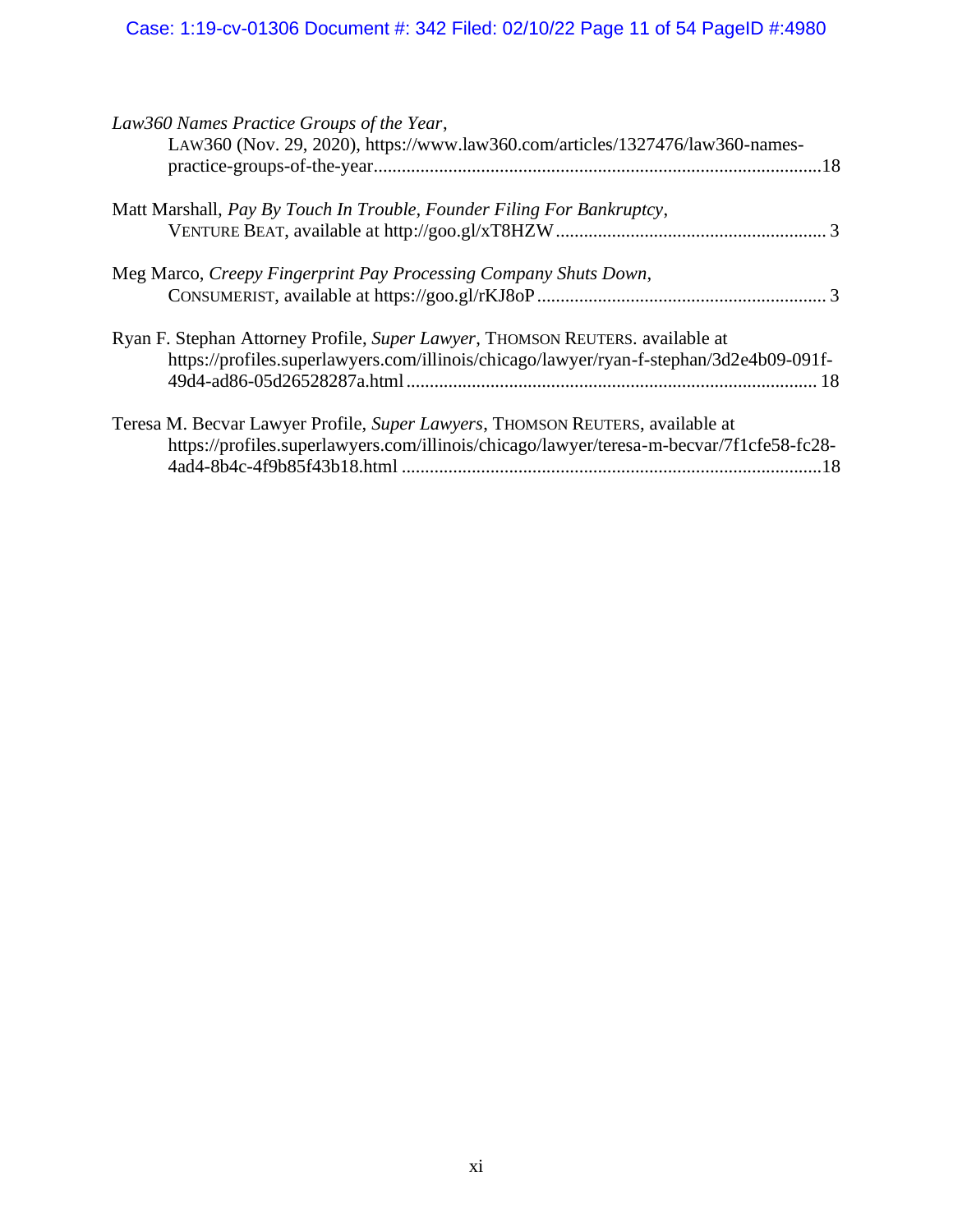## **I. INTRODUCTION**

Over three years ago, Plaintiffs Charlene Figueroa and Jermaine Burton brought this case against Defendant Kronos, Inc. under the Biometric Information Privacy Act ("BIPA"), 740 ILCS 14/1, *et seq.* Plaintiffs alleged that Kronos violated BIPA by collecting the biometric data of thousands of Illinois workers through its biometric time clocks without providing them the requisite disclosures or obtaining informed written consent.<sup>1</sup> After intense litigation—which included substantial motion practice on the merits, extensive fact discovery (including the production of over a hundred thousand pages of documents and nine depositions), and a formal mediation with the Honorable James F. Holderman (Ret.) of JAMS in Chicago—the Parties have reached a class-wide settlement that, if approved, will provide outstanding monetary relief to the Settlement Class.<sup>2</sup> Kronos has agreed to pay \$15,276,227 into a non-reversionary Settlement Fund to be distributed to the Settlement Class. Each Settlement Class Member who files a valid Claim Form will be entitled to a *pro rata* share of the Settlement Fund, which, assuming a claims rate of 10 to 20%, will amount to payments of approximately \$290 to \$580 each after costs and any fees are deducted.

Compared against other privacy cases, this Settlement provides an exceptional amount of monetary relief to Class Members. Privacy cases have frequently been settled for very little meaningful monetary relief, if any. *E.g.*, *In re Google LLC Street View Elec. Commc'ns Litig.*, No. 10-md-02184-CRB, 2020 WL 1288377, at \*11–14 (N.D. Cal. Mar. 18, 2020) (approving, over objections of class members and state attorney general, a settlement providing only *cy pres*  relief for violations of Electronic Communications Privacy Act); *Adkins v. Facebook, Inc.*, No.

<sup>&</sup>lt;sup>1</sup> Plaintiffs and Kronos are collectively referred to as the "Parties."

<sup>&</sup>lt;sup>2</sup> The capitalized terms used in this motion are those used in the Stipulation of Class Action Settlement (the "Settlement" or "Agreement"), attached hereto as Exhibit 1.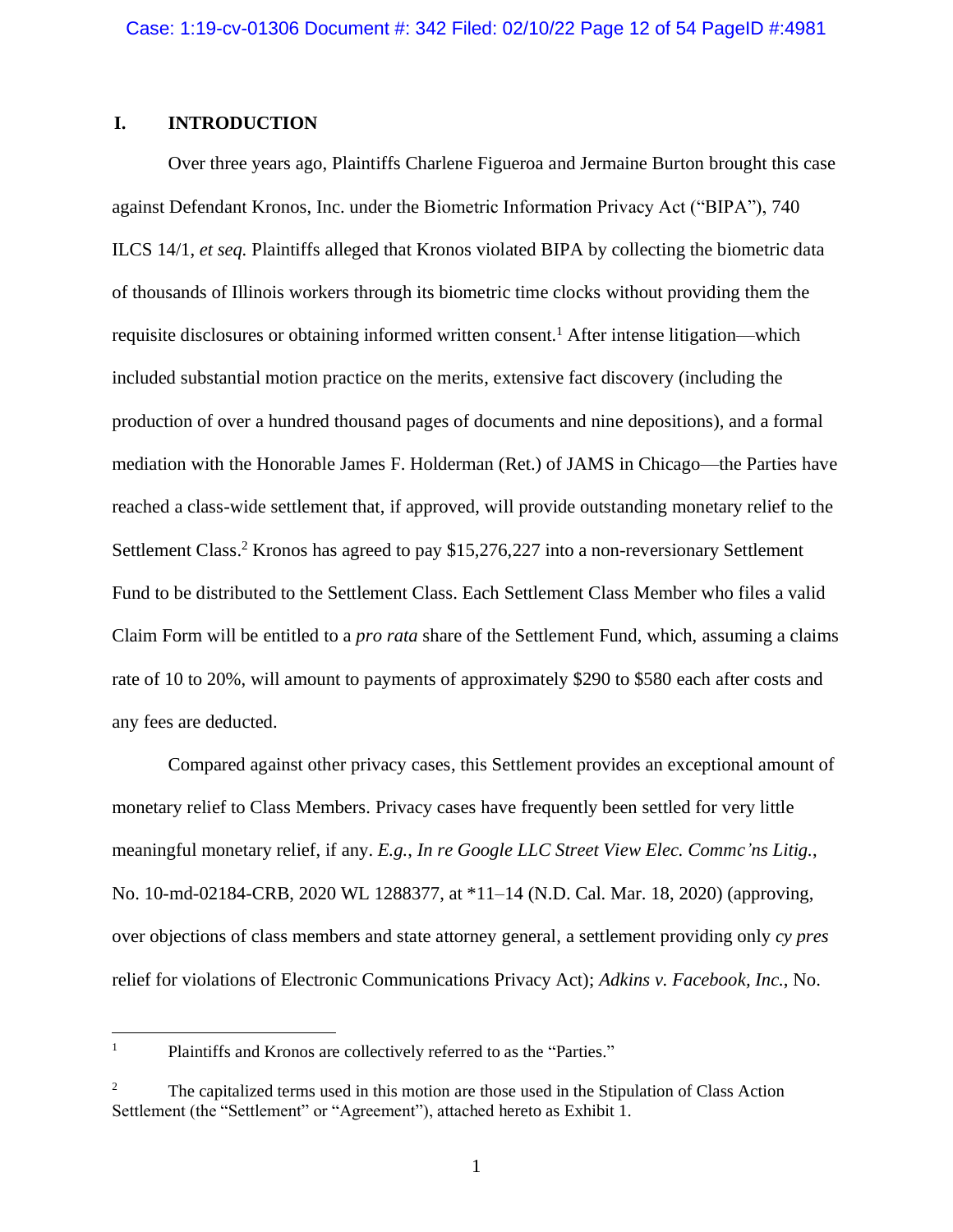18-cv-05982-WHA, dkts. 350, 369 (N.D. Cal. May 6, 2021 and July 13, 2021) (approving settlement for injunctive relief only, in class action arising out of Facebook data breach, and granting \$6.5 million in attorneys' fees and costs). Despite the availability of statutory damages, this has happened in BIPA settlements, too. *E.g.*, *Carroll v. Crème de la Crème, Inc.*, 2017-CH-01624 (Cir. Ct. Cook Cnty. June 25, 2018) (providing only credit monitoring). Other BIPA settlements have capped monetary relief at a certain amount, with the inevitable remaining settlement funds reverting to the defendant. *E.g.*, *Marshall v. Lifetime Fitness, Inc.*, 2017-CH-14262 (Cir. Ct. Cook Cnty. July 30, 2019) (\$270 per claimant with credit monitoring, reverting funds to defendant). Even compared against the better BIPA settlements of this size, involving tens of thousands of class members and establishing a non-reversionary settlement fund, this Settlement's \$15,276,227 monetary relief for a Settlement Class that the Parties understand is about 171,643 people, is as good or better than its predecessors. *See, e.g.*, *Prelipceanu v. Jumio Corp.*, 2018-CH-15883 (Cir. Ct. Cook Cnty. July 21, 2020) (\$7 million fund for approximately 260,000 class members); *Miracle-Pond v. Shutterfly*, 2019-CH-07050 (Cir. Ct. Cook Cnty. Sept. 9, 2021) (\$6.75 million fund for potentially millions of class members); *Kusinski v. ADP, LLC.,*  2017-CH-12364 (Cir. Ct. Cook Cnty. Feb. 10, 2021) (\$25 million fund for approximately 320,000 class members); *Thome v. NOVAtime Tech., Inc.*, No. 19-cv-6256, dkt. 90 (N.D. Ill. Mar. 8, 2021) (\$4.1 million fund for 62,000 class members, and assignment of insurance policy). On top of that, Kronos—not Settlement Class Members—will bear the risk of any substantial inaccuracy in the Parties' understanding of the size of the class. If confirmatory discovery reveals that there are more Settlement Class Members than the Parties thought, then Kronos will put more money in the Settlement Fund as set forth in Section III. B. below.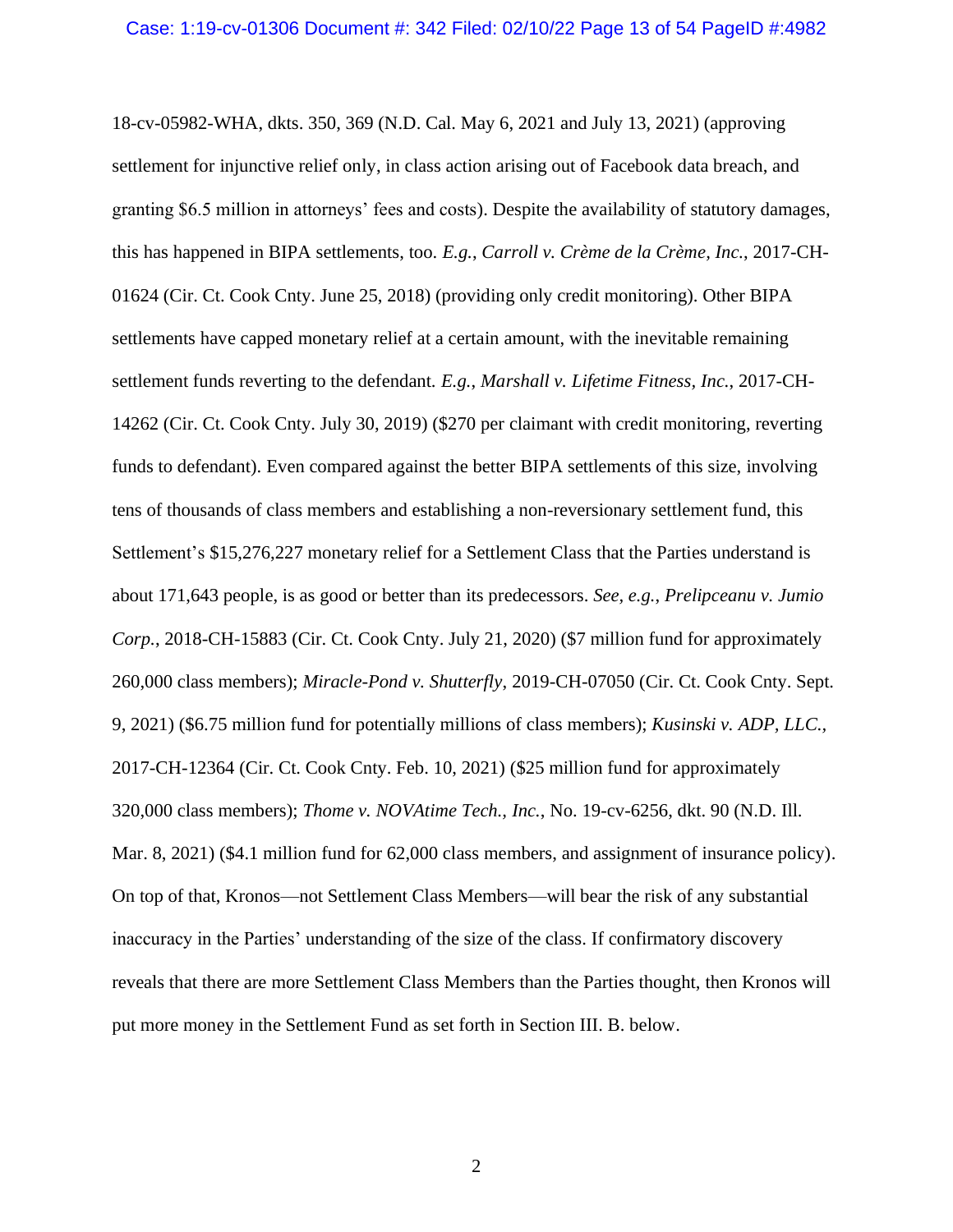## Case: 1:19-cv-01306 Document #: 342 Filed: 02/10/22 Page 14 of 54 PageID #:4983

Finally, on top of providing excellent monetary relief, this Settlement preserves all claims against Settlement Class Members' employers. The employers are *not* released by this Settlement, and Plaintiffs and the Class Members may still pursue their BIPA claims against them (either as part of ongoing class litigation or otherwise).

Given the relief proposed by the Settlement Agreement, the Court should not hesitate to find that the Settlement is well within the range of possible approval. Accordingly, Plaintiffs respectfully request that the Court grant their motion for preliminary approval in its entirety, certify the proposed Settlement Class, appoint their attorneys as Class Counsel, permit the confirmatory discovery as described in the Settlement Agreement, direct that the proposed Notice be disseminated to the Settlement Class, and set a Final Approval Hearing.

## **II. FACTUAL AND PROCEDURAL BACKGROUND**

## **A. Illinois' Biometric Information Privacy Act**

A brief history and overview of BIPA gives further context to the reasonableness of the proposed Settlement. In the early 2000s, a company called Pay By Touch began installing fingerprint-based checkout terminals at grocery stores and gas stations in major retailers throughout the State of Illinois to facilitate consumer transactions. (Complaint, ("Compl."), dkt. 1-1 ¶¶ 12.) The premise was simple: swipe your credit card and let the machine scan your index finger, and the next time you buy groceries or gas, you won't need to bring your wallet—you'll just need to provide your fingerprint. But by the end of 2007, Pay By Touch had filed for bankruptcy. (*Id.* ¶ 12–13.) When Solidus, Pay By Touch's parent company, began shopping its database of Illinois consumers' fingerprints as an asset to its creditors, a public outcry erupted.<sup>3</sup>

<sup>3</sup> *See*, *e.g.*, Meg Marco, *Creepy Fingerprint Pay Processing Company Shuts Down*, CONSUMERIST, available at https://goo.gl/rKJ8oP (last accessed Feb. 9, 2021); Matt Marshall, *Pay By Touch In Trouble, Founder Filing For Bankruptcy*, VENTURE BEAT, available at http://goo.gl/xT8HZW (last accessed Feb. 9, 2021).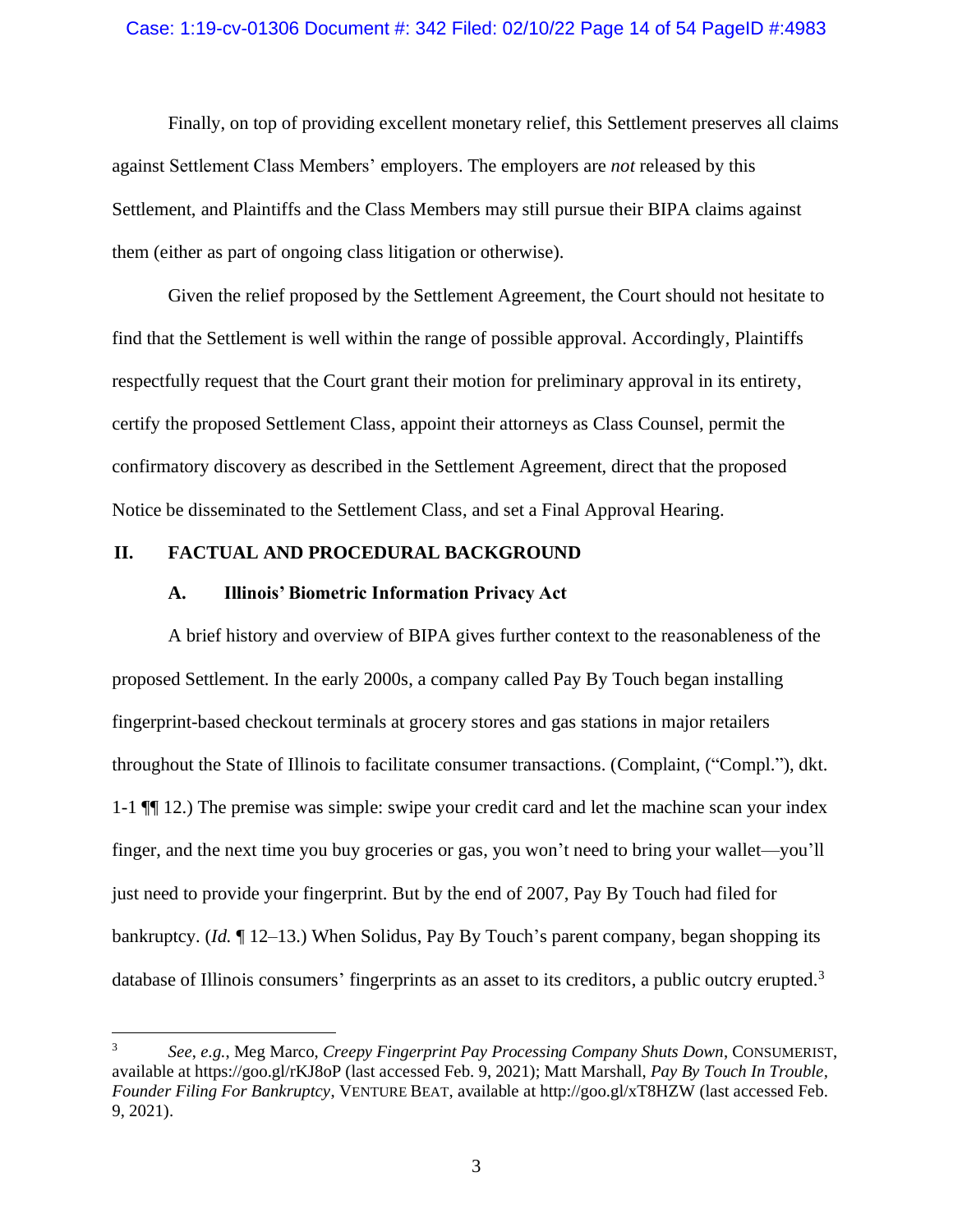## Case: 1:19-cv-01306 Document #: 342 Filed: 02/10/22 Page 15 of 54 PageID #:4984

Though the bankruptcy court eventually ordered Pay By Touch to destroy its database of fingerprints (and their ties to credit card numbers), the Illinois legislature took note of the grave dangers posed by the irresponsible collection and storage of biometric data without any notice, consent, or other protections. *See* Ill. House Transcript, 2008 Reg. Sess. No. 276.

Recognizing the "very serious need" to protect Illinois citizens' biometric data—which includes retina scans, fingerprints, voiceprints, and scans of hand or face geometry—the Illinois legislature unanimously passed BIPA in 2008 to provide individuals recourse when companies fail to appropriately handle their biometric data in accordance with the statute. (*See* Compl. ¶ 14; 740 ILCS 14/5.) Thus, BIPA makes it unlawful for any private entity to "collect, capture, purchase, receive through trade, or otherwise obtain a person's or a customer's biometric identifier or biometric information, unless it first:

(1) informs the subject . . . in writing that a biometric identifier or biometric information is being collected or stored;

(2) informs the subject . . . in writing of the specific purpose and length of term for which a biometric identifier or biometric information is being collected, stored, and used; and

(3) receives a written release executed by the subject of the biometric identifier or biometric information . . . "

740 ILCS 14/15(b). BIPA also establishes standards for how companies must handle Illinois consumers' biometric data, requiring companies to develop and comply with a written policy establishing a retention schedule and guidelines for permanently destroying biometric data. 740 ILCS 14/15(a). BIPA also prohibits companies from disclosing or disseminating biometric data except with consent or under limited circumstances. 740 ILCS 14/15(d). To enforce the statute, BIPA provides a civil private right of action and allows for the recovery of statutory damages in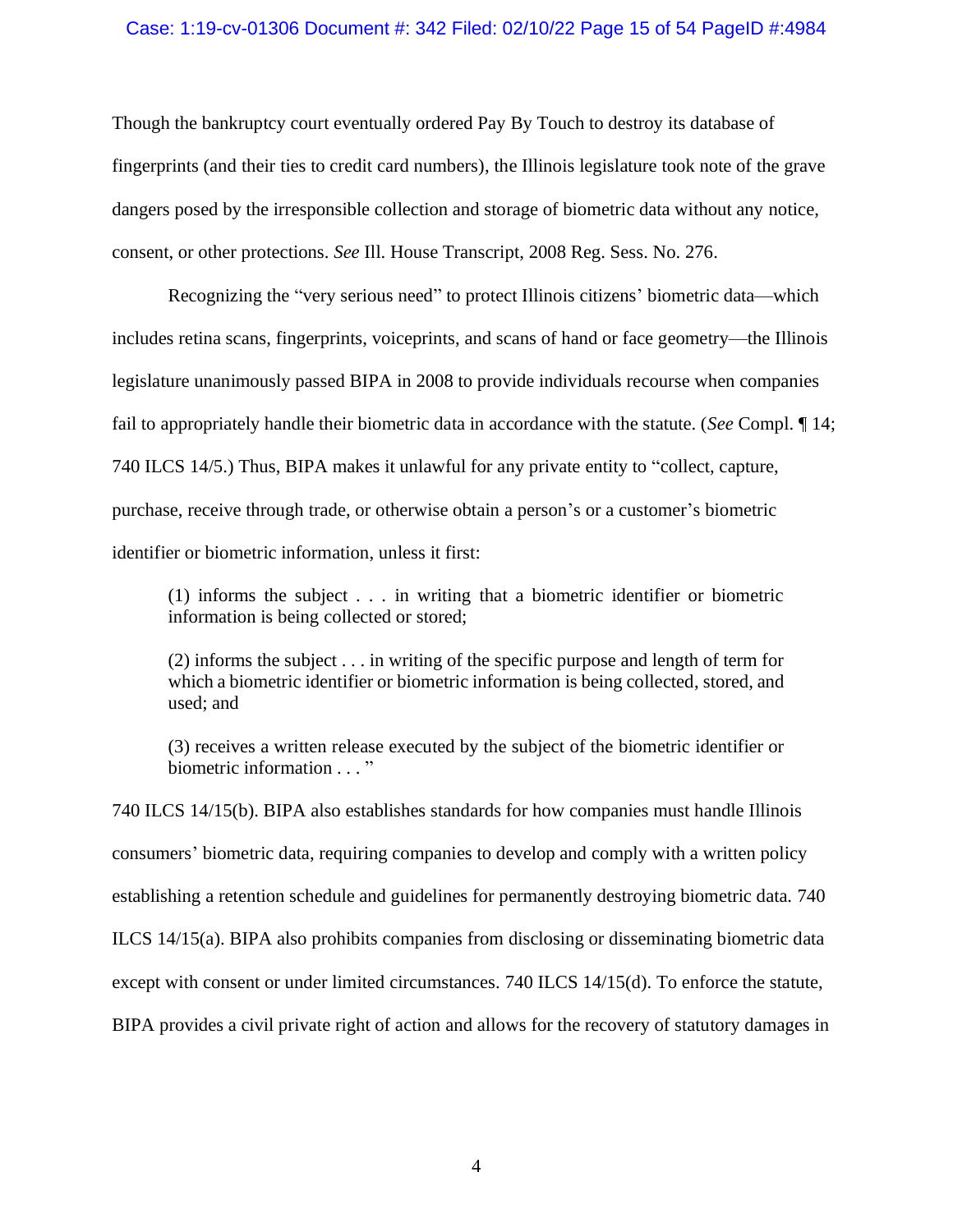the amount of \$1,000 for negligent violations—or \$5,000 for willful violations—plus costs and

reasonable attorneys' fees. *See* 740 ILCS 14/20.

## **B. Plaintiffs'Allegations and Defendant's Time Clocks**

The Court has already set forth a succinct and accurate summary of the allegations in this

case in ruling on Kronos's motion to dismiss:

Kronos is a provider of human resource management software and services. Doc. 1-1 at ¶ 1. As part of its business, Kronos provides timekeeping systems to thousands of employers in Illinois. *Ibid.* Those systems include biometric-based time clocks, which require employees to use their biometric information to punch in and out of work. *Id.* at ¶ 2.

When beginning work for an employer that uses a Kronos biometric timekeeping device, an employee must have her fingerprint or palm print scanned to enroll in the Kronos database. *Id.* at ¶ 25. Kronos does not inform those employees that it is collecting, storing, or using their biometric data. *Id.* at ¶¶ 26-27. Nor does Kronos inform them of the purposes for collecting their data or to whom the data is or will be disclosed. *Ibid.* Kronos does not maintain retention schedules or guidelines for permanently destroying the data. *Id.* at ¶¶ 28, 32. Kronos has not destroyed biometric data when the initial purpose for obtaining it has been satisfied or within three years of an employee's last interaction with her employer. *Id.* at ¶ 32. Employees are not told whether and to whom Kronos discloses their data or what would happen to the data in the event of a Kronos merger or bankruptcy. *Id.* at ¶ 33.

(Dkt. 128 at 2.) Based on the substantial discovery they obtained in this case, Plaintiffs

still believe these allegations to be accurate. Kronos, for its part, has denied any violation

of BIPA.

## **C. Litigation, Negotiation, and Settlement**

Plaintiffs originally filed this case against Kronos on January 18, 2019, in the Circuit

Court of Cook County, Illinois. Kronos then removed the case to this Court. Shortly thereafter,

Kronos removed another substantively identical proposed class action, led by a different plaintiff

and a different group of attorneys. Plaintiffs moved to consolidate the cases and for their counsel

to be appointed interim lead counsel on April 29, 2019. (Dkt. 42.) After briefing and argument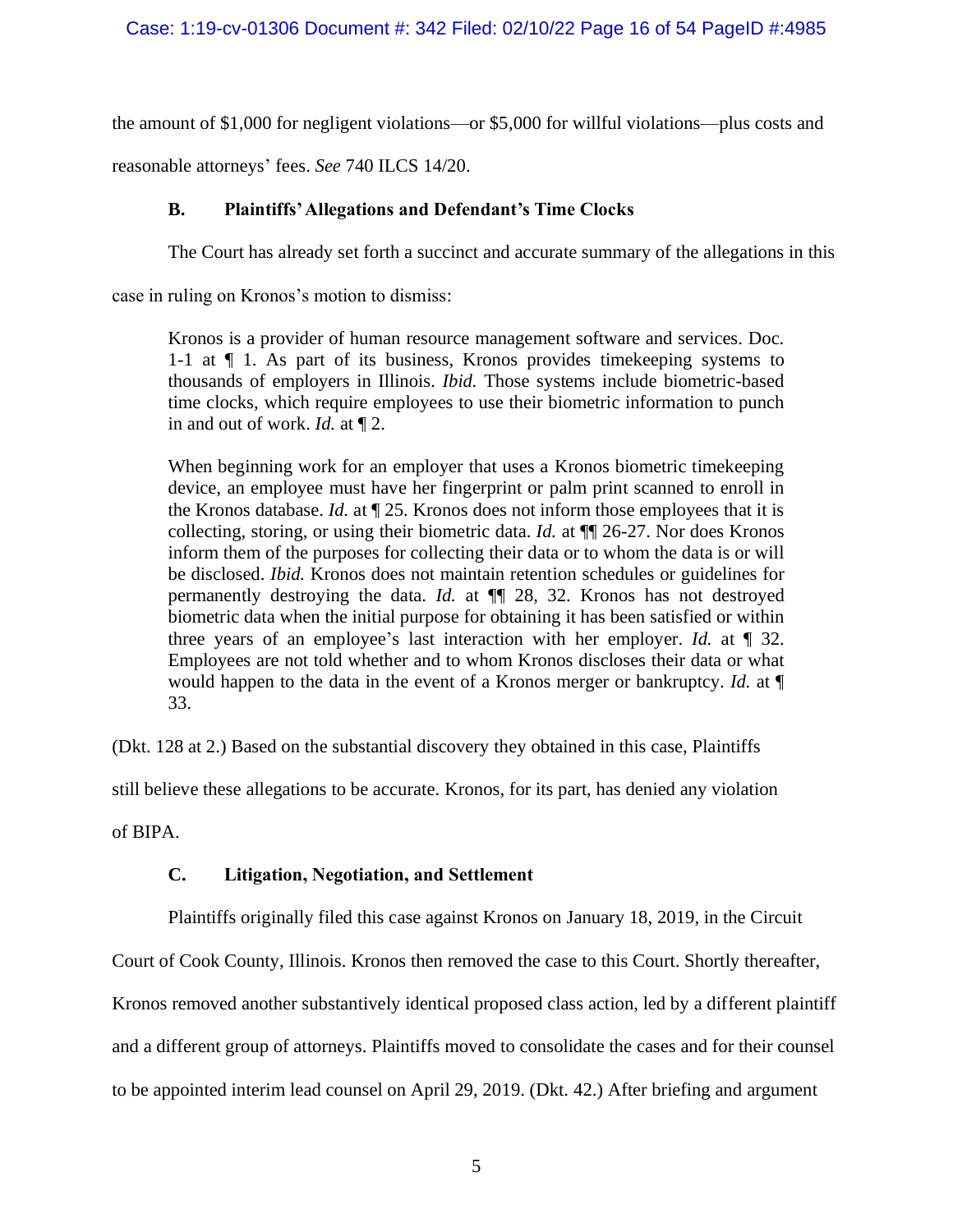#### Case: 1:19-cv-01306 Document #: 342 Filed: 02/10/22 Page 17 of 54 PageID #:4986

from the plaintiffs in both cases, the Court consolidated the cases and appointed Jay Edelson of Edelson PC and James B. Zouras of Stephan Zouras LLP as interim class counsel. (Dkt. 94.)

While the consolidation proceedings were pending, Plaintiffs moved forward on the merits. On April 15, 2019, Defendant filed a motion to dismiss the complaint for failure to state a claim and a simultaneous motion to strike Plaintiffs' class allegations. (Dkts. 29, 30, 32, 33.) After full briefing, (dkts. 50, 51, 62, 63), the Court denied both motions in full on April 13, 2020. (Dkt. 128.) The Court requested supplemental briefing on Plaintiffs' standing to bring their claims under 740 ILCS 14/15(a) at the same time, which the Parties simultaneously submitted on May 19, 2020. (Dkts. 137, 138.) The Court ultimately severed Plaintiffs' section 15(a) claims and remanded that portion of the case to state court. (Dkt. 150.) After the Seventh Circuit's decision in *Fox v. Dakkota Integrated Systems, LLC*, 980 F.3d 1146 (7th Cir. 2020), Kronos reremoved the remanded portion of the case, which was then re-consolidated. (Dkt. 179.)

Kronos answered on May 12, 2020, and asserted 13 affirmative defenses. (Dkt. 136.) Following Kronos's answer, Plaintiffs engaged in written discovery and sought the Court's intervention on several discovery disputes. Kronos also sought discovery from the putative class, which Plaintiffs contested. Kronos moved to compel this discovery (dkt. 173), which was denied without prejudice to Kronos issuing subpoenas. (Dkt. 179.) Kronos then issued more than sixty subpoenas to members of the absent class, upon which Plaintiffs moved for a protective order and absent members of the class moved to quash. (Dkt. 234.) Kronos meanwhile filed another motion to compel (dkt. 259), and moved the Court for leave to issue additional interrogatories. (Dkt. 261.) Each of these motions was fully briefed. (Dkts. 265, 266, 269, 270, 271.)

Plaintiffs argued that Kronos's additional discovery efforts—both on Plaintiffs and the putative class—were predicated on defective affirmative defenses. Plaintiffs accordingly moved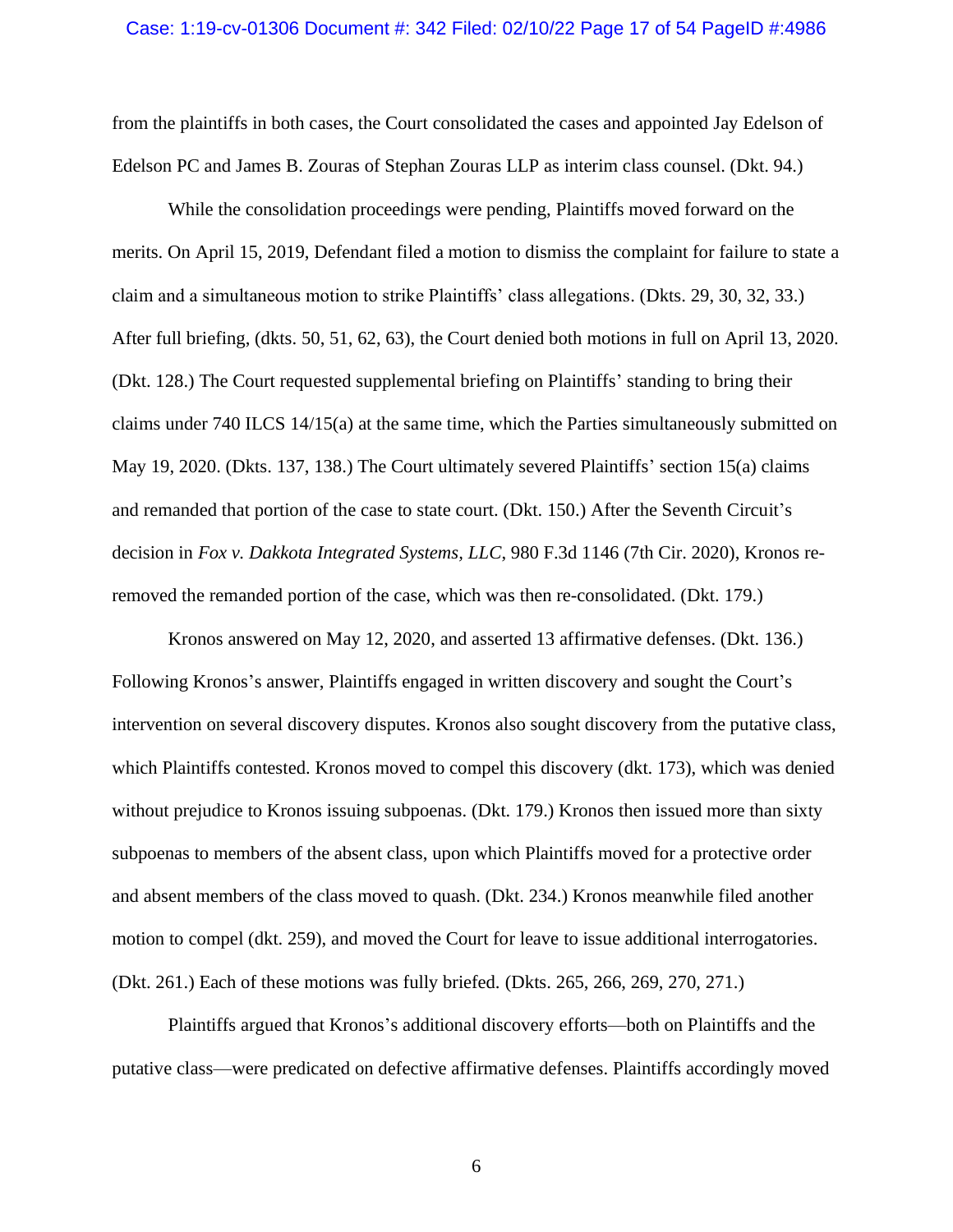## Case: 1:19-cv-01306 Document #: 342 Filed: 02/10/22 Page 18 of 54 PageID #:4987

to strike Kronos's equitable and implied consent defenses. (Dkt. 267.) The motion to strike was fully briefed (dkts. 273, 274), and the Court granted the motion without prejudice to Kronos's repleading its defenses. (Dkt. 276). Kronos filed a second amended answer on April 7, 2021. (Dkt. 278.) Plaintiffs also moved to strike Kronos's affirmative defenses as amended. (Dkt. 285.) This motion was fully briefed (dkts. 294, 298), and argued at a hearing on June 29, 2021 (dkt. 299). The Court ultimately denied the motion to strike on July 20, 2021, but reserved ruling on the key legal questions. (Dkt. 307.)

During the same time period, Kronos moved to stay the case pending the Seventh Circuit's ruling on *Cothron v. White Castle System, Inc.*, No. 20-3202 (7th Cir.) and the Illinois Appellate Court's decision in *Tims v. Black Horse Carriers, Inc.*, 2021 IL App (1st) 200563. (Dkt. 279.) Plaintiffs opposed, and this, too, was fully briefed. (Dkts. 283, 284.) The Court denied the motion to stay after a hearing on April 29, 2021. (Dkt. 288.) The Court then granted in part and denied in part the pending discovery motions concerning the subpoenas to the absent class. (Dkt. 323.)

By the time this settlement was reached. Kronos had produced over 100,000 pages of documents, and Plaintiffs had taken a total of seven depositions of current and former Kronos employees ranging from product managers to senior directors of the company. Kronos also deposed Plaintiffs themselves.

Amid the discovery and motion practice, the Parties agreed that a mediation would be productive. The Parties asked the Court to stay its ruling on the pending discovery motions in light of the forthcoming mediation, which the Court granted. (Dkt. 314, 319.) The Parties participated in a full-day mediation with Judge James F. Holderman (Ret.) of JAMS on August 31, 2021. That mediation was productive but ultimately not successful. The Parties then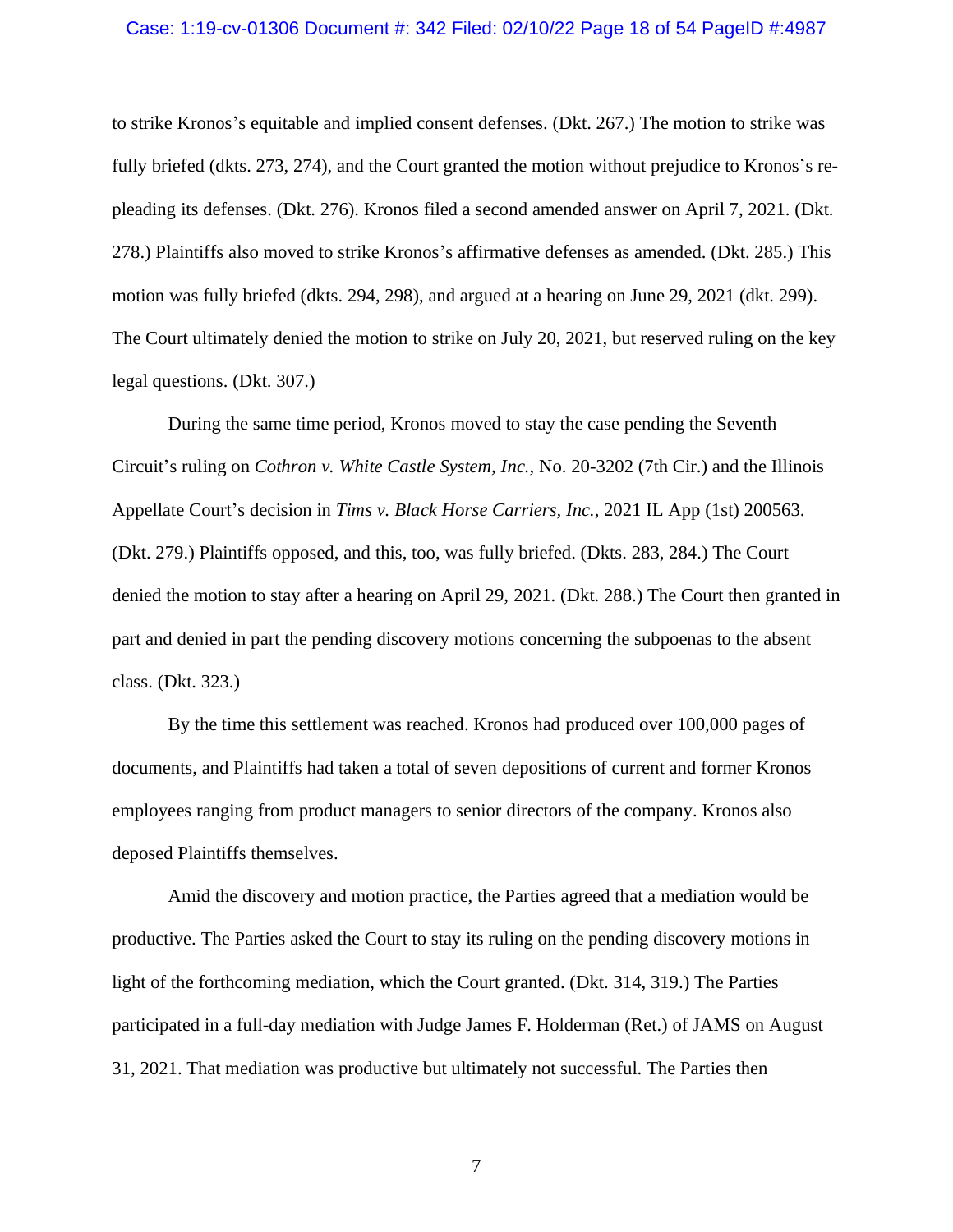#### Case: 1:19-cv-01306 Document #: 342 Filed: 02/10/22 Page 19 of 54 PageID #:4988

continued litigating the case, including conducting one of Kronos's depositions. However, they continued to consider the possibility of settlement, including by exchanging a number of drafts of a binding Memorandum of Understanding and engaging in several telephone and Zoom conferences beginning in mid-September and through mid-October. Ultimately, after dozens of e-mails, phone calls, and numerous edits on the draft, the Parties executed a binding Memorandum of Understanding late in the evening on October 20, 2021. They executed a final settlement agreement in late January 2022, for which they now seek the Court's approval.

## **III. TERMS OF THE SETTLEMENT AGREEMENT**

The terms of the Settlement are set forth in the Stipulation of Class Action Settlement, and are briefly summarized here:

## **A. Class Definition**

The proposed Settlement Class includes all persons who used a Kronos brand time clock with a finger sensor attachment for timekeeping purposes in Illinois and whose finger-scan data was hosted by Kronos between January 18, 2014, and thirty days after the date the Court enters the Preliminary Approval Order. (Agreement § 1.32.) Excluded from the Settlement Class are: (1) any Judge or Magistrate presiding over this action and members of their families, (2) Defendant, Defendant's subsidiaries, parent companies, successors, predecessors, and any entity in which Defendant or its parents have a controlling interest, (3) persons who properly execute and file a timely request for exclusion from the class, (4) the legal representatives, successors or assigns of any such excluded persons, (5) individuals who only scanned at (i) a State or local government agency; (ii) a banking institution subject to Title V of the federal Gramm-Leach Bliley Act of 1999; or (iii) a court of Illinois, a clerk of the court, or any judge or justice thereof, and (6) persons who were members of the settlement class in the *Diaz v. Greencore, Inc.*, 2017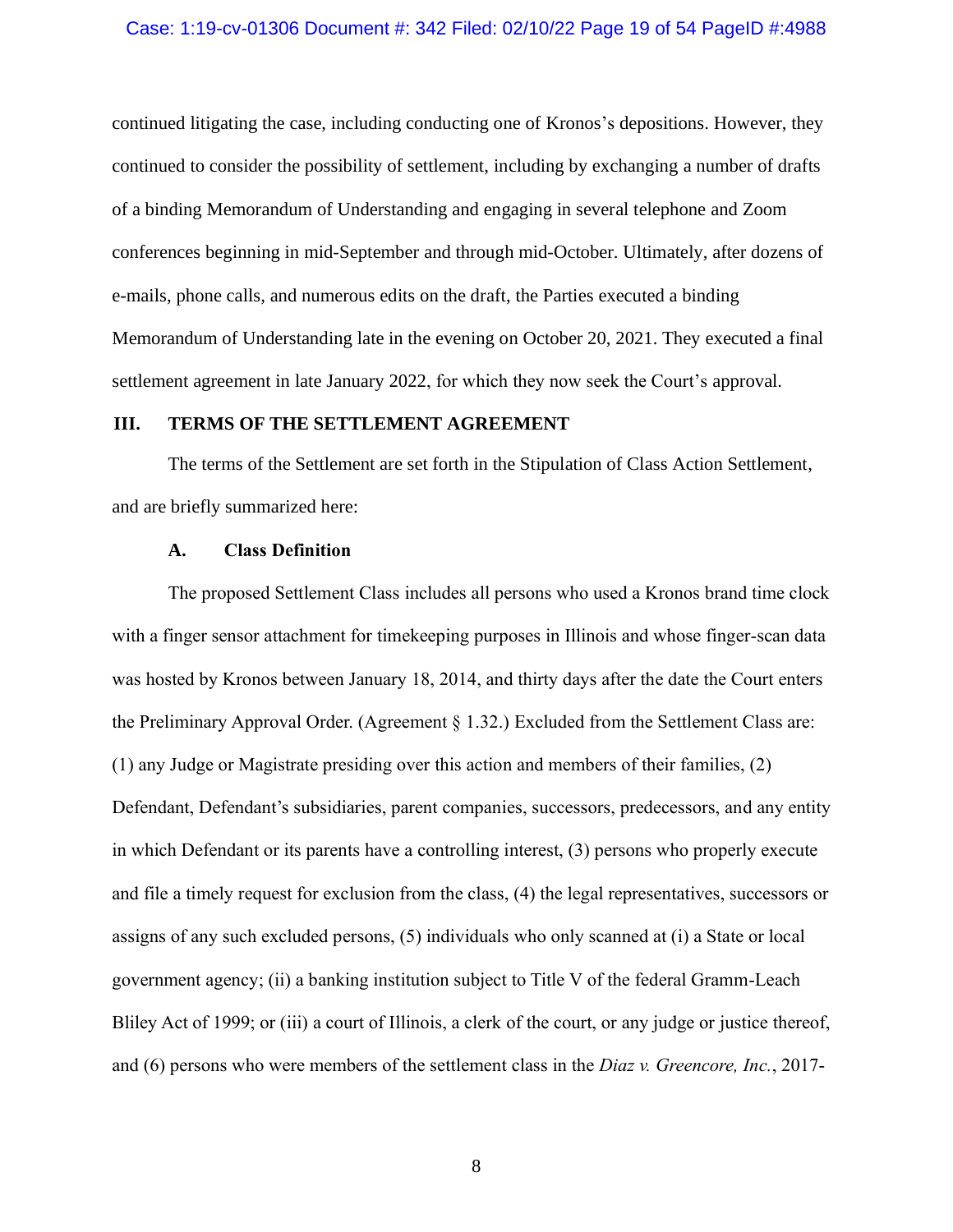CH-13198 (Cir. Ct. Cook Cnty.) and *Dixon v. Washington Jane Smith Home*, No. 17-cv-8033 (N.D. Ill.) settlements. (*Id.*) 4

## **B. Settlement Payments**

The Settlement provides that Kronos will establish a non-reversionary Settlement Fund of no less than \$15,276,227, from which each Settlement Class Member who submits a valid claim will be entitled to a *pro rata* portion after payment of Settlement Administration Expenses, attorneys' fees and costs, and any incentive award, if approved by the Court. (*Id.* §§ 1.35, 2.1.)

The Parties reached the \$15,276,227 figure based on Kronos's good-faith representation that there are approximately 171,643 Settlement Class Members. To verify the number of Settlement Class Members and provide the best notice practicable, the Parties will engage in confirmatory discovery after the Court grants preliminary approval. (Agreement § 7.2.) If Kronos's representation is accurate, as the Parties believe that it is, then the fund will remain \$15,276,227. (*Id.* § 7.3.) However, if confirmatory discovery shows that Kronos's representation is more than five percent below the actual figure, then the fund will be recalculated as \$89 per Settlement Class Member (resulting in a proportionally larger fund). If confirmatory discovery shows a major discrepancy—that there are more than 200,000 people in the Settlement Class then the Parties will go back to mediation, and the agreement is voidable at the option of either party. (*Id.*) Plaintiffs will retain the unilateral option to accept the Settlement at the amount that would be paid for 200,000 Settlement Class Members, i.e., \$17,800,000. (*Id.*)

<sup>4</sup> Class Counsel has, consistently from the start of the case, prosecuted this action on behalf of individuals who had their finger-scan data put in Kronos Cloud. The Settlement Class definition set forth above reflects this. Class Counsel sees no viable legal theory against Kronos on behalf of individuals who encountered Kronos timeclocks but whose information was never uploaded to Kronos Cloud.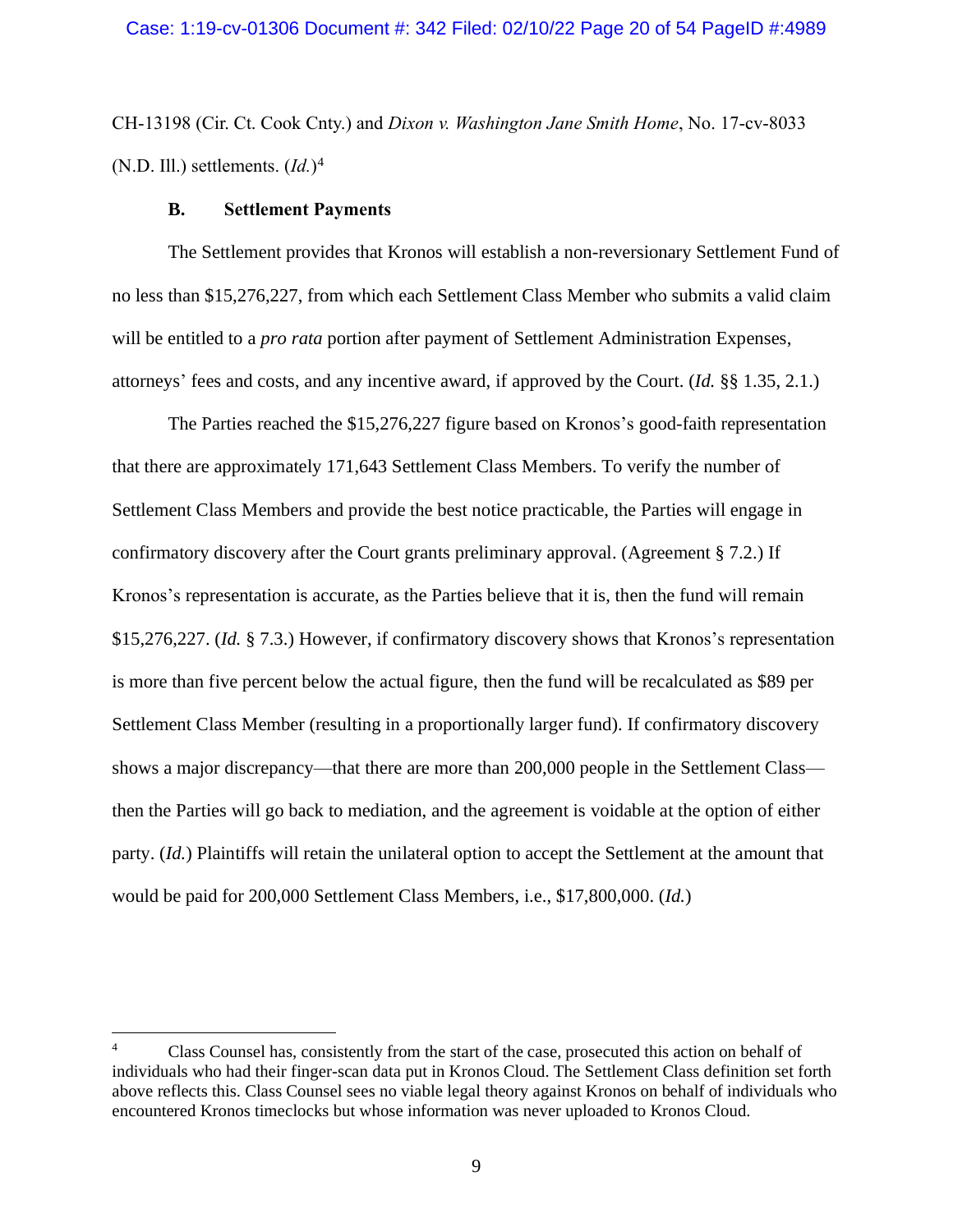## Case: 1:19-cv-01306 Document #: 342 Filed: 02/10/22 Page 21 of 54 PageID #:4990

Based on claims rates in similar BIPA class settlements, which typically range between 10-20%,<sup>5</sup> Class Counsel estimate that each Class Member who submits an Approved Claim will receive a net Settlement Payment of approximately \$290 to \$580. Any uncashed checks or electronic payments unable to be processed within 120 days of issuance will, subject to Court approval, be provided as *cy pres* to Legal Aid Chicago (earmarked for workers' rights representation) and the American Civil Liberties Union of Illinois (earmarked to support its Government Accountability and Personal Privacy efforts, which advocates to protect Illinoisans' privacy rights) or other appropriate entity agreed upon by the Parties and approved by the Court. (*Id.* § 2.1(f).) No portion of the Settlement Fund will revert back to Kronos. (*Id.* § 1.35.)

## **C. Prospective Relief**

Kronos has also agreed to implement prospective measures related to the finger-scan time clocks it provides to Illinois Kronos Cloud Customers. Specifically, Kronos will notify its Illinois customers who send finger-scan data to its cloud platform that they are required to: (1) establish a retention and destruction schedule that complies with BIPA and follow that schedule with timely data deletion; (2) notify the subjects of collection, in writing, that finger-sensor data, which may be considered biometric information under BIPA, is being collected, stored, used, and disclosed by the Illinois Kronos Cloud Customer and/or Kronos; (3) notify the subjects of collection in writing of the purposes and length of term that finger-sensor data is being collected, stored, used and disclosed; and (4) obtain a written release to the collection, storage, use, and

<sup>5</sup> *See In re Facebook Biometric Info. Priv. Litig.*, No. 15-cv-3747-JD, 2021 WL 757025, at \*1 (N.D. Cal. Feb. 26, 2021) (22% claims rate, class size of 6.9 million); *Sekura v. L.A. Tan Enters., Inc.*, 2015-CH-16694 (Cir. Ct. Cook Cnty. Dec. 1, 2016) (15% claims rate, class size of 37,822); *Kusinski*, 2017-CH-12364 (13% claims rate, class size of 320,000); *Thome*, No. 19-cv-6256, dkt. 90 (10% claims rate, class size of 62,000); *Prelipceanu*, 2018-CH-15883 (5% claims rate, class size of 260,000).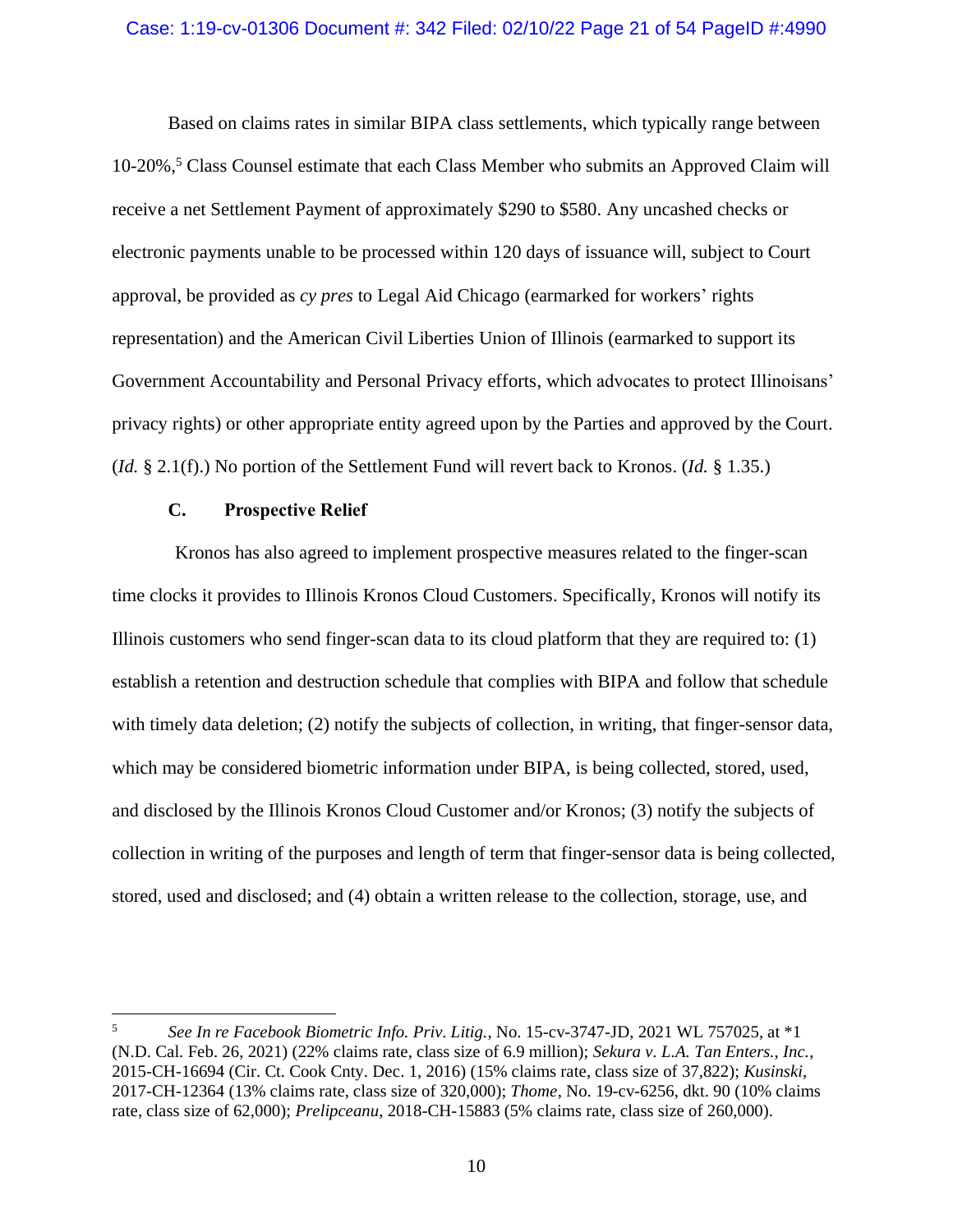## Case: 1:19-cv-01306 Document #: 342 Filed: 02/10/22 Page 22 of 54 PageID #:4991

disclosure by the Illinois Kronos Cloud Customer and by Kronos. (Agreement § 2.2.) These measures will be in place by no later than the Effective Date of the Settlement. (*Id.*)

## **D. Payment of Settlement Notice and Administrative Costs**

Settlement notice and administrative costs, including the costs of providing Notice, creating and maintaining the Settlement Website, receiving and processing Claim Forms, dispersing Settlement Payments, related tax expenses, fees of the escrow agent, and other such related expenses, will be paid from the Settlement Fund. (*Id.* § 1.30.)

## **E. Payment of Attorneys' Fees, Costs, and Incentive Awards**

Defendant has agreed that Class Counsel are entitled to reasonable attorneys' fees in an amount to be determined by the Court by petition. (*Id.* § 8.1.) Proposed Class Counsel has agreed to limit its request for fees to 33% of the Settlement Fund, with no consideration from Defendant and no "clear-sailing agreement," so Defendant may challenge the amount requested. (*Id.*) Defendant has also agreed to pay Plaintiffs an incentive award in the amount of \$7,500 each from the Settlement Fund, subject to Court approval, in recognition of their efforts as Class Representatives. (*Id.* § 8.2.) Plaintiffs will move for these payments via a separate request after preliminary approval.

## **F. Release of Liability**

In exchange for the relief described above, the Settlement Class Members will release Kronos and related entities from any and all past and present claims or causes of action related to BIPA, including, but not limited to, any claims arising out of BIPA, tort or privacy claims, or any other federal, state, or local statute, regulation, or common law, arising out of or related to the alleged possession, collection, capture, purchase, receipt through trade, obtaining, sale, lease, trade, profit from, disclosure, re-disclosure, dissemination, storage, transmittal, and/or protection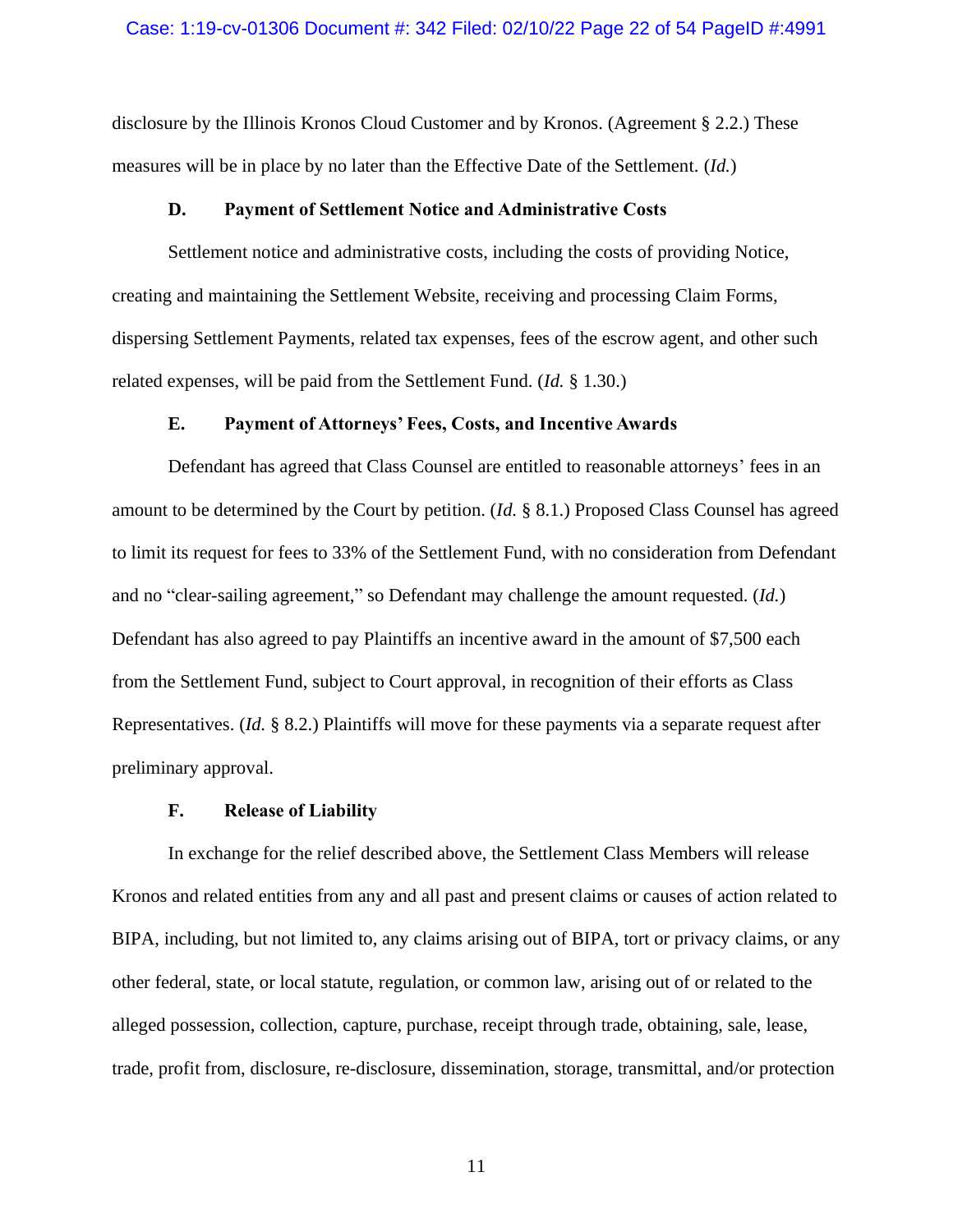Case: 1:19-cv-01306 Document #: 342 Filed: 02/10/22 Page 23 of 54 PageID #:4992

from disclosure of alleged biometric information or biometric identifiers. (*Id.* §§ 1.26, 1.27, 3.1.) The release specifically *excludes* Kronos's customers, such as the Illinois employers where Settlement Class Members used finger-scan time clocks. (*Id.* § 1.27.)

## **IV. THE PROPOSED SETTLEMENT CLASS SHOULD BE CERTIFIED FOR SETTLEMENT PURPOSES**

Before the Court can preliminarily approve the proposed Settlement and direct notice to the Settlement Class, it must certify the class for settlement purposes, which requires a finding that the Court "will likely be able to certify the class for purposes of judgment on the proposal." Fed. R. Civ. P. 23(e)(1)(B)(ii); *see Amchem Prods., Inc. v. Windsor*, 521 U.S. 591, 620 (1997). District courts are given broad discretion to determine whether class certification is appropriate. *Arreola v. Godinez*, 546 F.3d 788, 794 (7th Cir. 2008).

To merit certification, the Settlement Class must first satisfy the requirements of Rule 23(a): numerosity, commonality, typicality, and adequacy of representation. Fed. R. Civ. P. 23(a); *see Amgen Inc. v. Conn. Ret. Plans and Tr. Funds*, 568 U.S. 455, 460 (2013).

Additionally, because the Settlement releases claims for money damages, the Settlement Class must also satisfy the requirements of Rule 23(b)(3): that (i) common questions of law or fact predominate over individual issues and (ii) a class action is the superior device to resolve the claims. *Amchem*, 521 U.S. at 615–16. Finally, a certified class must be ascertainable; that is, "defined clearly and based on objective criteria." *Mullins v. Direct Digital, LLC*, 795 F.3d 654, 659 (7th Cir. 2015). As explained below, the proposed Settlement Class satisfies all the Rule 23(a) and 23(b)(3) prerequisites and is ascertainable, and thus, should be certified for settlement purposes.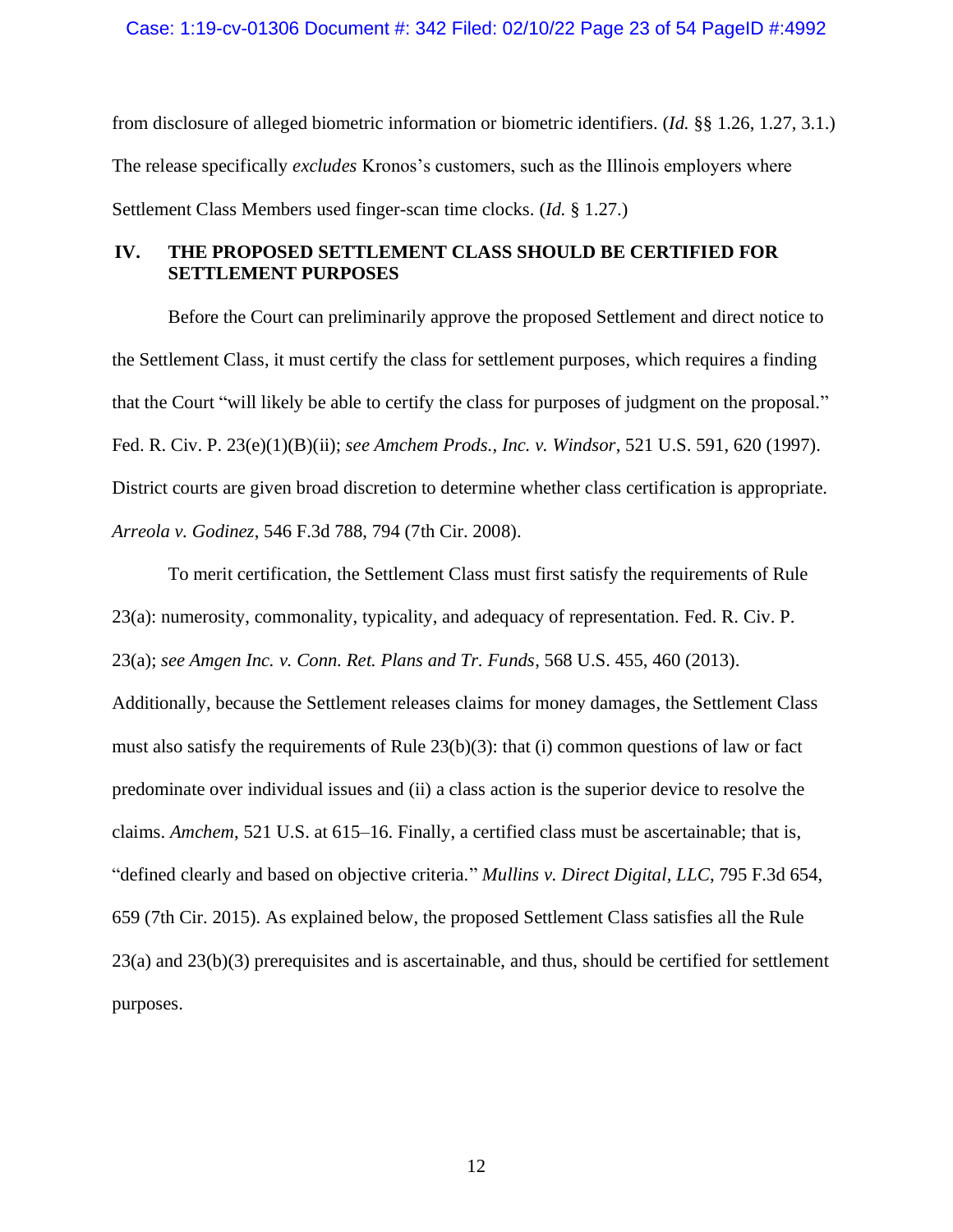## **A. The Numerosity Requirement is Satisfied.**

A class action may proceed when the proposed class "is so numerous that joinder of all members is impracticable." Fed R. Civ. P. 23(a)(1). "A plaintiff need not plead or prove the exact number of class members to establish numerosity under Rule  $23(a)(1)$ , and the court may make common sense assumptions to determine numerosity." *Barnes v. Air Line Pilots Ass'n, Int'l*, 310 F.R.D. 551, 557 (N.D. Ill. 2015) (citing collected Seventh Circuit cases). While there is no magic number at which joinder becomes unmanageable, courts have typically found that numerosity is satisfied when the class comprises 40 or more people. *See*, *e.g.*, *id.* (certifying a class of 120 members). Here, the Settlement Class includes well over 100,000 members, and the numerosity requirement is easily met.

## **B. Common Issues of Fact and Law Predominate.**

Rule  $23(a)(2)$  instructs that a class may be certified only if there exist "questions of law or fact common to the class." Fed. R. Civ. P.  $23(a)(2)$ . Where, as here, the class seeks monetary relief, the common questions must "predominate over any questions affecting only individual members." Fed. R. Civ. P. 23(b)(3). *See also Bell v. PNC Bank, Nat'l Ass'n*, 800 F.3d 360, 374 (7th Cir. 2015) ("[T]he question of commonality and predominance overlap in ways that make them difficult to analyze separately."). Common questions are those "capable of class-wide resolution" such "that determining the truth or falsity of the common contention will resolve an issue that is central to the validity of each claim." *Id.* (citing *Wal-Mart v. Dukes*, 564 U.S. 338, 350 (2011)). "What matters to class certification . . . [is] the capacity of a class-wide proceeding to generate common *answers* apt to drive the resolution of the litigation." *Wal-Mart*, 564 U.S. at 350 (internal quotations omitted). As such, "the critical point is the need for *conduct* common to members of the class." *Suchanek v. Sturm Foods, Inc.*, 764 F.3d 750, 756 (7th Cir. 2014)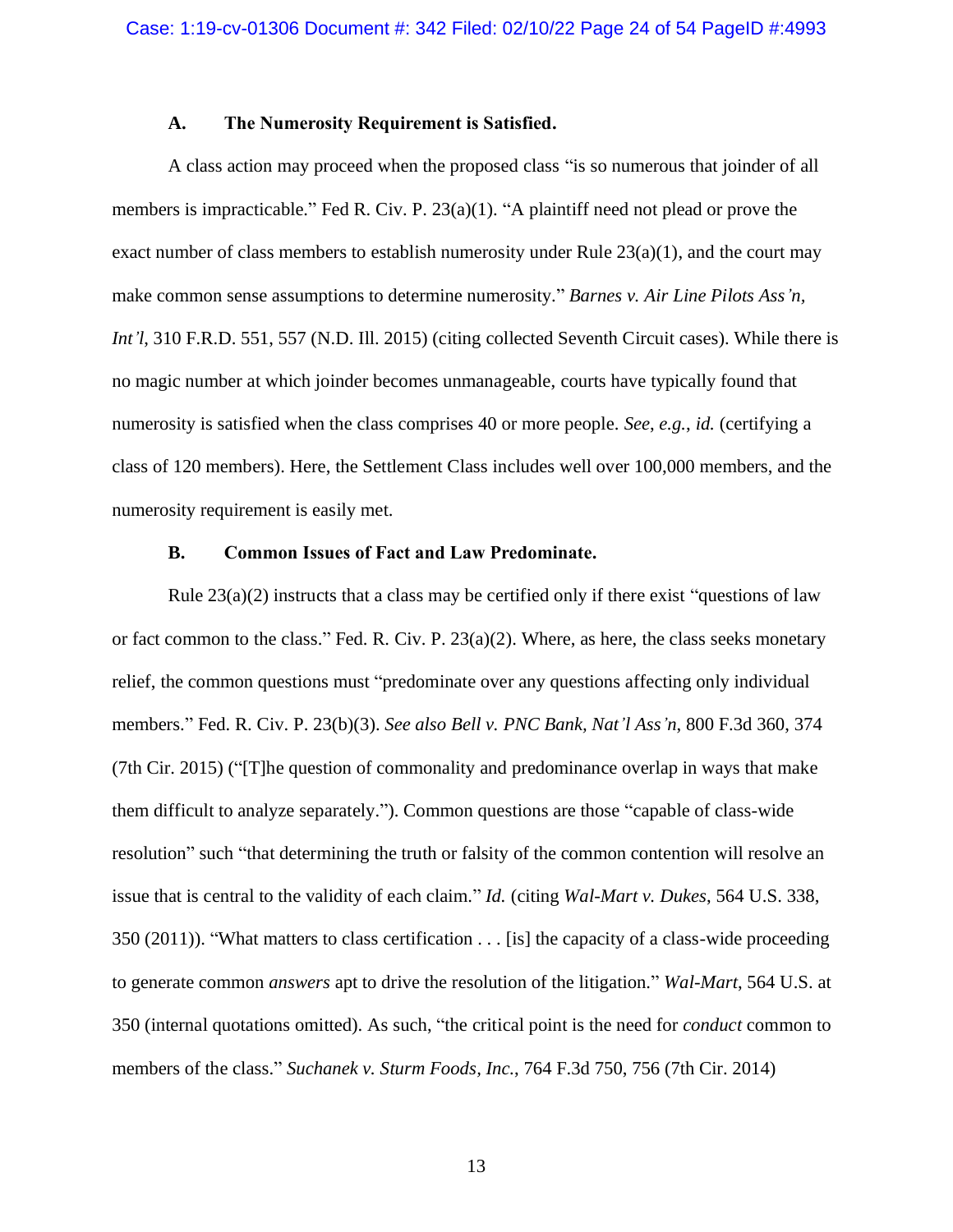### Case: 1:19-cv-01306 Document #: 342 Filed: 02/10/22 Page 25 of 54 PageID #:4994

(internal quotations omitted). When "the defendant's allegedly injurious conduct differs from plaintiff to plaintiff . . . no common answers are likely to be found." *Id.* But when "the same conduct or practice by the same defendant gives rise to the same kind of claims from all class members," class treatment is appropriate. *Id.* 

Here, common issues of law and fact certainly predominate. Plaintiffs' and the proposed Settlement Class's claims are based upon the same common contention and course of alleged conduct by Kronos: that it allegedly violated BIPA by collecting, storing, and disclosing the Settlement Class's biometric data without obtaining informed written consent or establishing and abiding by a publicly-available retention policy. *See Figueroa v. Kronos Inc.*, 454 F. Supp. 3d 772, 779 (N.D. Ill. 2020). Further, it is alleged to have done so in the same manner for every member of the class—by collecting finger-scan data from time clocks installed by certain of its customers at the Class Members' workplaces, using Kronos software and storing that data on its own servers. *Id.* The core factual and legal issues in this lawsuit are therefore common ones.

Because answering each of these questions would resolve all Class Members' claims in one stroke, and no individualized issues (to the extent there are any) could defeat this overwhelming commonality, predominance is satisfied. *See Muir v. Nature's Bounty (DE), Inc.*, No. 15 C 9835, 2018 WL 3647115, at \*9 (N.D. Ill. Aug. 1, 2018) (predominance requires that "the common, aggregation-enabling, issues in the case are more prevalent or important than the non-common, aggregation defeating individual issues.") (internal quotations omitted).

## **C. The Typicality Requirement is Satisfied.**

The next prerequisite—typicality—requires that a class representative has claims that are typical of those of the putative class members. Typicality examines whether there is "enough congruence between the named representative's claim and that of the unnamed members of the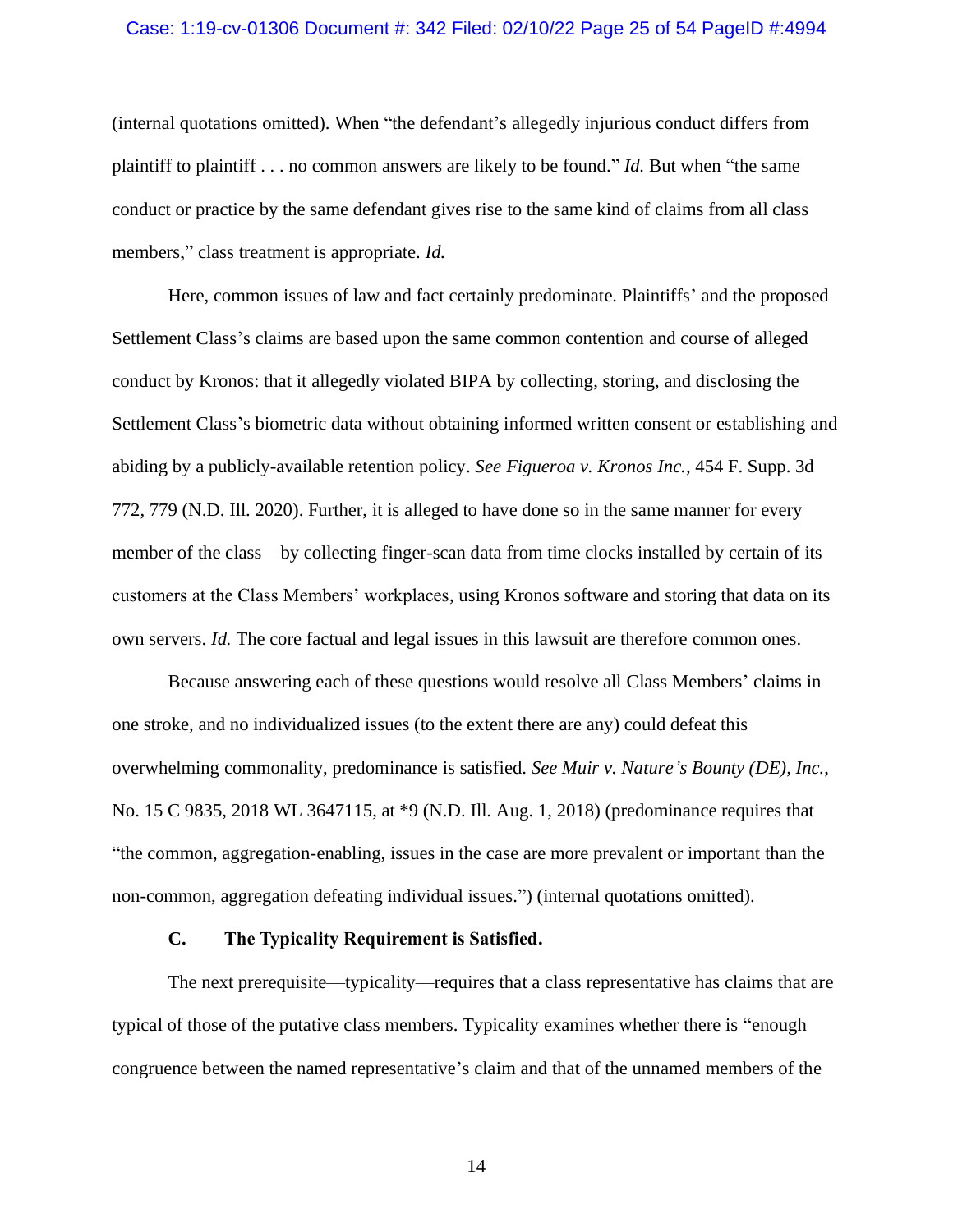## Case: 1:19-cv-01306 Document #: 342 Filed: 02/10/22 Page 26 of 54 PageID #:4995

class to justify allowing the named party to litigate on behalf of the group." *Spano v. The Boeing Co.*, 633 F.3d 574, 586 (7th Cir. 2011). Where a named plaintiff's claim "arise[s] from the same events or course of conduct that gives rise to the putative class members' claims," typicality is satisfied. *Beaton v. SpeedyPC Software*, 907 F.3d 1018, 1026 (7th Cir. 2018). In other words, when the basis of the suit is the defendant's systematic business practices toward the named plaintiff and the members of the proposed class, typicality is generally satisfied.

Here, there is nothing separating Plaintiffs' BIPA claim from that of any other member of the Settlement Class. Like the rest of the Settlement Class members, they enrolled their fingers on Kronos time clocks at work and scanned their fingers on the same clocks to record their work time, causing their finger-scan data to be sent to Kronos's servers. *Figueroa*, 454 F. Supp. 3d at 779. And as with the rest of the Settlement Class members, Kronos did not obtain a written release from Plaintiffs before collecting and storing their finger-scan data. *Id.* And while Kronos has insisted during this litigation that some other type of consent might be sufficient, (*see* dkt. 307 at 2), Plaintiffs are not aware of evidence that any other Settlement Class member provided such consent. In other words, Plaintiffs were subject to the same conduct and practices by Kronos as everyone else, and their claims will "stand or fall on the same facts" as everyone else's claims. *Ziemack v. Centel Corp*., 163 F.R.D. 530, 534 (N.D. Ill. Sep. 25, 1995). Typicality is therefore satisfied.

## **D. The Adequacy Requirement is Satisfied.**

The final Rule 23(a) prerequisite—adequacy—requires a finding that the class representative has and will "fairly and adequately protect the interests of the class." Fed. R. Civ. P. 23(a)(4). This requirement is twofold: "adequacy of the named plaintiff's counsel, and the adequacy of representation provided in protecting the different, separate, and distinct interest[s]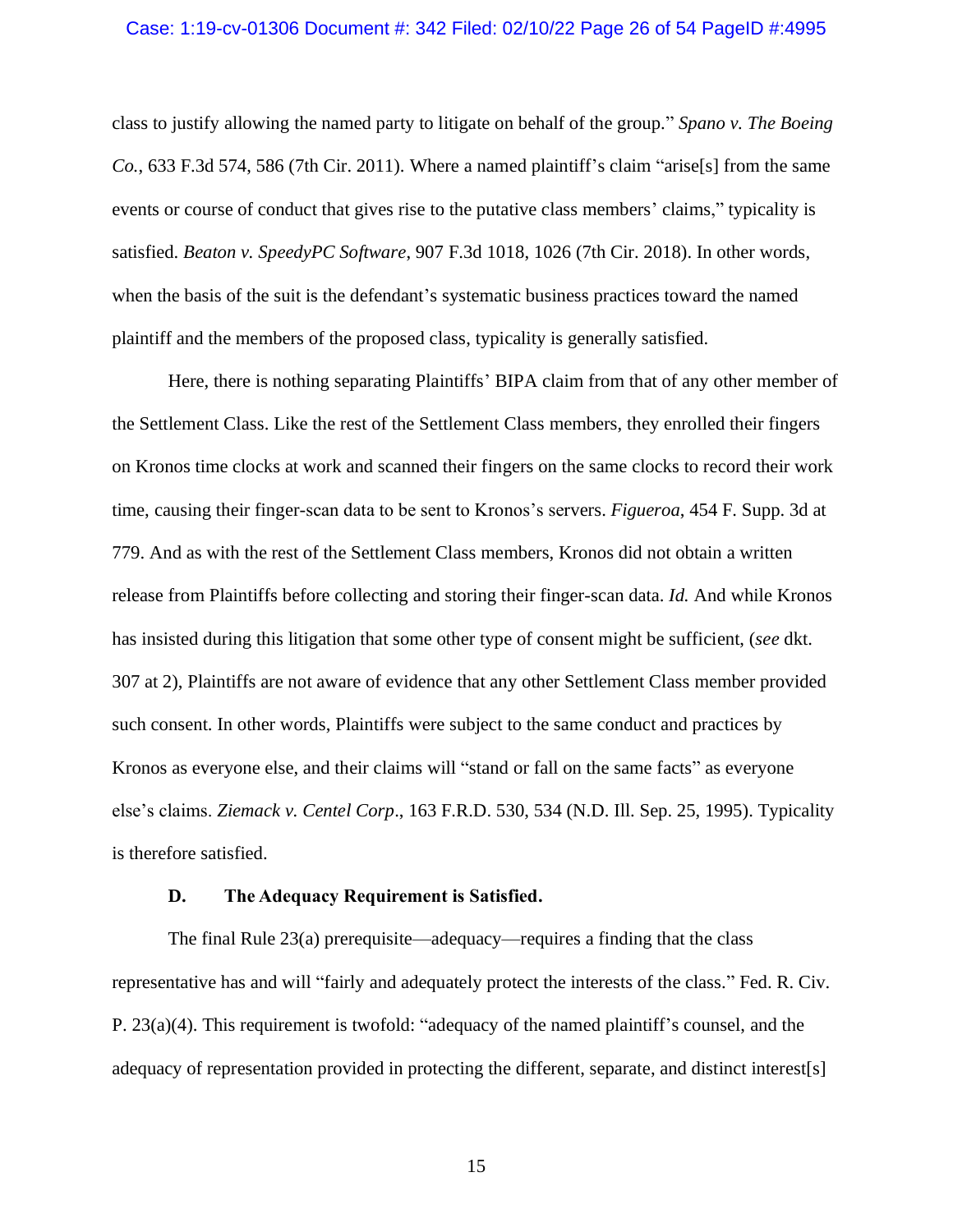of the class members." *Starr v. Chi. Cut Steakhouse*, 75 F. Supp. 3d 859, 874 (N.D. Ill. 2014) (quoting *Retired Chi. Police Ass'n v. City of Chi.*, 7 F.3d 584 (7th Cir. 1993)). To assess adequacy, courts examine whether "the named plaintiff has [(1)] antagonistic or conflicting claims with other members of the class; or (2) has a sufficient interest in the outcome of the case to ensure vigorous advocacy; and (3) has counsel that is competent, qualified, experienced and able to vigorously conduct the litigation." *Osada v. Experian Info. Sols., Inc.*, 290 F.R.D. 485, 490 (N.D. Ill. 2012) (quoting *Quiroz v. Revenue Prod. Mgmt., Inc.*, 252 F.R.D. 438, 442 (N.D. Ill. 2008)) (quotation marks omitted).

Here, both Plaintiffs and proposed Class Counsel have and will continue to adequately represent the Settlement Class. Because Plaintiffs suffered the same alleged injury as every other member of the Settlement Class—the collection, storage, and disclosure of their biometric data without their informed written consent during the class period—their interest in redressing Kronos's alleged violations of BIPA is identical to the interests of all other members of the Settlement Class. And like many other members of the Settlement Class, Plaintiffs are involved in concurrent litigation against their current or former employers, which claims they are not releasing. Thus, Plaintiffs do not have any interests antagonistic to those of the Settlement Class. Consequently, Plaintiffs' interests are entirely representative of and consistent with the interests of the Settlement Class.

As far as Class Counsel is concerned, the Court has already determined that Edelson PC and Stephan Zouras LLP were well-qualified to lead this action as interim class counsel. (Dkt. 95 at 1) ("The *Figueroa* counsel group ... have the experience required by Rules  $23(g)(1)(A)$  and (g)(4) to serve as adequate class counsel."). Nothing has changed since then. Edelson PC has extensive experience in litigating class actions of similar size, scope, and complexity to the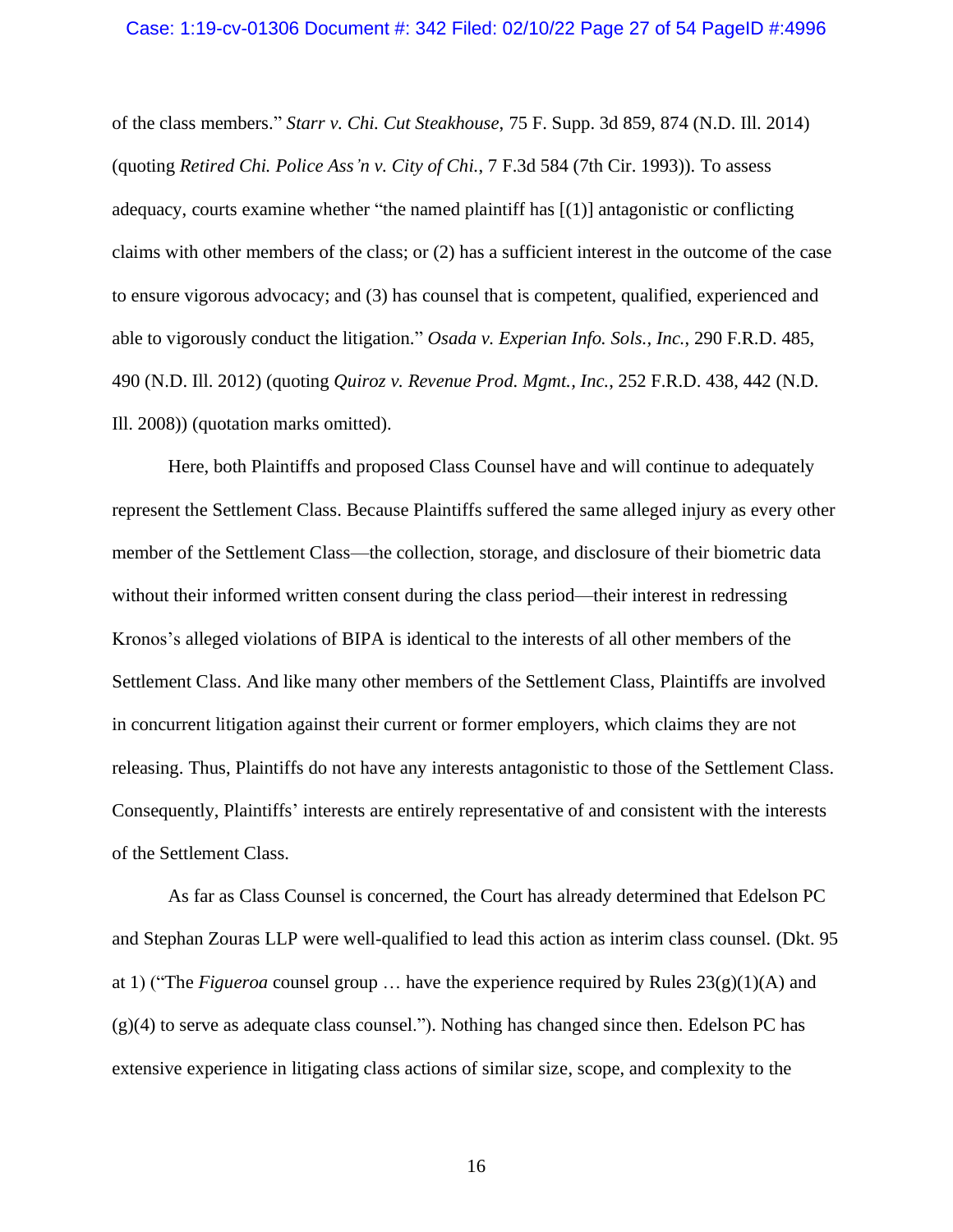#### Case: 1:19-cv-01306 Document #: 342 Filed: 02/10/22 Page 28 of 54 PageID #:4997

instant action and is a national leader in high stakes' plaintiffs' work ranging from class and mass actions to public client investigations and prosecutions. (*See* Firm Resume of Edelson PC, attached as Exhibit 2-A to the Declaration of J. Eli Wade-Scott, ("Wade-Scott Decl."), attached as Exhibit 2.) The firm holds records for the largest jury verdict in a privacy case (\$925 million), the largest consumer privacy settlement (\$650 million), and the largest Telephone Consumer Protection Act ("TCPA") settlement (\$76 million). (*Id.*) The firm filed the first-ever class action under BIPA against Facebook, *Licata v. Facebook, Inc.*, No. 2015-CH-05427 (Cir. Ct. Cook Cnty. Apr. 1, 2015), secured the first-ever adversarially-certified BIPA class in that case and defended the ruling in the Ninth Circuit, *Patel v. Facebook, Inc.*, 932 F.3d 1264, 1277 (9th Cir. 2019) (upholding adversarial BIPA class certification), *cert. denied* 140 S. Ct. 937 (2020), and obtained final approval of a settlement agreement with Facebook to resolve the case for \$650 million. *In re Facebook Biometric Info. Priv. Litig.*, 2021 WL 757025, at \*1 ("Overall, the settlement is a major win for consumers in the hotly contested area of digital privacy."). The firm is responsible for the first-ever BIPA settlement, too, *see Sekura*, 2015-CH-16694, and has paved the way to many of the favorable appellate decisions for BIPA plaintiffs. *Sekura v. Krishna Schaumburg Tan, Inc.*, 115 N.E. 3d 1080, 1098 (Ill. App. Ct.) (pre-*Rosenbach* opinion creating district-split, holding violation of statute sufficient for plaintiff to be "aggrieved"); *Rottner v. Palm Beach Tan, Inc.*, 2019 IL App (1st) 180691-U (violation of statute sufficient to claim liquidated damages); *McDonald v. Symphony Bronzeville Park LLC*, 2022 IL 126511 (holding that the exclusivity provisions of the Illinois Workers' Compensation Act ("IWCA") do not bar employee BIPA claims against employers); *Sosa v. Onfido, Inc.*, 8 F.4th 631 (7th Cir. 2021) (affirming district court's denial of motion to compel arbitration).

The firm was recognized by Law360 as a "Practice Group of the Year" for 2020 in two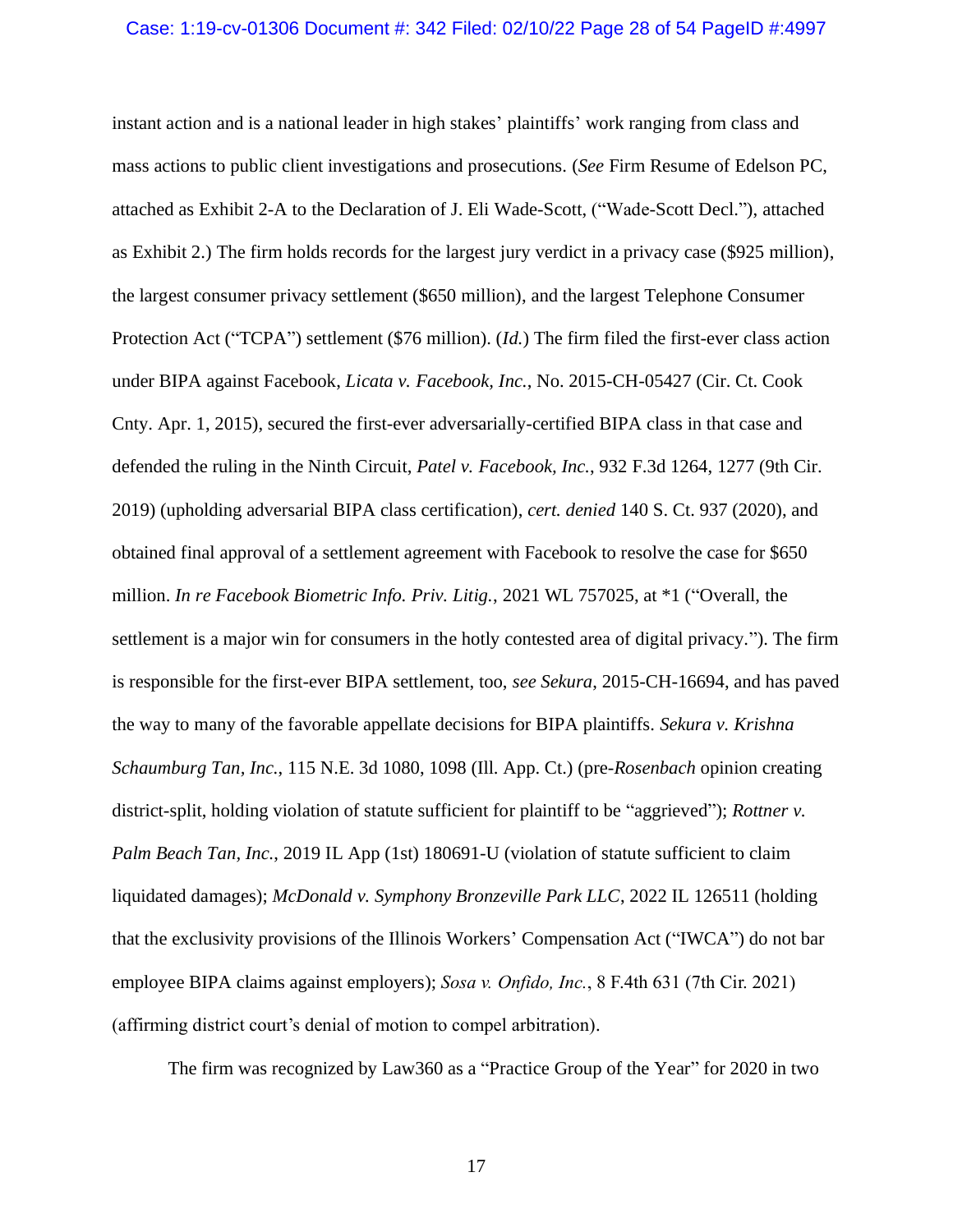## Case: 1:19-cv-01306 Document #: 342 Filed: 02/10/22 Page 29 of 54 PageID #:4998

categories—Class Action and Cybersecurity<sup>6</sup>—and for three years running as an "Illinois" Powerhouse," alongside Kirkland & Ellis, Sidley Austin, Mayer Brown, Dentons, and Jenner & Block.<sup>7</sup> Edelson PC has been the only plaintiffs' firm, as well the only firm with fewer than 100 attorneys, to make the latter list. Proposed Class Counsel Edelson PC has diligently investigated, prosecuted, and dedicated substantial resources to the claims in this action and will continue to do so throughout its pendency. (Wade-Scott Decl. ¶ 2.)

Proposed Class Counsel Stephan Zouras LLP is a premier plaintiffs-side employment and class action firm whose founders and partners have been consistently recognized as Illinois "Super Lawyers."<sup>8</sup> For over 13 years, Stephan Zouras, LLP has litigated almost exclusively on

<sup>6</sup> *Law360 Names Practice Groups of the Year*, LAW360 (Nov. 29, 2020), https://www.law360.com/articles/1327476/law360-names-practice-groups-of-the-year; Grace Dixon Hanson, *Class Action Group Of The Year: Edelson*, LAW360 (Dec. 3, 2020), https://www.law360.com/articles/1328395/class-action-group-of-the-year-edelson; Joyce Hanson, *Cybersecurity & Privacy Group Of The Year: Edelson*, LAW360 (Dec. 8, 2020), https://www.law360.com/articles/1327009/cybersecurity-privacy-group-of-the-year-edelson.

<sup>7</sup> Lauraann Wood, *Illinois Powerhouse: Edelson*, LAW360 (Sept. 3, 2019), https://www.law360.com/articles/1193728/illinois-powerhouse-edelson; Diana Novak Jones, *Illinois Powerhouse: Edelson PC*, LAW360 (Aug. 28, 2018), https://www.law360.com/articles/1076447/illinoispowerhouse-edelson-pc; Diana Novak Jones, *Illinois Powerhouse: Edelson PC*, LAW360 (October 5, 2017), https://edelson.com/wp-content/uploads/2016/05/Illinois-Powerhouse-Edelson-PC.pdf.

<sup>8</sup> *See* James B. Zouras Attorney Profile, *Super Lawyers*, THOMSON REUTERS, available at https://profiles.superlawyers.com/illinois/chicago/lawyer/james-b-zouras/3e398528-2ee7-4c6d-bf77 ef609c8ca38d.html (last accessed Feb. 9, 2022),

Ryan F. Stephan Attorney Profile, *Super Lawyers*, THOMSON REUTERS, available at https://profiles.superlawyers.com/illinois/chicago/lawyer/ryan-f-stephan/3d2e4b09-091f-49d4-ad86- 05d26528287a.html (last accessed Feb. 9, 2022),

Andrey Ficzko Attorney Profile, *Super Lawyers*, THOMSON REUTERS, available at https://profiles.superlawyers.com/illinois/chicago/lawyer/andrew-ficzko/5838a1d0-62cb-4a45-b0cd-1637db0cda6a.html (last accessed Feb. 9, 2022),

Teresa M. Becvar Lawyer Profile, *Super Lawyers*, THOMSON REUTERS, available at https://profiles.superlawyers.com/illinois/chicago/lawyer/teresa-m-becvar/7f1cfe58-fc28-4ad4-8b4c-4f9b85f43b18.html (last accessed Feb. 9, 2022),

Catherine Mitchell Attorney Profile, *Super Lawyers*, THOMSON REUTERS, available at https://profiles.superlawyers.com/illinois/chicago/lawyer/catherine-mitchell/b5892544-f7aa-4a39-9ece-9573551e9aa6.html (last accessed Feb. 9, 2022),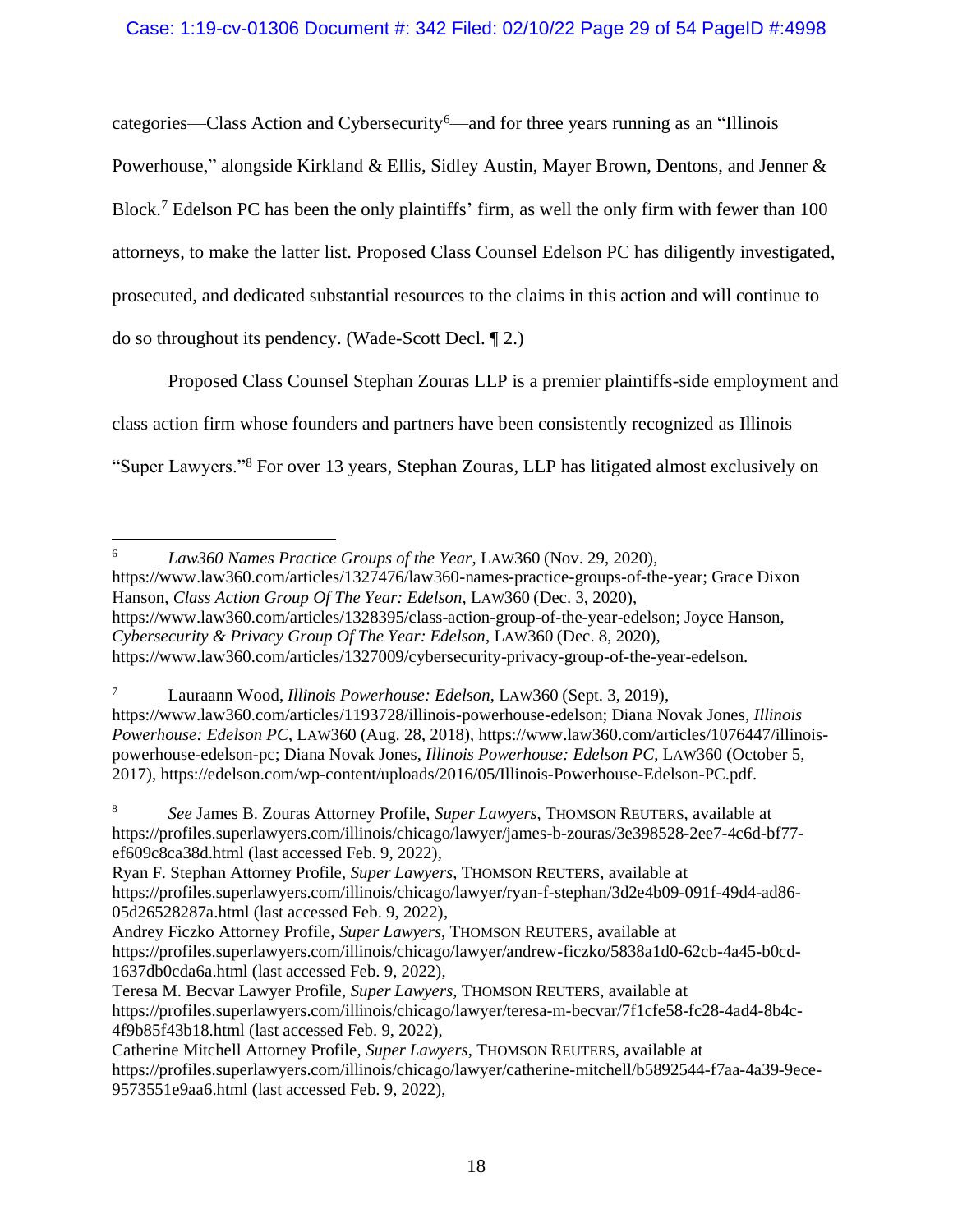## Case: 1:19-cv-01306 Document #: 342 Filed: 02/10/22 Page 30 of 54 PageID #:4999

behalf of employees in class and collective action litigation across the United States. Given their extensive history of successfully advocating for employee rights, Stephan Zouras LLP was one of the first firms to realize that Illinois employers were violating BIPA and filed the first case against an employer under the statute alleging violations of BIPA through the use of biometric timeclocks. *Doporcyk v. Roundy's Supermarkets*, 2017-CH-08092 (Cir. Ct. Cook Cnty. June 9, 2017). Since then, the firm has secured several favorable rulings for employees at both the appellate and trial court levels in connection with novel issues and defenses asserted under BIPA, including that BIPA claims are not subject to arbitration as "wage and hour" claims, *Liu v. Four Seasons Hotel, Ltd.*, 138 N.E.3d 201, 207 (Ill. App. 2019), the Constitutionality of BIPA, *Bruhn v. New Albertson's*, 2018-CH-01737 (Cir. Ct. Cook Cnty. Jan. 30, 2020) (J. Loftus), the inapplicability of BIPA's "HIPAA exemption" to employees, *e.g.*, *Bruhn v. New Albertson's Inc., et al.*, 2018-CH-01737 (Cir. Ct. Cook Cnty. July 2, 2019) (J. Loftus); when BIPA claims accrue, specifically, that an aggrieved plaintiff's claims accrue each time an entity collects or disseminates biometric information without securing prior informed consent and a release, *Cothron v. White Castle System, Inc.*, 477 F. Supp. 3d 723 (N.D. Ill. 2020) (J. Tharp); that claims under Sections 15(a) and (b) of BIPA are subject to a five-year statute of limitations, *Tims v. Black Horse Carriers, Inc.*, 2021 IL App (1st) 200563; and, most recently, that Illinois courts have personal jurisdiction over non-resident defendants that manufacture biometric devices, *Fisher v. HP Property Management, LLC, et al.*, 2021 IL App (1st) 201372.

Stephan Zouras, LLP has recovered over \$250 million for workers nationwide and has successfully prosecuted hundreds of class and collective actions in state and federal courts.

Haley R. Jenkins Attorney Profile, *Super Lawyers*, THOMSON REUTERS, available at https://profiles.superlawyers.com/illinois/chicago/lawyer/haley-r-jenkins/17a1b0f2-33db-4d80-8341- 399802cd929d.html (last accessed Feb. 9, 2022).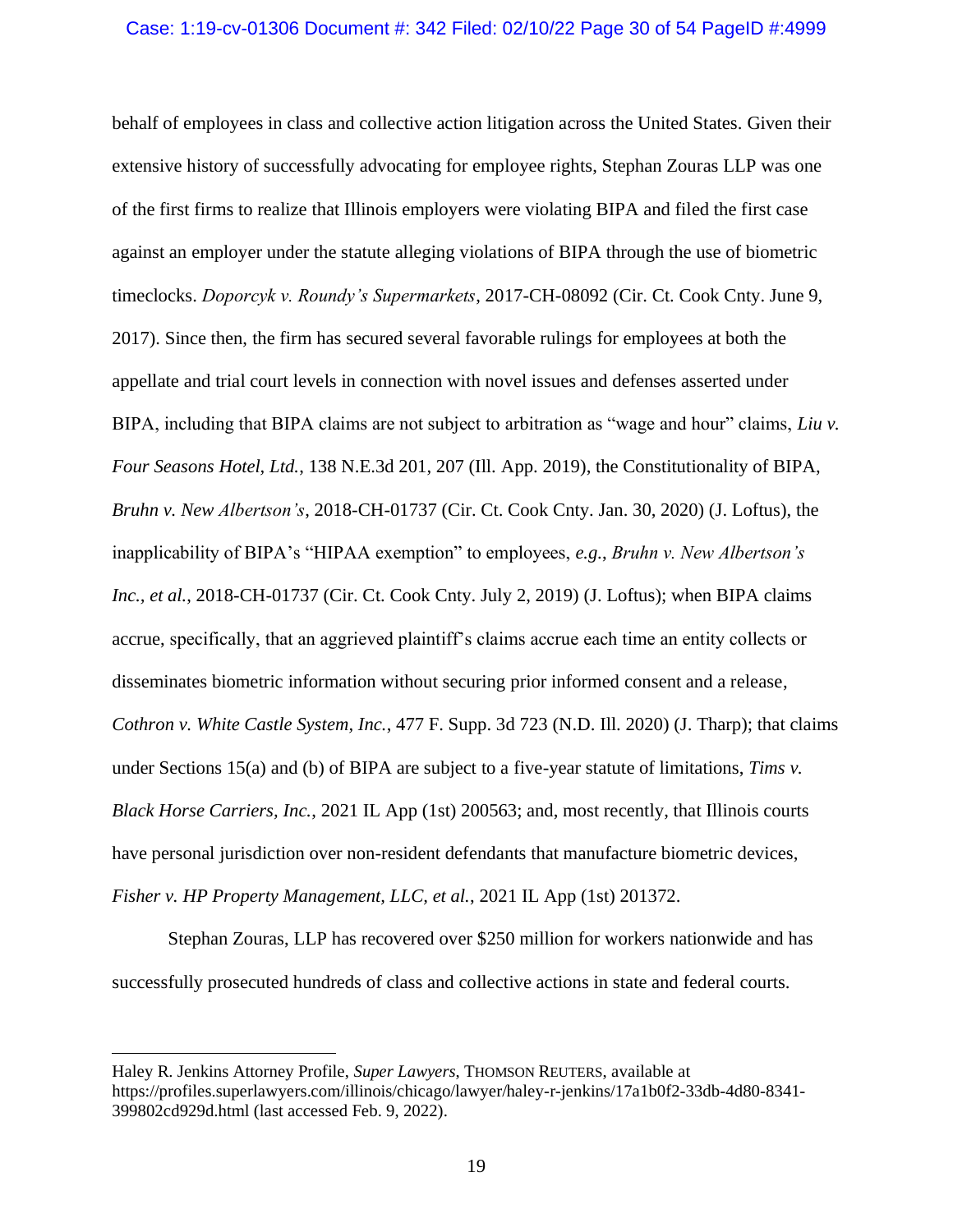## Case: 1:19-cv-01306 Document #: 342 Filed: 02/10/22 Page 31 of 54 PageID #:5000

Stephan Zouras has also been at the forefront of BIPA settlements and has helped resolve dozens of BIPA class action cases, recovering well into the eight figures for aggrieved Illinois workers and citizens.

Stephan Zouras attorneys—whose experience include testifying before legislative committees on issues relating to employee rights—uniquely understand the challenges faced by workers, which is a meaningful benefit in representing those whose biometrics were obtained without consent or the protections provided by BIPA. The firm's accomplishments (both in and outside of BIPA) are further detailed in the firm's resume, attached as Exhibit 3-A to the Declaration of Ryan F. Stephan. Proposed Class Counsel have diligently investigated, prosecuted, and dedicated substantial resources to the claims in this action and will continue to do so throughout its pendency. (Declaration of Ryan F. Stephan ("Stephan Decl."), attached hereto as Exhibit 3, **[[**] 12-14.)

Accordingly, because Plaintiffs will fairly and adequately protect the interests of the Settlement Class, and because they and the Settlement Class are amply represented by qualified counsel, the adequacy requirement is satisfied.

## **E. A Class Action is a Superior Method of Resolving the Controversy.**

Rule 23(b)(3) additionally requires that "a class action [be] superior to other available methods for fairly and efficiently adjudicating the controversy." Fed. R. Civ. P. 23(b)(3). The rule sets forth four criteria germane to this requirement. All counsel in favor of certification.

The first factor, individual class members' interest in individually controlling the action, Fed. R. Civ. P. 23(b)(3)(A), weighs in favor of certification. All known actions against Kronos regarding this conduct were brought as class actions and consolidated before this Court. While BIPA provides for statutory damages, the relatively modest recovery (\$1,000 or \$5,000,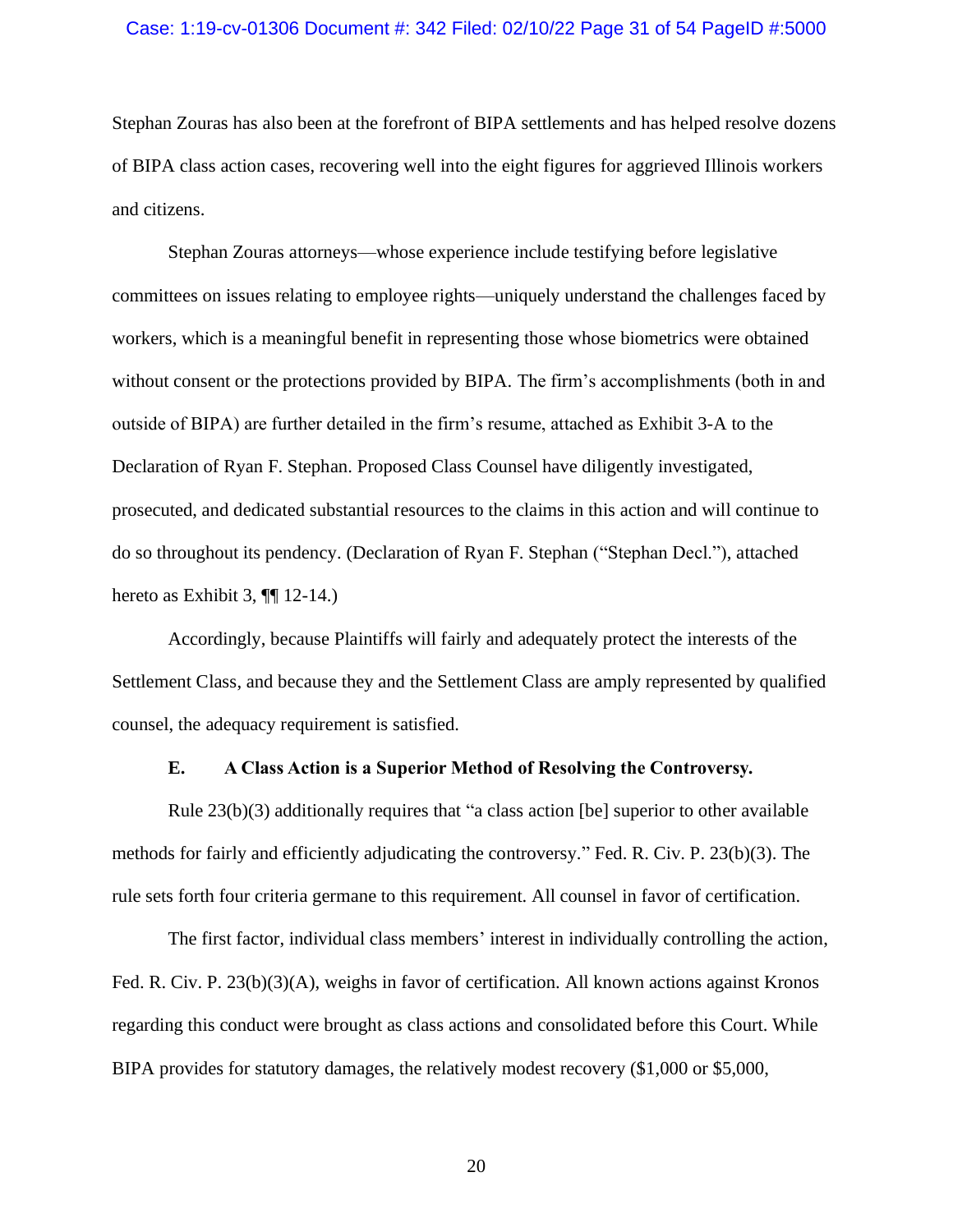## Case: 1:19-cv-01306 Document #: 342 Filed: 02/10/22 Page 32 of 54 PageID #:5001

depending on whether a violation is negligent or reckless), compared to the high costs of retaining adequate counsel "is not likely to provide sufficient incentive for members of the proposed class to bring their own claims." *Jackson v. Nat'l Action Fin. Servs., Inc.*, 227 F.R.D. 284, 290 (N.D. Ill. 2005) (discussing the FDCPA's \$1,000 statutory damages provision); *see also In re Facebook Biometric Info. Privacy Litig.*, 326 F.R.D. 535, 548 (N.D. Cal. 2018) ("While not trivial, BIPA's statutory damages are not enough to incentivize individual plaintiffs given the high costs of pursuing discovery on Facebook's software and code base and Facebook's willingness to litigate the case.").

The second factor, the extent and nature of other proceedings, Fed. R. Civ. P. 23(b)(3)(B), also weighs in favor of certification. There are no other known actions that have progressed to any extent addressing the conduct alleged here. Thus, "'the extent and nature of any litigation concerning the controversy already begun by or against class members' is not a factor" counseling against certification. *Bernal v. NRA Group, LLC*, 318 F.R.D. 64, 76 (N.D. Ill. 2016) (quoting Fed. R. Civ. P. 23(b)(3)(B)).

Third, it is desirable to concentrate the litigation—and to undergo the settlement approval process—in this forum, *see* Fed. R. Civ. P. 23(b)(3)(C), given that this case concerns a proposed class of plaintiffs who scanned their fingers while working for employers throughout Illinois. *Barnes*, 310 F.R.D. at 562 (third factor met where defendant conducted business and the events giving rise to plaintiffs' claims occurred within the court's district); *Ramirez v. GLK Foods, LLC*, No. 12-C-210, 2014 WL 2612065, at \*9 (E.D. Wis. June 11, 2014) (events in forum giving rise to lawsuit support concentration in the forum).

Finally, the fourth factor—"the likely difficulties in managing a class action," Fed. R. Civ. P. 23(b)(3)(D)—also weighs in favor of certification, as no management problems ought to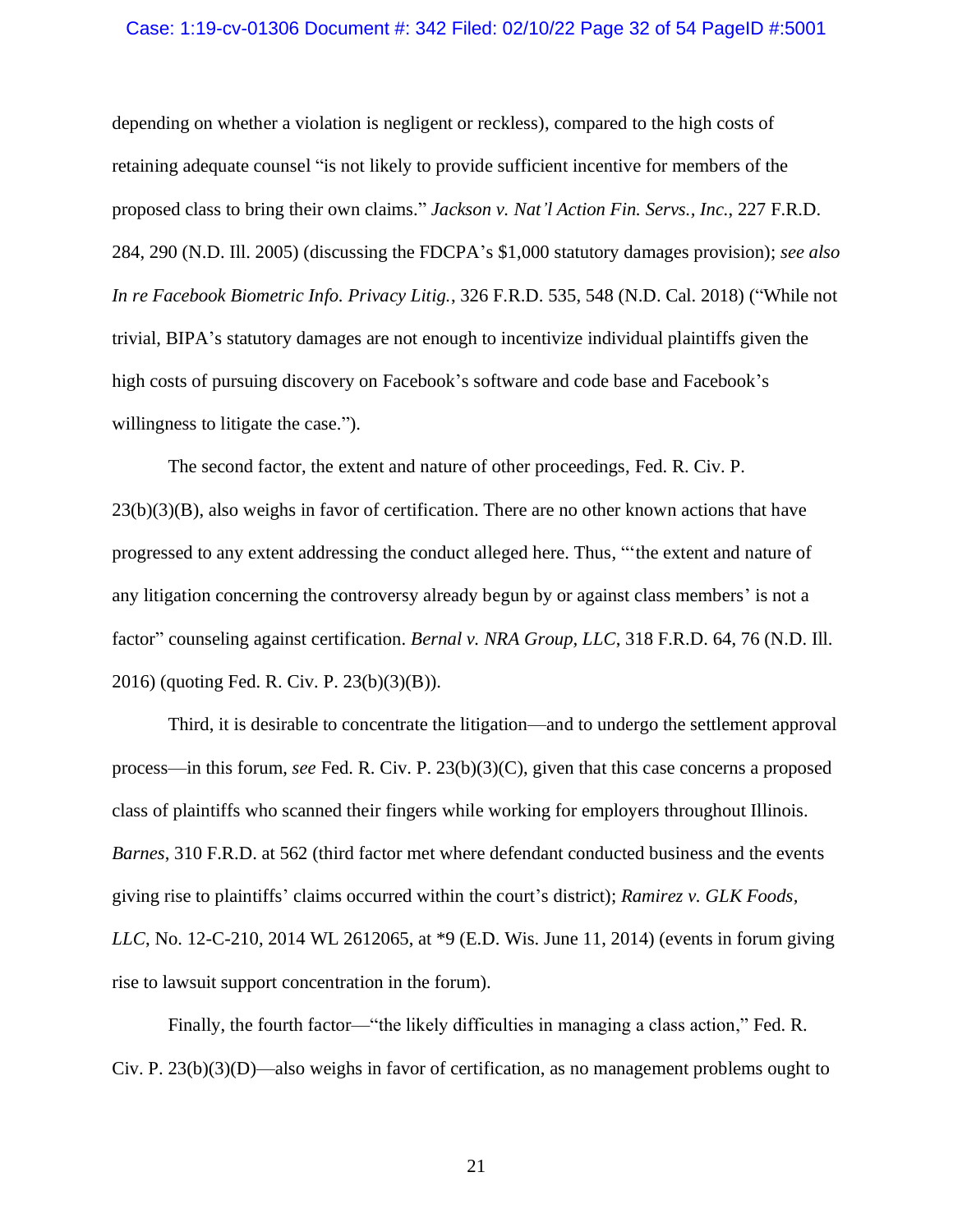## Case: 1:19-cv-01306 Document #: 342 Filed: 02/10/22 Page 33 of 54 PageID #:5002

arise here. There is clear predominance of common issues, as explained above, and with some effort by the Parties, all of the Settlement Class members will be identified. *Bernal*, 318 F.R.D. at 76; 2 NEWBERG ON CLASS ACTIONS § 4:72 (5th ed. 2011) ("Courts generally hold that if the predominance requirement is met, then the manageability requirement is met as well."). Thus, consolidating Class Members' claims in one proceeding will generate economies of time and expense and promote legal uniformity.

More generally, Rule 23's superiority standard requires that the court recognize "the costs *and benefits* of the class device." *Mullins*, 795 F.3d at 663 (emphasis in original). Here, requiring individual cases "would make no sense," because "each class member here would entail the same discovery and require multiple courts to weigh the same factual and legal bases for recovery." *Bernal*, 318 F.R.D. at 76. The class action device, on the other hand, allows the Court to swiftly evaluate common issues surrounding Kronos's alleged violations of BIPA in a single proceeding, generating a uniform result that will apply to all similarly situated persons. *Suchanek*, 764 F.3d at 759 (stating that "promot[ing] uniformity of decision as to persons similarly situated" is a goal of class actions) (quoting *Amchem*, 521 U.S. at 615). Without classwide adjudication of these claims, tens (if not hundreds) of thousands of employees would have to sue one-by-one to recover on these relatively modest individual claims. *See* 740 ILCS 14/20(1). The cost of litigating BIPA claims on an individual basis—including the cost of discovery, motion practice, biometric data experts, and trial—would be prohibitively expensive. Moreover, such individual claims would clog the courts with an influx of separate actions, further delaying the possibility of relief. Rule 23's superiority requirement is therefore satisfied.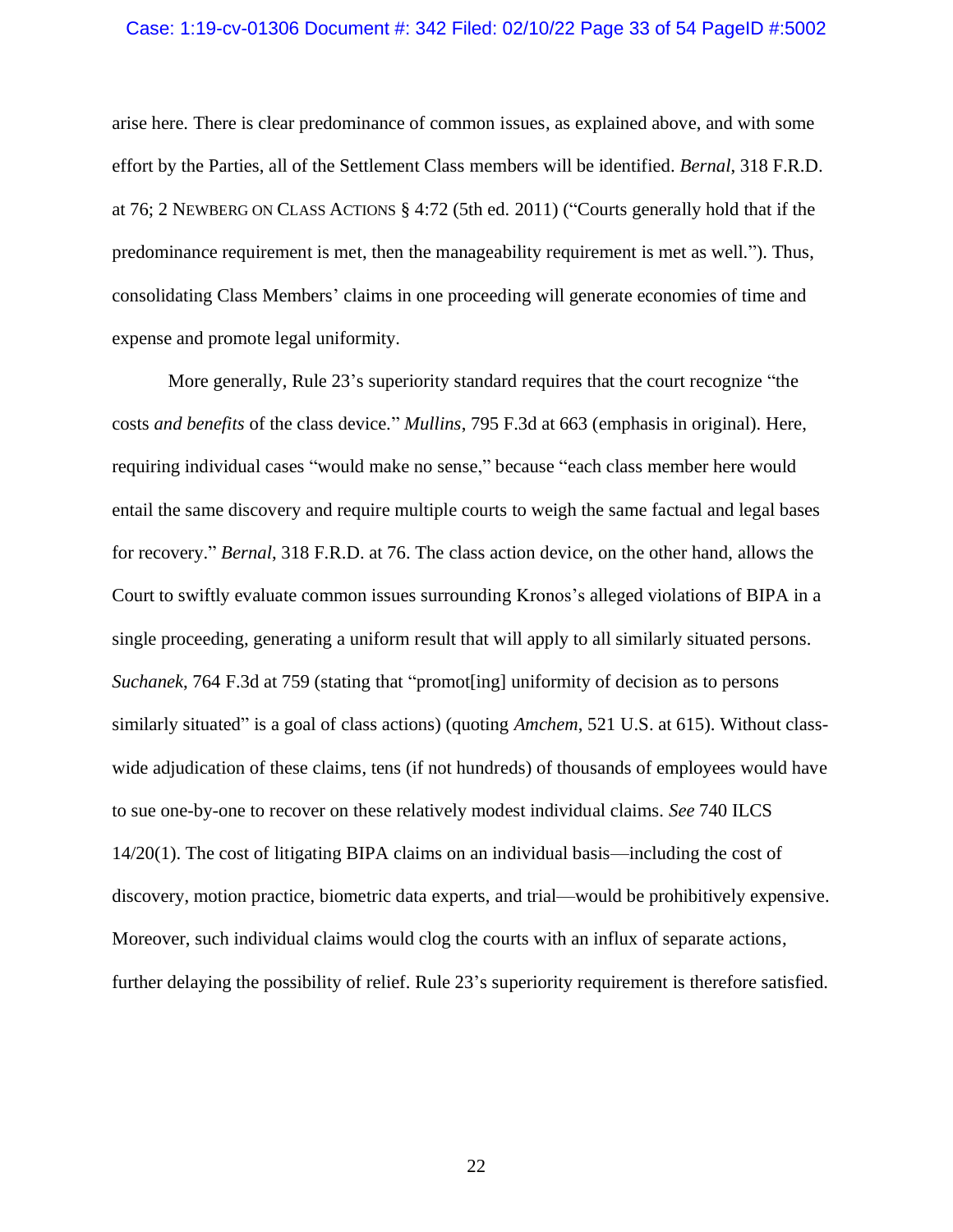## **F. The Class Is Ascertainable.**

Finally, the proposed Settlement Class definition meets Rule 23's implicit requirement of "ascertainability," which "requires that a class . . . be defined clearly and based on objective criteria." *Mullins*, 795 F.3d at 659. "Whether a class is ascertainable depends on 'the adequacy of the class definition itself,' not 'whether, given an adequate class definition, it would be difficult to identify particular members of the class,'" although Plaintiffs here would meet both standards. *Toney v. Quality Res., Inc.*, 323 F.R.D. 567, 581 (N.D. Ill. 2018) (citing *Mullins*, 795 F.3d at 658).

Here, the Settlement Class definition is based solely on objective criteria: whether the individual used a Kronos time clock with finger sensor attached in Illinois and their finger-scan data was hosted by Kronos during the relevant time period. 9 (Agreement § 1.32.) Moreover, Settlement Class members will be readily identified through information that Kronos either already has or that the Parties will obtain during the confirmatory discovery that the Settlement Agreement expressly provides for. (*See id.* § 7.2(c).) Because the class is "defined clearly [and] membership [is] defined by objective criteria," it is ascertainable. *Mullins*, 795 F.3d at 657.

For these reasons, maintenance of this action as a class action is appropriate. The Court should therefore certify the Settlement Class for settlement purposes.

## **V. PLAINTIFFS' COUNSEL SHOULD BE APPOINTED AS CLASS COUNSEL**

Under Rule 23, "a court that certifies a class must appoint class counsel . . . [with the] ability to fairly and adequately represent the interests of the class." Fed. R. Civ. P.  $23(g)(1)(B)$ .

<sup>9</sup> The class period ends 30 days after the Court enters the Preliminary Approval Order in order to provide relief to the most class members possible while at the same time making it possible to conduct the required confirmatory discovery. If the number of class members has grown in any significant manner between the time the settlement was agreed to and 30 days after the entry of the Court's Preliminary Approval Order, then the size of the Settlement Fund will be increased to compensate. (Agreement § 8.3.)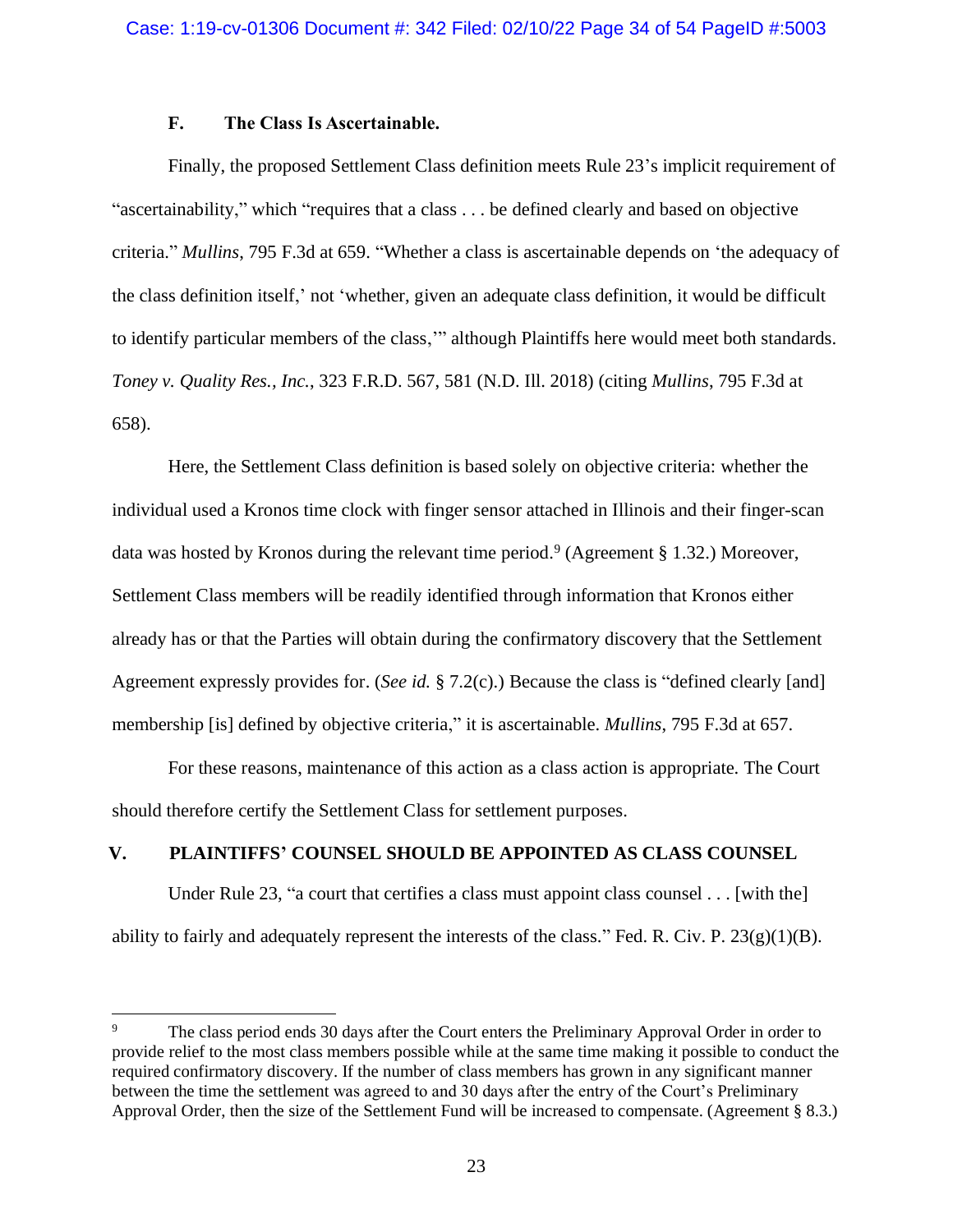## Case: 1:19-cv-01306 Document #: 342 Filed: 02/10/22 Page 35 of 54 PageID #:5004

In making this determination, the Court considers proposed Class Counsel's: (1) work in identifying or investigating the potential claim, (2) experience in handling class actions, other complex litigation, and the types of claims asserted in the action, (3) knowledge of the applicable law, and (4) resources that it will commit to representing the class. Fed. R. Civ. P.

## $23(g)(1)(A)(i)–(iv).$

As discussed above,<sup>10</sup> proposed Class Counsel have extensive experience in litigating consumer privacy class actions in general, and BIPA class actions specifically; have thoroughly investigated the claims at issue; and have the resources necessary to conduct this litigation. (*See* Wade-Scott Decl. ¶ 2.) And because of their efforts here, proposed Class Counsel have secured a Settlement that provides excellent monetary relief and the prospective relief necessary to protect the privacy interests of Settlement Class Members. Thus, the Court should appoint Jay Edelson and J. Eli Wade-Scott of Edelson PC and Ryan F. Stephan and James B. Zouras of Stephan Zouras, LLP as Class Counsel.

## **VI. THE PROPOSED SETTLEMENT WARRANTS PRELIMINARY APPROVAL**

Rule 23(e) requires judicial approval of all proposed class action settlements. The procedure for review of a proposed class action settlement is a familiar two-step process preliminary and final approval—which was codified under Rule 23(e) relatively recently. Fed. R. Civ. P. 23(e)(1)-(2) (eff. Dec. 1, 2018); *see* 4 NEWBERG ON CLASS ACTIONS § 13:1 (5th ed. 2011). The first step—preliminary approval—is a pre-notification inquiry to determine whether the court "will likely be able to approve the proposal under Rule  $23(e)(2)$ ," finding that it is sufficiently fair, reasonable, and adequate. Fed. R. Civ. P. 23(e)(1)(B). In other words, at this

<sup>&</sup>lt;sup>10</sup> Courts frequently analyze counsel's adequacy under both  $23(a)(4)$  and  $23(g)$ , which is why it is discussed twice here. 1 NEWBERG ON CLASS ACTIONS § 3:56 (5th ed. 2011); *Gomez v. St. Vincent Health, Inc.*, 649 F.3d 583, 592–93 (7th Cir. 2011), *as modified* (Sept. 22, 2011) (reviewing counsel's adequacy under Rule  $23(a)(4)$  but mentioning the Rule  $23(g)$  factors in its analysis).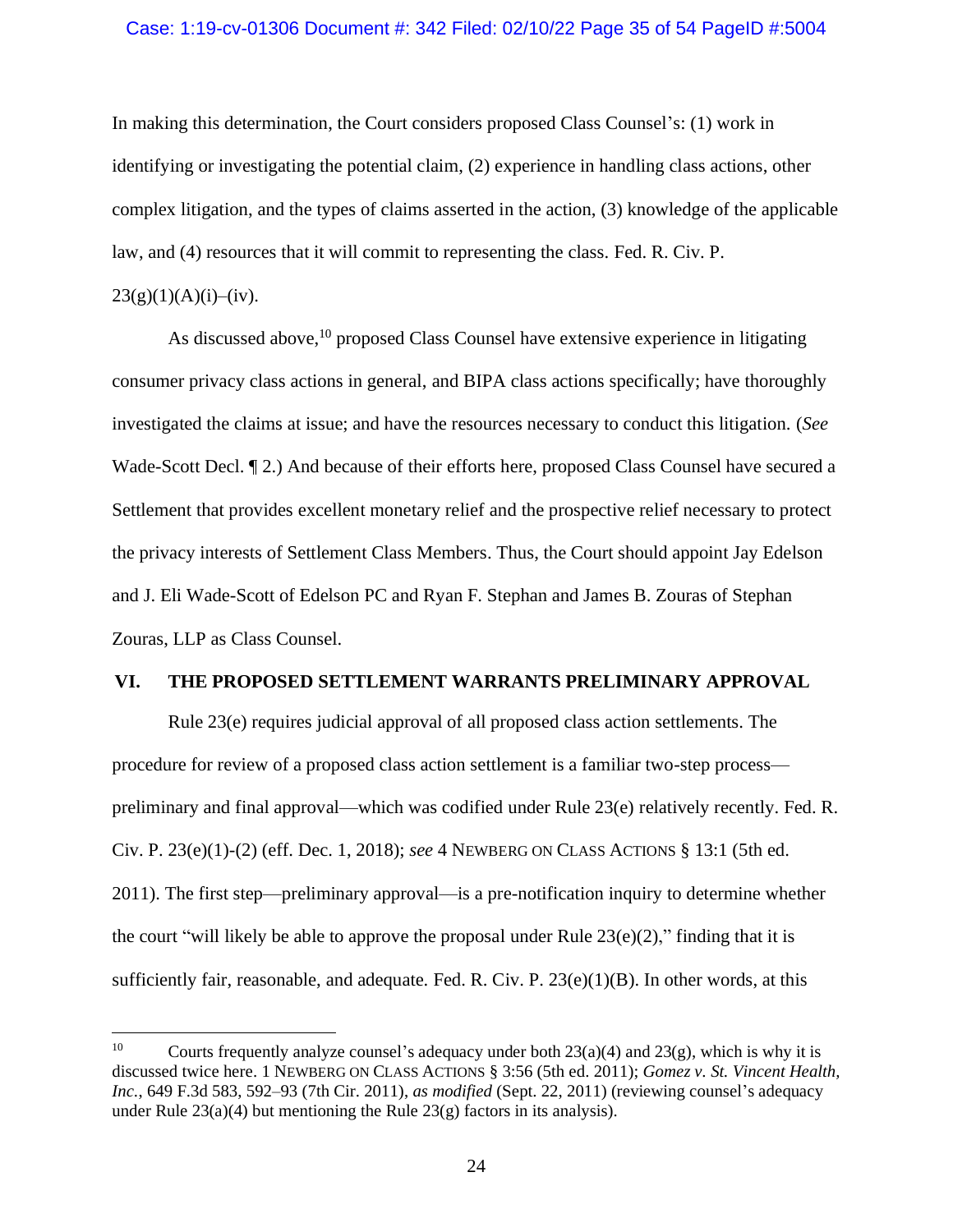## Case: 1:19-cv-01306 Document #: 342 Filed: 02/10/22 Page 36 of 54 PageID #:5005

stage, the Court needs to determine whether the proposed settlement is "within the range of possible approval" such that there is "reason to notify the class members of the proposed settlement and to proceed with a fairness hearing." *Gautreaux v. Pierce*, 690 F.2d 616, 621 & n.3 (7th Cir. 1982). Once preliminary approval is granted, class members are notified of the settlement, and the court and parties proceed to the second step: the final fairness determination. *Id.* at 621.

While "[f]ederal courts naturally favor the settlement of class action litigation," a multifactor test must be used to determine whether the proposed settlement is likely to be found fair, reasonable, and adequate. *In re AT & T Mobility Wireless Data Servs. Sales Litig.*, 270 F.R.D. 330, 345 (N.D. Ill. 2010) (quoting *Isby v. Bayh*, 75 F.3d 1191, 1196 (7th Cir. 1996)) (internal quotations omitted). Rule  $23(e)(2)$  directs courts to consider whether: (1) the class representative and class counsel have adequately represented the class; (2) the settlement was negotiated at arm's-length; (3) the settlement treats class members equitably relative to each other; and (4) the relief provided for the class is adequate. Fed. R. Civ. P. 23(e)(2); *see*, *e.g.*, *Snyder v. Ocwen Loan Servicing, LLC*, No. 14 c 8461, 2019 WL 2103379, at \*4 (N.D. Ill. May 14, 2019). 11

<sup>&</sup>lt;sup>11</sup> Notably, the factors to be considered under the amended Rule 23 "overlap with the factors" previously articulated by the Seventh Circuit, which include: (1) the strength of the plaintiff's case compared to the terms of the settlement; (2) the complexity, length, and expense of continued litigation; (3) the amount of opposition to the settlement; (4) the presence of collusion in gaining a settlement; (5) the stage of the proceedings and the amount of discovery completed." *Hale v. State Farm Mut. Auto. Ins. Co.*, No. 12-0660-DRH, 2018 WL 6606079, at \*2 (S.D. Ill. Dec. 16, 2018) (citing *Synfuel Techs., Inc. v. DHL Express (USA), Inc*., 463 F.3d 646, 653 (7th Cir. 2006)); *see also* Fed. R. Civ. P. 23, Advisory Committee's Note to 2018 Amendment ("The goal of this amendment is not to displace any factor, but rather to focus the court and the lawyers on the core concerns of procedure and substance that should guide the decision whether to approve the proposal."). For this reason, decisions prior to the amendment can still provide guidance to the Court.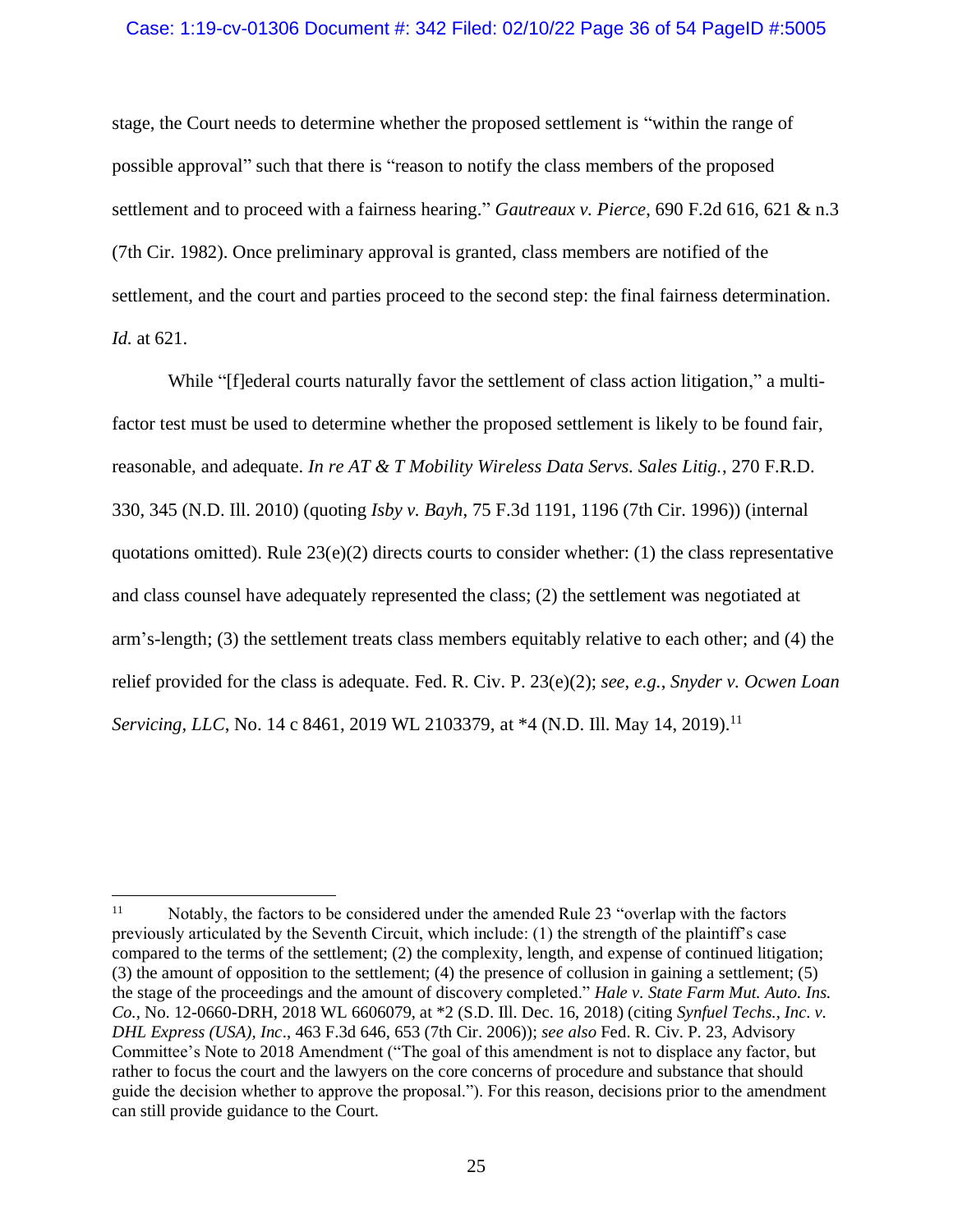The proposed settlement here, which will be no less than \$15,276,227, will provide outstanding monetary and prospective relief to Settlement Class Members without releasing any claims they may have against their employers. It should be approved.

## **A. Plaintiffs and Proposed Class Counsel Have Adequately Represented the Settlement Class.**

The first Rule 23(e)(2) factor considers whether the class representative and class counsel have adequately represented the class. Fed. R. Civ. P.  $23(e)(2)(A)$ . The focus of this analysis is "on the actual performance of counsel acting on behalf of the class" throughout the litigation and in settlement negotiations. Fed. R. Civ. P. 23(e), Advisory Committee's Note to 2018 Amendment; *see Gumm v. Ford*, No. 5:15-cv-41-MTT, 2019 WL 479506, at \*3 (M.D. Ga. Jan. 17, 2019). In considering this factor, courts are to examine whether the plaintiffs and class counsel had adequate information to negotiate a class-wide settlement, taking into account (i) the nature and amount of discovery completed, whether formally or informally, and (ii) the "actual outcomes" of other, similar cases. Fed. R. Civ. P. 23(e) Advisory Committee's Note to 2018 Amendment*.* Ultimately, this factor is generally satisfied where the named plaintiffs participated in the case diligently, and where class counsel fought hard on behalf of plaintiffs and the class throughout the litigation. *See Snyder*, 2019 WL 2103379, at \*4.

Here, Plaintiffs have been involved in nearly every aspect of this case, including by helping their attorneys investigate their BIPA claims, assisting in responding to substantial written discovery, sitting for full-day depositions, conferring with counsel throughout the litigation, and reviewing and approving the Settlement Agreement before signing it. (Wade-Scott Decl. ¶ 5.) Without Plaintiffs stepping up to represent the class and taking on these tasks, the relief secured for the Settlement Class wouldn't have been possible. Given their efforts and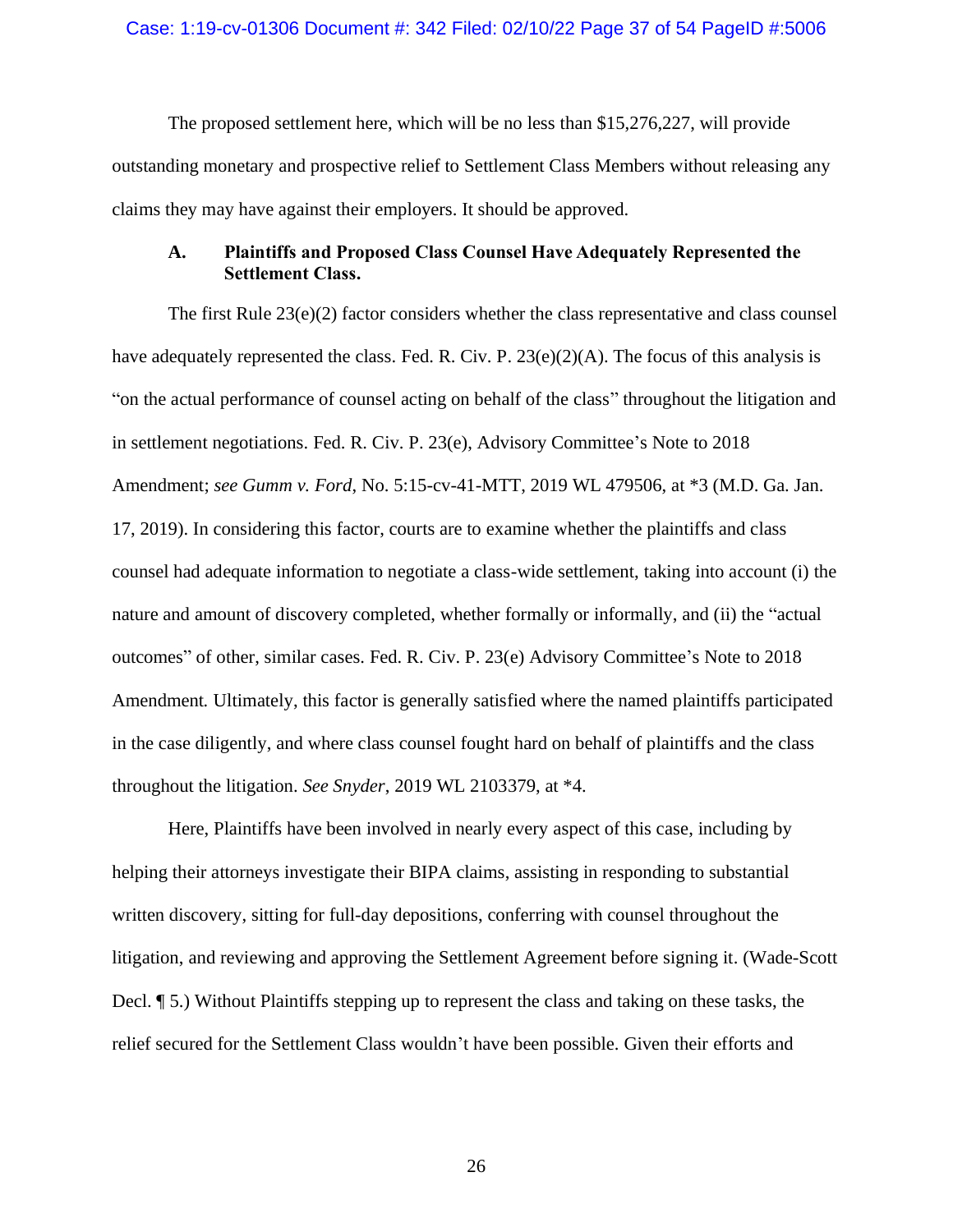### Case: 1:19-cv-01306 Document #: 342 Filed: 02/10/22 Page 38 of 54 PageID #:5007

aligned interest with the class, there can be no doubt that Plaintiffs have only acted in the best interest of the Settlement Class and has adequately represented them.

Likewise, proposed Class Counsel's performance in this case demonstrates that their representation has been beyond adequate, especially when considering (i) the amount and quality of discovery conducted and (ii) the benefits of the Settlement compared to similar privacy settlements, including those under BIPA. By the time settlement discussions came about, the considerable amount of written and oral discovery completed by Plaintiffs' counsel ensured that they had adequate information to assess the strength of the case and negotiate a fair deal. *See Am. Int'l Grp., Inc. v. ACE INA Holdings, Inc.*, No. 07 C 2898, 2011 WL 3290302, at \*8 (N.D. Ill. July 26, 2011) (the standard "is not whether it is conceivable that more discovery could possibly be conducted" but whether the court and parties have enough information "to evaluate the merits of this case"). In addition to written discovery, Plaintiffs took seven depositions of current and former Kronos employees: manager of product management Connor Jarvis, master architect Umesh Gandhi, senior director Jigney Shah, manager of product support David Vo, healthcare area vice-president Lawrence Florio, account executive James Puccini, and product manager Meghan McCaffrey. Each of those deponents provided crucial testimony about the marketing, functionality, or deployment of the time clocks at issue in this case. In short, the issues in this litigation have crystallized sufficiently for Plaintiffs and their counsel to assess the strengths and weaknesses of their negotiating position (based upon the litigation to date, the anticipated outcomes of further fact discovery and expert discovery, and additional motion practice) and evaluate the appropriateness of any proposed resolution. *See Kaufman v. Am. Express Travel Related Servs., Co.*, No. 07-CV-1707, 2016 WL 806546, at \*10 (N.D. Ill. Mar. 2, 2016) (concluding that "extensive formal discovery, when measured against the cost that would be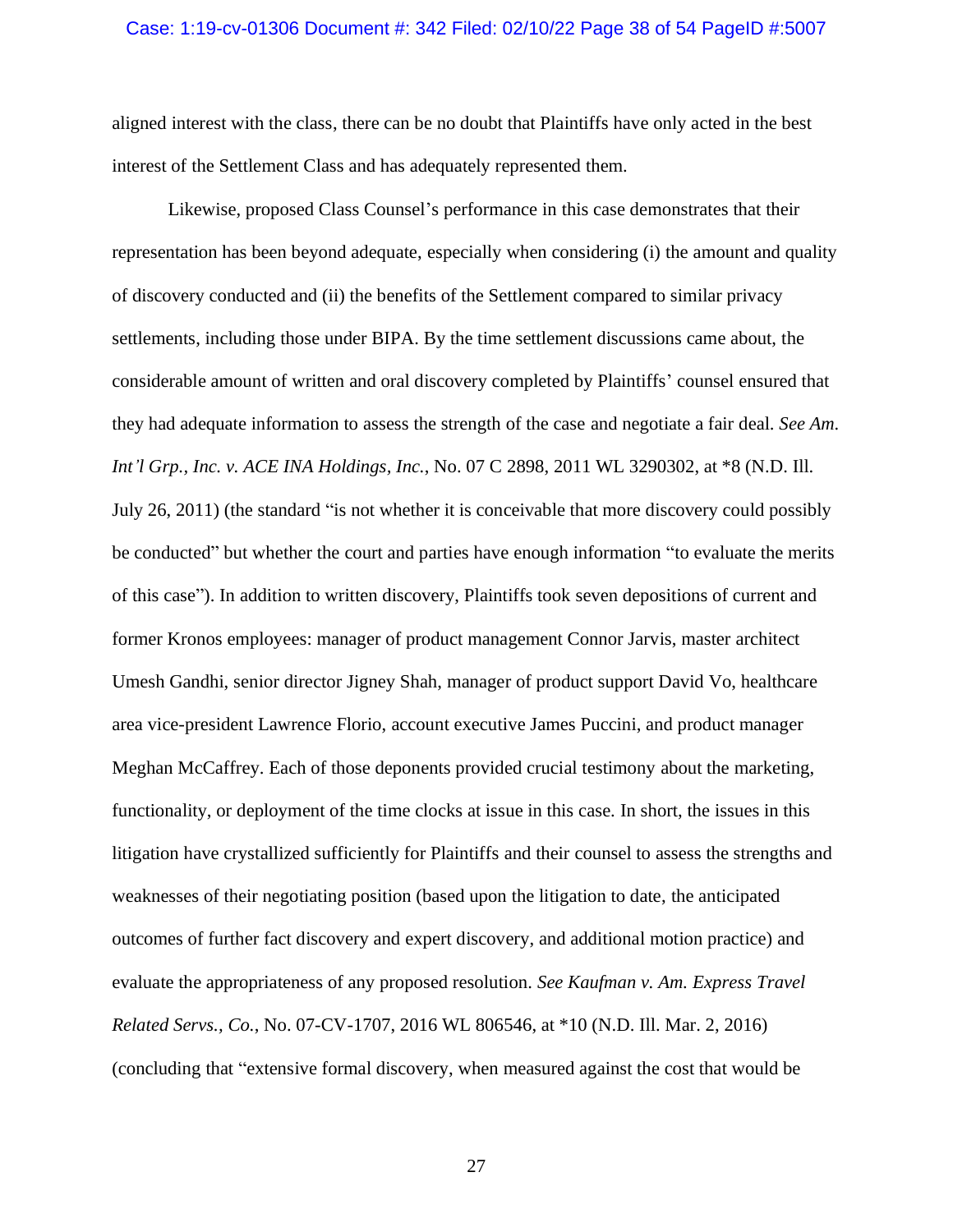## Case: 1:19-cv-01306 Document #: 342 Filed: 02/10/22 Page 39 of 54 PageID #:5008

incurred," would not place the parties in a better position than they are now to determine an appropriate settlement value).

However, Plaintiffs understood that there was one issue on which they needed additional information: the size of the class and class member contact information. During settlement negotiations, Kronos raised their belief that some of the information required to arrive at an exact class size number belongs to their clients. Kronos still provided a representation of the class size along with an explanation as to how they arrived at that number, and Plaintiffs' counsel has no reason to believe that this representation was provided in anything other than absolute good faith. Very likely, the Court could simply have approved the settlement relying on Kronos's representation to define the class size. *See, e.g.*, *Kaufman v. Am. Express Travel Related Servs. Co., Inc.*, 877 F.3d 276, 287 (7th Cir. 2017) (affirming approval of settlement where class size had an "estimated range of 17.7 to 36.9 million people"); *In re Cap. One Tel. Consumer Prot. Act Litig.*, 80 F. Supp. 3d 781, 786 n.3 (N.D. Ill. 2015) (approving settlement where "[t]he parties estimate that approximately 5% of the settlement class is unknown to [Defendant] or Plaintiff").<sup>12</sup>

Instead, Plaintiffs and their counsel have insisted on additional steps to protect the class's interests. Specifically, they will engage in substantial confirmatory discovery to ensure that Kronos's representation of the class size is accurate, including both informal outreach by Kronos to its customers, and, if necessary, compelled responses from those customers by way of subpoena. If it turns out that Kronos's representation as to the class size was correct or too low, nothing will change. But if the Settlement Class is more than five percent larger than the Parties believe, the fund will increase to ensure that Settlement Class Members are compensated as the

<sup>&</sup>lt;sup>12</sup> Kronos's ability to access such data is a major merits issue in the case, making Kronos's reluctance to demonstrate the full extent of that ability during settlement negotiations understandable.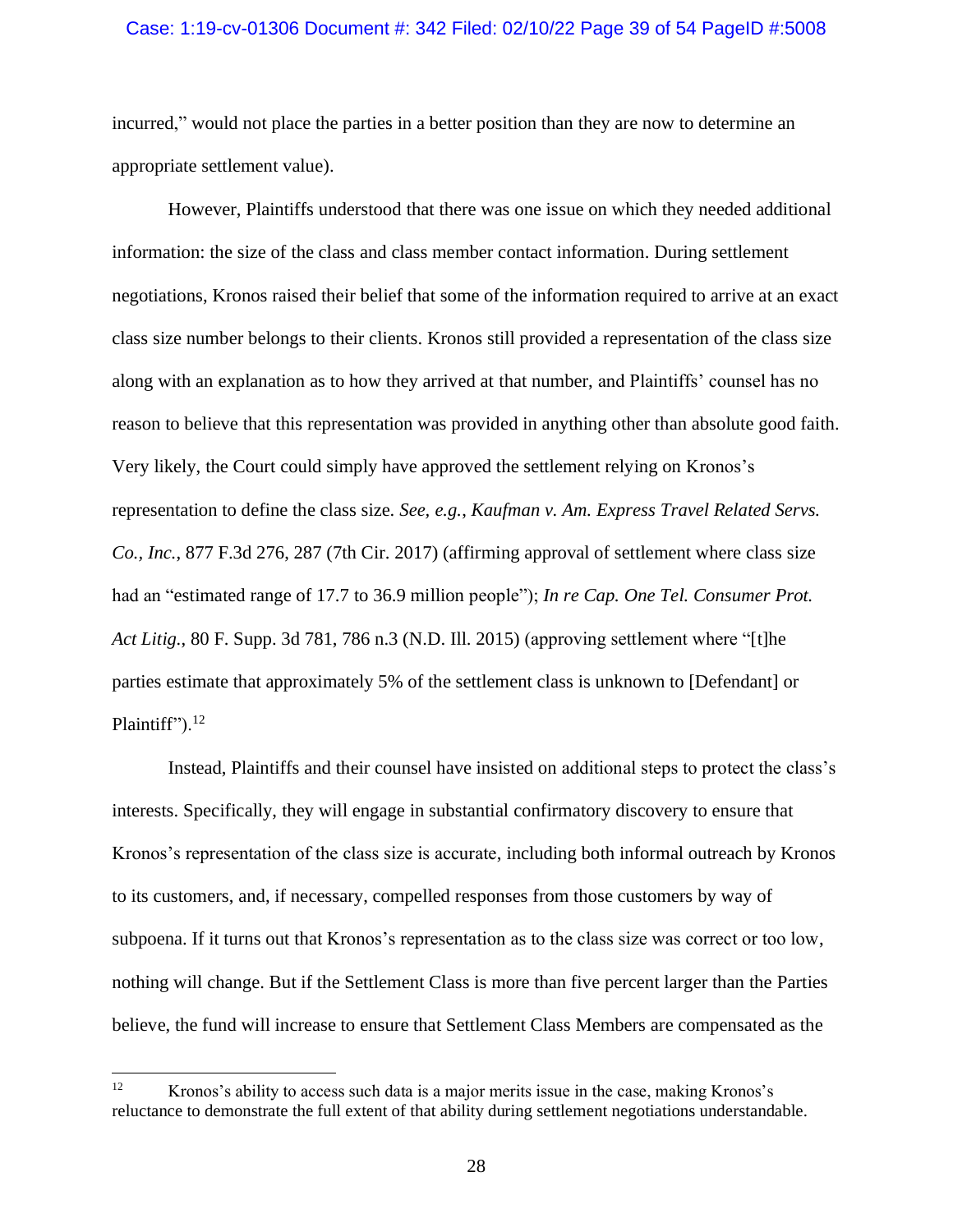## Case: 1:19-cv-01306 Document #: 342 Filed: 02/10/22 Page 40 of 54 PageID #:5009

Parties intend them to be. If the confirmatory discovery reveals that this case is, for some reason, much larger than the Parties thought, then the Parties will go back to the negotiating table with the option for either side to void the agreement. Nevertheless, the Settlement Class is protected here too. Even if the class size is more than 200,000 people, Plaintiffs retain the unilateral option to accept the settlement at the amount that would be paid if there were 200,000 Settlement Class Members. That provision protects the Settlement Class in the event there is a substantial change in the law that might otherwise lead Kronos to want to void the deal.

Second, the monetary relief achieved by Plaintiffs' counsel in the Settlement excels in comparison to other statutory privacy settlements, including many BIPA settlements. Assuming, as Plaintiffs believe will happen, that post-settlement discovery confirms the accuracy of Kronos's representation as to the class size, the settlement fund in this case will be \$15,276,227, none of which will ever go back to Kronos. (*See* Agreement § 1.35.) Assuming a claims rate of 10-20%, the Settlement will result in a *net* payment (meaning after all fees and costs are deducted) of approximately \$290 to \$580 per claimant. This amount dwarfs the amounts recovered in many other statutory privacy class actions, particularly against a backdrop where settlements have commonly secured no relief to the class or only *cy pres* relief. *See*, *e.g.*, *Lane v. Facebook, Inc.*, 696 F.3d 811, 820–22 (9th Cir. 2012) (resolving tens of millions of claims under the Electronic Communications Privacy Act ["ECPA"] for a \$9.5 million *cy pres-*only settlement—amounting to pennies per class member—where \$10,000 in statutory damages were available per claim); *In re Google Buzz Privacy Litig.*, No. C 10-00672 JW, 2011 WL 7460099, at \*3–5 (N.D. Cal. June 2, 2011) (resolving tens of millions of claims, again under the ECPA, for \$8.5 million *cy pres*-only settlement). Some BIPA settlements, too, have depressed the amount defendants have to pay with credit monitoring, caps on the amount claiming class members can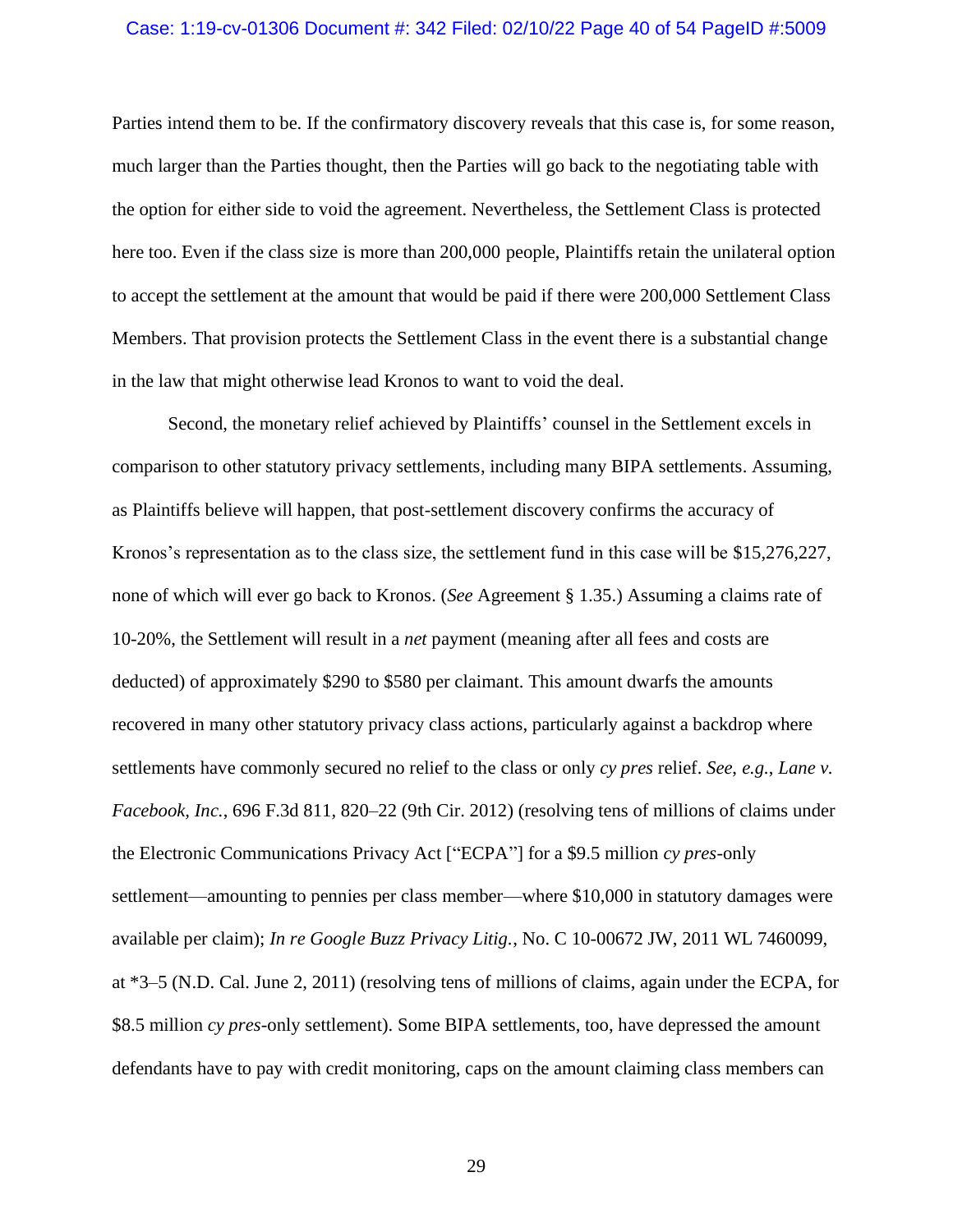recover, and reversion of unclaimed funds. *E.g.*, *Carroll*, 2017-CH-01624 (credit monitoring only); *Marshall*, 2017-CH-14262 (paying a cap of \$270 to individuals who filed claims and reverting the remainder to defendant). Even when comparing against other consumer BIPA settlements with class sizes in the tens of thousands of people, like this one, the per-person relief provided by this Settlement is as good or better than the rest. *See Prelipceanu*, 2018-CH-15883 (\$7 million fund for approximately 260,000 class members); *Miracle-Pond*, 2019-CH-07050 (\$6.75 million fund for potentially millions<sup>13</sup> of class members); *Kusinski*, 2017-CH-12364 (\$25 million fund for approximately 320,000 class members); *Thome*, No. 19-cv-6256, dkt. 90 (\$4.1 million fund for approximately 62,000 class members, and assignment of insurance policy); *Rosenbach v. Six Flags Ent. Corp.*, 2016-CH-00013 (Cir. Ct. Lake Cnty. Oct. 29, 2021) (approving \$36 million fund for approximately 1,110,000 class members, which caps class member payments at \$200 or \$60 depending on date of finger scan and provides that defendant retains all unclaimed funds). Using any metric, the relief secured by this non-reversionary Settlement—approximately \$290 to \$580 per claiming Class Member—is extraordinary, especially for a BIPA case of this magnitude.

Critically, while paying Class Members hundreds of dollars for their claims against Kronos, the Settlement does *not* release any claims against Class Members' employers, who maintained the biometric time clocks at Class Members' workplaces. (Agreement § 1.27 ("Released Parties expressly excludes any of Defendant's customers.").) Indeed, many Class Members—including the Class Representatives—are already covered by pending class action

<sup>&</sup>lt;sup>13</sup> The settlement papers submitted in *Miracle-Pond* represented that there were approximately 954,000 class members, but that number only counted Shutterfly *users* in Illinois; it did not include the vast number of *non-users* who appeared in users' photographs uploaded to Shutterfly and who were included in the settlement class definition.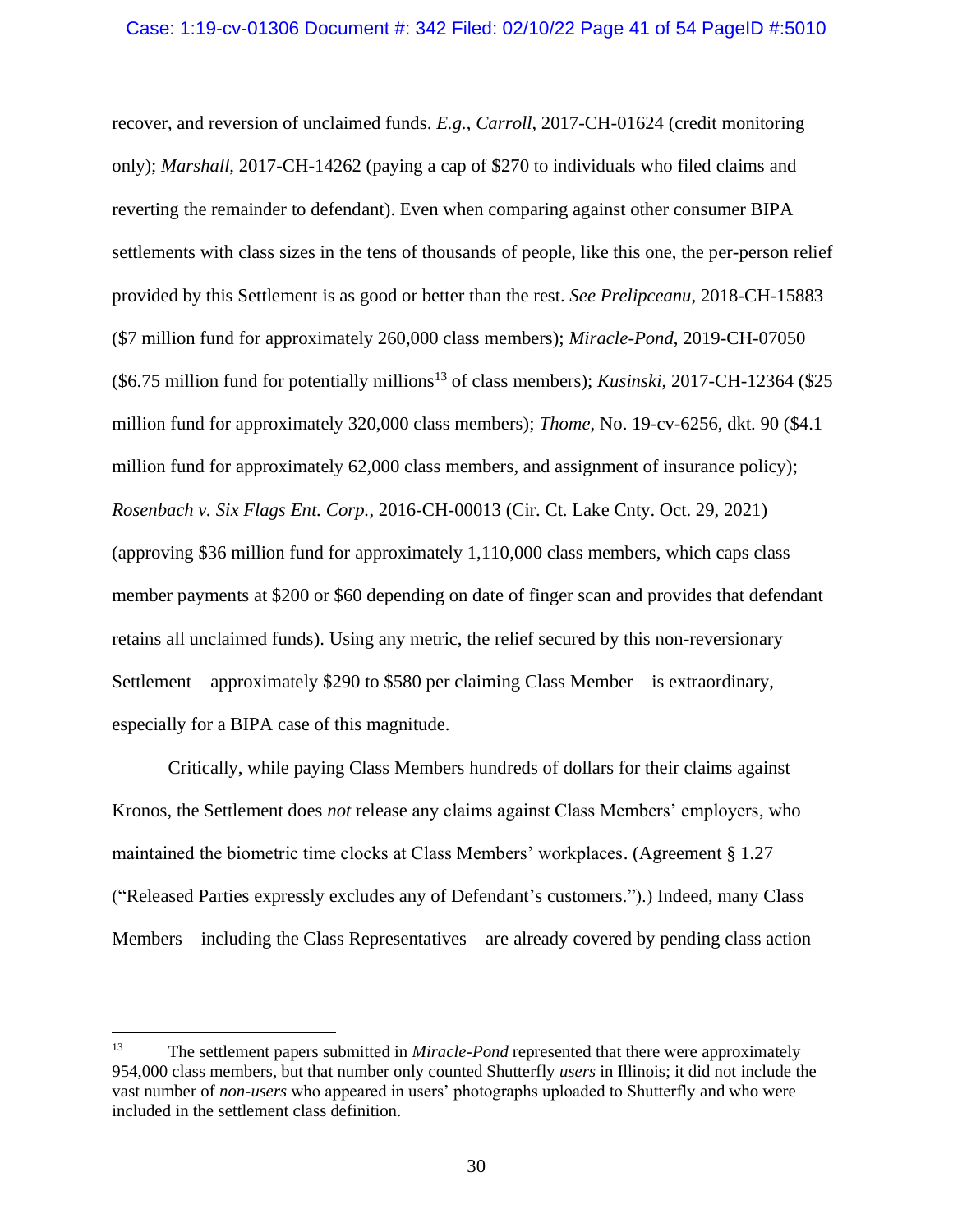## Case: 1:19-cv-01306 Document #: 342 Filed: 02/10/22 Page 42 of 54 PageID #:5011

litigation against their employers, and this settlement will not affect their ability to obtain recovery in those suits.

Finally, aside from the monetary relief, the non-monetary benefits created by the Settlement also demonstrate Plaintiffs' and proposed Class Counsel's outstanding representation of the class. (*See id.* § 2.2.) If Kronos is going to continue to host finger-scan data, it will be required to provide specific notice to its Illinois Kronos Cloud Customers using finger-scan timeclocks that they are required to establish a retention and destruction schedule that complies with BIPA and need to follow that schedule with timely data deletion; notify the subjects of collection, in writing, that finger-scan data, which may be considered biometric information under BIPA, is being collected, stored, used, and disclosed by the customer and/or Kronos; notify the subjects of collection in writing of the purposes and length of term that finger-scan data is being collected, stored, used and disclosed; and obtain a written release to the collection, storage, use and disclosure by the customer and by Kronos itself. This prospective relief aligns perfectly with both the goals of BIPA and those of this lawsuit, as it will ensure that past, current, and future Illinois employees are protected as the legislature intended. *See Rosenbach v. Six Flags Ent. Corp.*, 129 N.E.3d 1197, 1207 (Ill. 2019) (noting that "the point of [BIPA]" is to "prevent problems before they occur and cannot be undone").

If the Settlement is approved, the Settlement Class will reap its valuable benefits thanks to Plaintiffs' and proposed Class Counsel's hard work pursuing this case and representing their interests. This factor is well satisfied.

## **B. The Settlement Was Reached as a Result of Arm's-Length Negotiations Between the Parties.**

The second Rule 23(e)(2) factor looks to whether the parties negotiated the settlement at arm's-length. Fed. R. Civ. P. 23(e)(2)(B). The answer here is easy: yes. Unlike many class action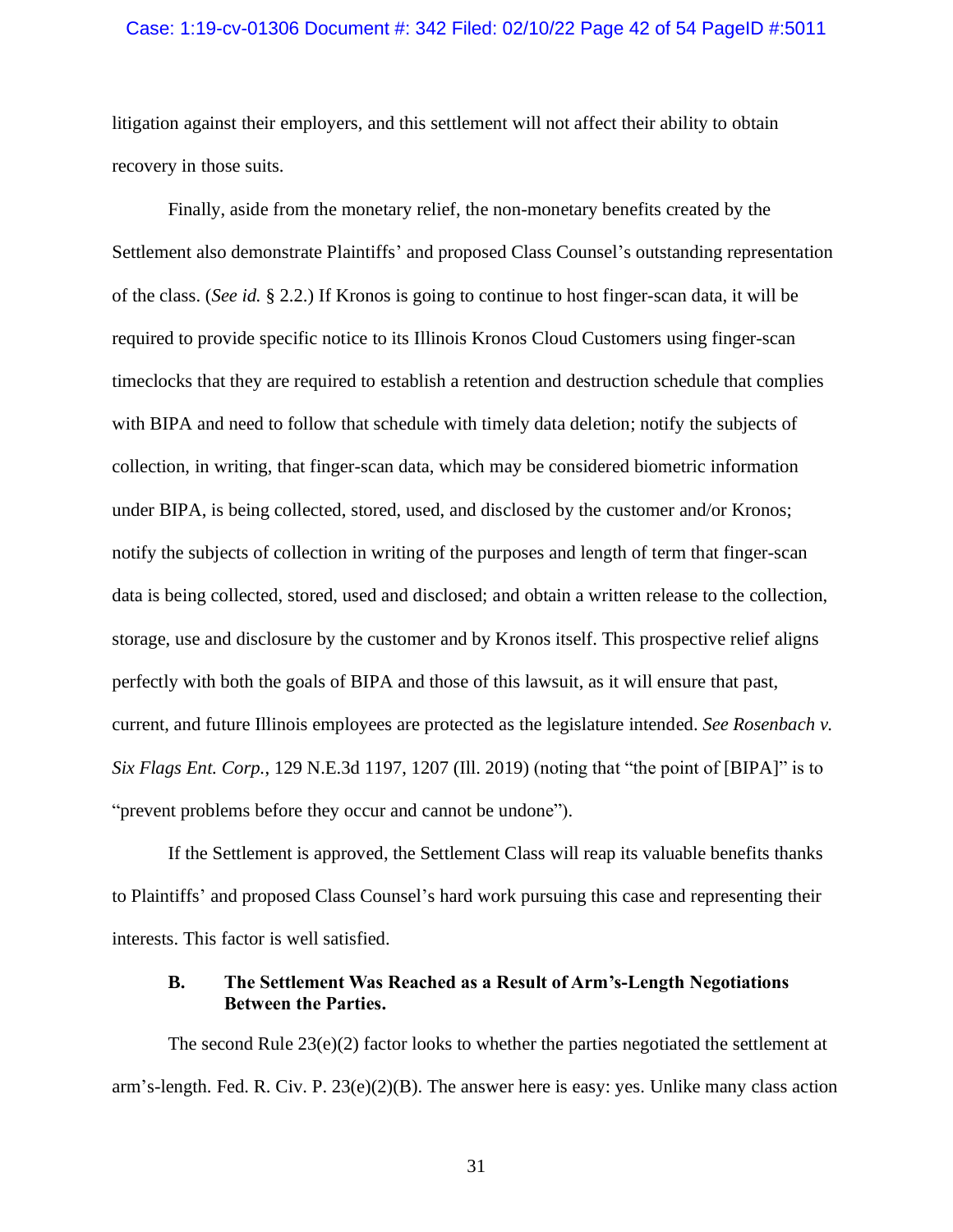#### Case: 1:19-cv-01306 Document #: 342 Filed: 02/10/22 Page 43 of 54 PageID #:5012

settlements "in which settlement negotiations begin before discovery even takes place," this case was contested through an adversarial and contentious process. *Charvat v. Valente*, No. 12-cv-05746, 2019 WL 5576932, at \*5 (N.D. Ill. Oct. 28, 2019). Plaintiffs actively litigated this case for three years, including a motion to dismiss, a motion to strike class allegations, two motions to strike affirmative defenses, a jurisdictional remand and subsequent re-removal, substantial written discovery, and numerous depositions. *See Wright v. Nationstar Mortg. LLC*, No. 14 C 10457, 2016 WL 4505169, at \*11 (N.D. Ill. Aug. 29, 2016) (finding no collusion or unfairness where "the parties have vigorously defended their positions throughout the litigation, participated in two prior mediations, and engaged in discovery" prior to reaching settlement). With several more fact depositions of Kronos employees soon approaching and multiple discovery motions pending, the Parties began to discuss the possibility of resolution. (Wade-Scott Decl. ¶ 3.) These discussions ultimately led to a full-day, private meditation with Judge James F. Holderman (Ret.) of JAMS Chicago on August 31, 2021. (*Id.*) While productive, the mediation did not end in immediate settlement, and the Parties proceeded with litigation for another month and a half, including a deposition of a senior-level Kronos employee. (*Id.*) During that time, the Parties still continued to discuss settlement, and, late in the evening on October 20, 2021, were able to reach a binding Memorandum of Understanding. (*Id.*) The Parties then spent the next several months drafting and negotiating the finer deal points of the final Settlement Agreement before executing it in January 2022. (*Id.*) *See Young v. Rolling in the Dough, Inc.*, No. 17-cv-7825, 2020 WL 969616, at \*4 (N.D. Ill. Feb. 27, 2020) (finding the settlement agreement is "clearly" the product of arm's-length negotiations after it was agreed to after a contested motion, extensive discovery and discovery disputes, and a settlement conference).

The arm's-length nature of these negotiations is further confirmed by the Settlement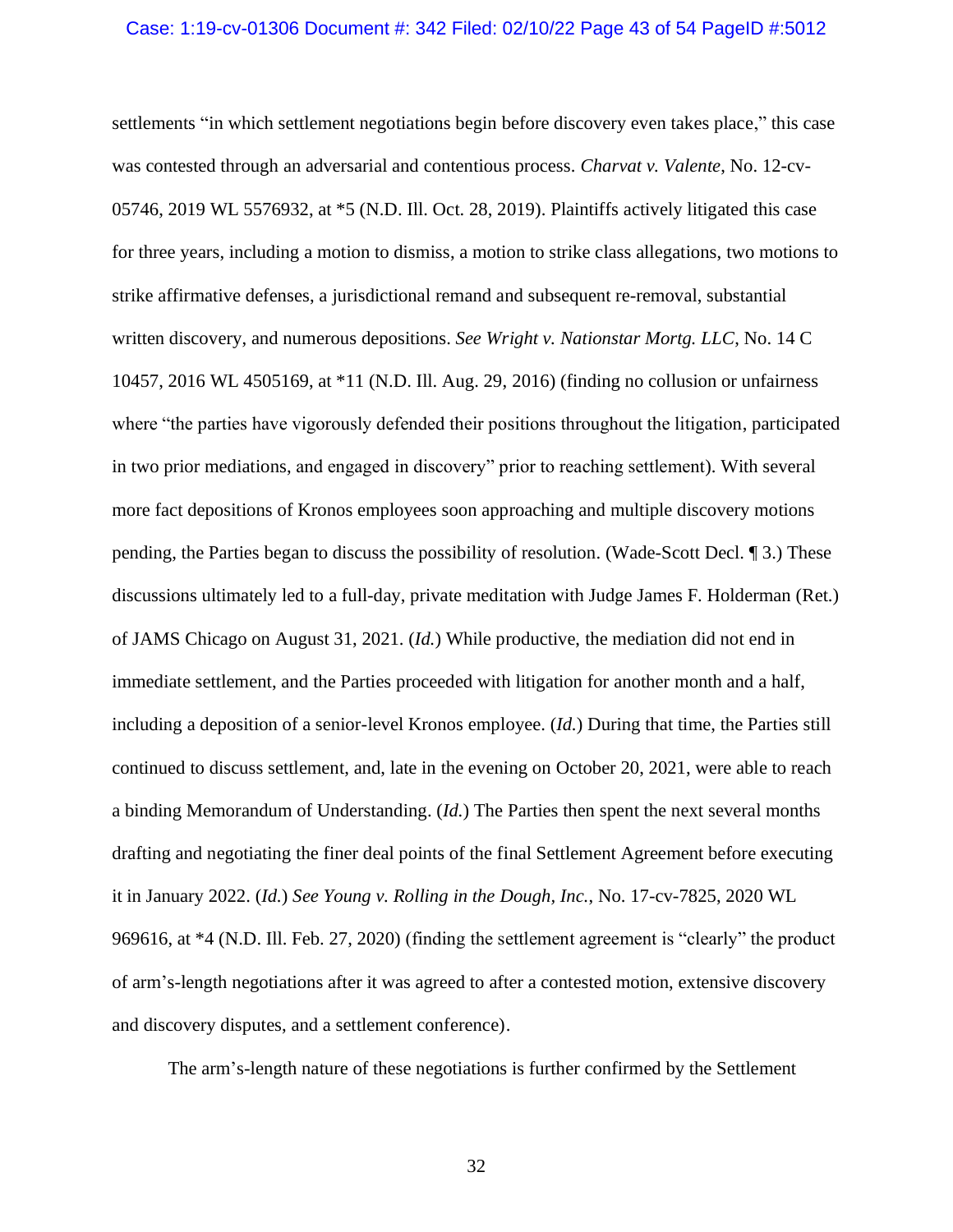#### Case: 1:19-cv-01306 Document #: 342 Filed: 02/10/22 Page 44 of 54 PageID #:5013

itself: it is non-reversionary, provides significant cash payments to Class Members who submit a simple Claim Form, and contains no provisions that might suggest fraud or collusion, such as "clear sailing" or "kicker" clauses regarding attorneys' fees. *See Snyder*, 2019 WL 2103379, at \*4 (approving settlement where "there is no provision for reversion of unclaimed amounts, no clear sailing clause regarding attorneys' fees, and none of the other types of settlement terms that sometimes suggest something other than an arm's length negotiation").

For these reasons, there should be no question that the Settlement here was the result of good-faith, arm's-length negotiations and is entirely free from fraud or collusion. *See Schulte v. Fifth Third Bank*, No. 09-CV-6655, 2010 WL 8816289, at \*4 n.5 (N.D. Ill. Sept. 10, 2010) (noting that courts "presume the absence of fraud or collusion in negotiating the settlement, unless evidence to the contrary is offered").

## **C. The Settlement Treats All Settlement Class Members Equally.**

The next Rule  $23(e)(2)$  factor considers whether the proposed settlement "treats class" members equitably relative to each other." Fed. R. Civ. P. 23(e)(2)(D). Here, given that each Class Member has nearly identical BIPA claims for monetary and injunctive relief against Kronos, the proposed Settlement treats each of them identically. In terms of monetary relief, Kronos has agreed to create a non-reversionary Settlement Fund, from which each Class Member who submits a valid Claim Form will receive a single, *pro rata* payment by check or electronic deposit. (Agreement § 2.1(c)); *see Ortiz v. Fibreboard Corp.*, 527 U.S. 815, 855 (1999) (where class members are similarly situated with similar claims, equitable treatment is "assured by straightforward pro rata distribution of the limited fund"). The Settlement also provides for identical prospective relief requiring Kronos to take steps to ensure compliance with BIPA going forward. (Agreement § 2.2.) Further, each Class Member will release the same BIPA claims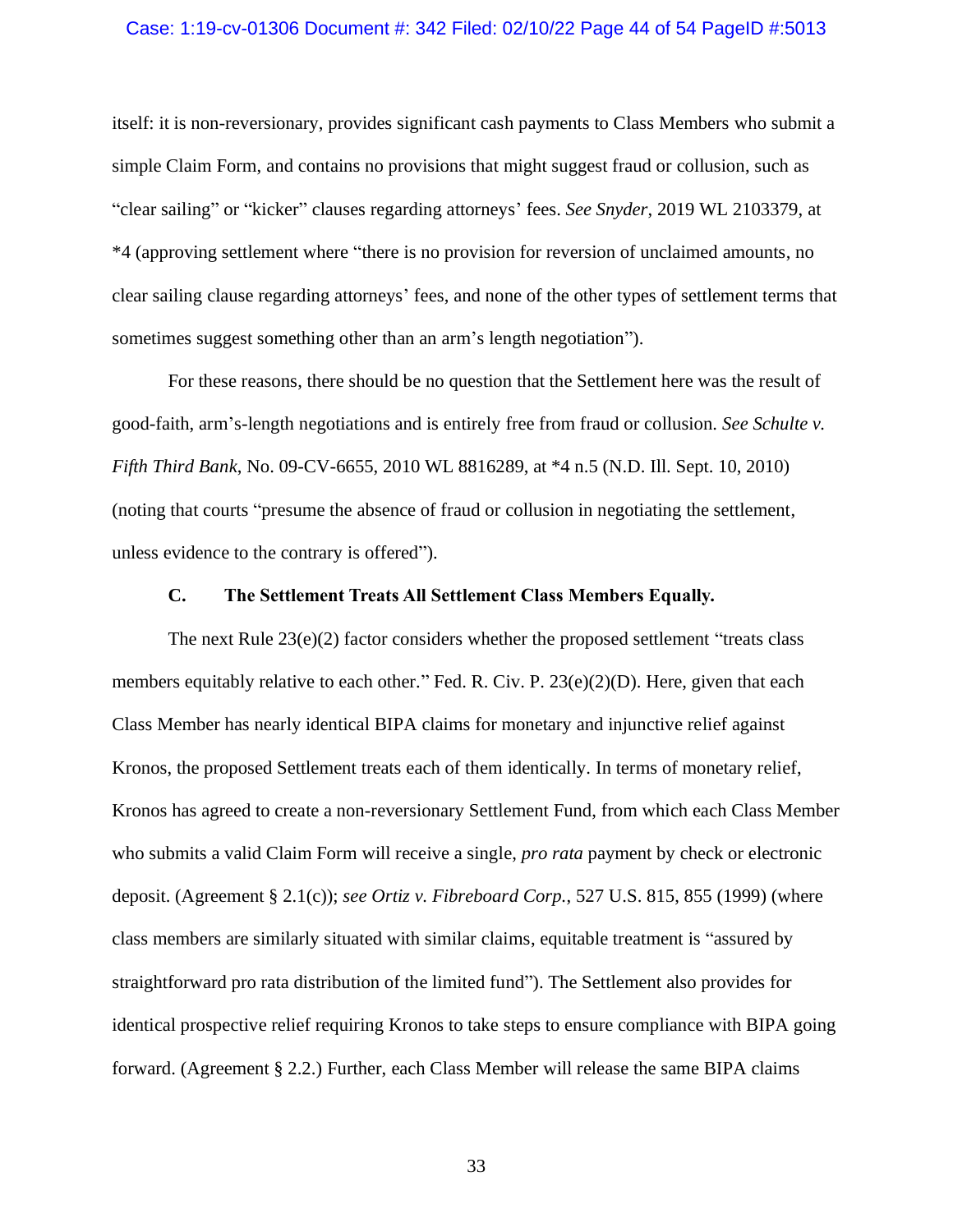against Kronos, and all will retain their claims against their respective employers. (*Id.* §§ 1.26, 1.27, 3.)

Likewise, the provision of a service award to Plaintiffs for serving as Class Representatives is consistent with the equitable treatment of class members. The requested \$7,500 services awards are not only modest relative to the Settlement Fund that Plaintiffs have helped secure for the Settlement Class, they also reflect the work they have done for the Settlement Class, which as described above, included conferring with counsel regularly, answering written discovery, sitting for contentious depositions, and participating in the settlement process. Moreover, an award of this size is squarely in line with, and in many instances lower than, other service awards given to class representatives in BIPA cases. *See Martinez v. Nandos Rest. Grp., Inc.*, No. 19-cv-07012, dkt. 63 (N.D. Ill. Oct. 27, 2020) (\$7,500 service award) (Ellis, J.); *Dixon*, No. 17-cv-8033, dkt. 103 (N.D. Ill. May 31, 2018) (\$10,000 service award) (Kennelly, J.). Given that Plaintiffs' efforts were key to securing the outstanding relief provided by the Settlement, the modest proposed service awards are fully consistent with equity. Because the Settlement treats each member of the Settlement Class equitably, this factor is well satisfied.

## **D. The Relief Secured for the Settlement Class Is Adequate and Warrants Approval.**

The final and most substantive factor under Rule 23(e)(2) examines whether the relief provided for the class is adequate. Fed. R. Civ. P. 23(e)(2)(C). In making this determination, Rule 23 instructs courts to consider several sub-factors, including (i) the cost, risks, and delay of trial and appeal; (ii) the effectiveness of the proposed method of distributing relief to the class; (iii) the terms of any proposed award of attorneys' fees, including timing of payment; and (iv) any agreements made in connection with the proposed settlement. *Id.* As explained below, each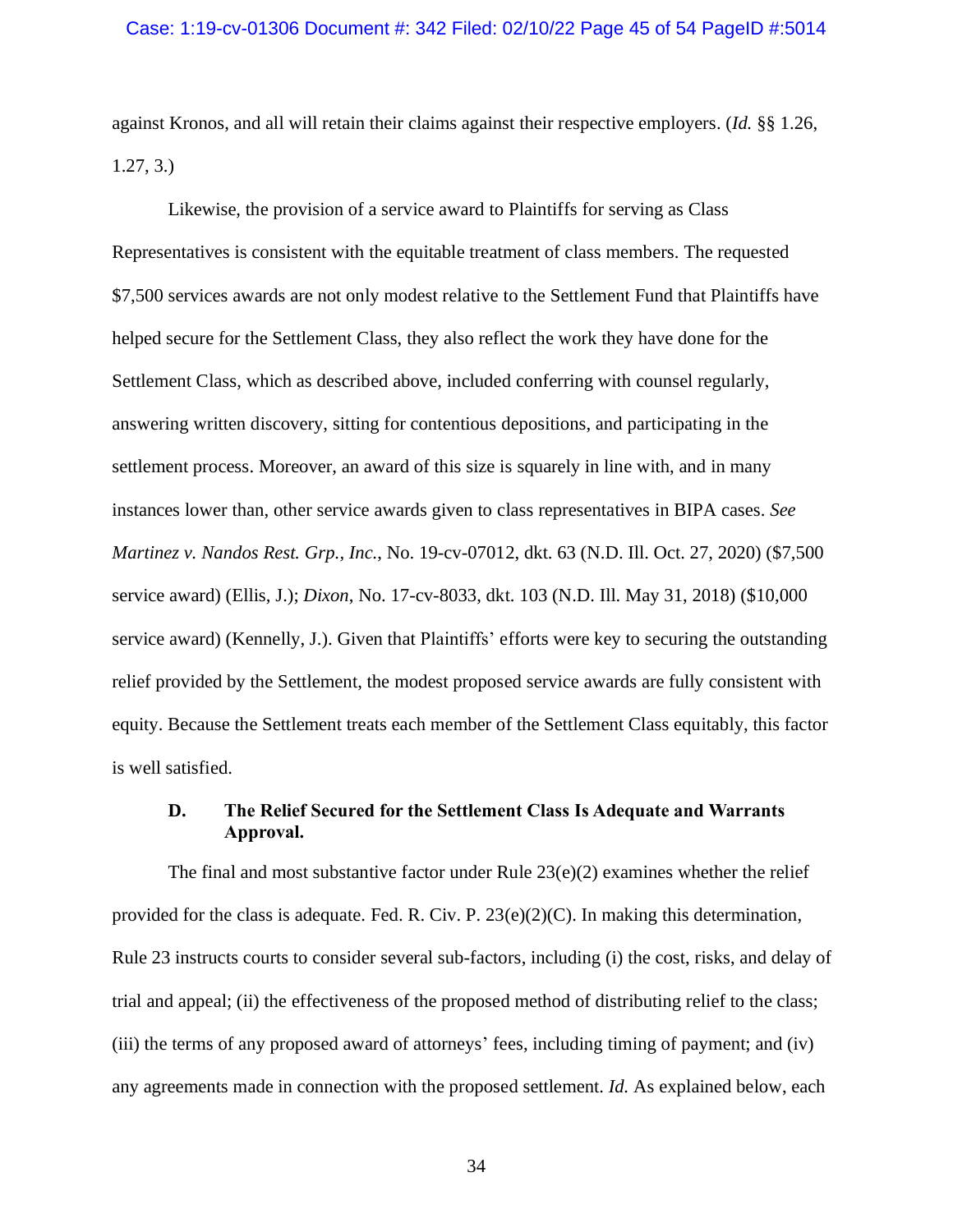of these sub-factors demonstrate that the relief provided by the Settlement is excellent—well beyond adequate—and should be approved.

## **1. The cost, risk, and delay of further litigation compared to the Settlement's benefits favors final approval.**

In evaluating the adequacy of the relief provided to the class, courts should first compare the cost, risks, and delay of pursing a litigated outcome to the settlement's immediate benefits. Fed. R. Civ. P. 23(e)(2), Advisory Committee's Note to 2018 amendment.

The Settlement here warrants approval because it provides immediate relief to the Settlement Class while avoiding potentially years of complex litigation and appeals and the risk that comes along with it. *See Goldsmith v. Tech. Sols. Co.*, No. 92 C 4374, 1995 WL 17009594, at \*4 (N.D. Ill. Oct. 10, 1995) ("As courts recognize, a dollar obtained in settlement today is worth more than a dollar obtained after a trial and appeals years later."). Kronos's main defense in this case was its contention that even though it did not obtain the written consent required by the plain language of the statute, some other form of implied consent still precluded its liability. Plaintiffs sought to have this defense stricken as legally insufficient, but the Court reserved the question for a later stage of litigation. Additionally, Kronos argued that the information captured by its fingerprint scanners were not actually "biometric identifiers" or "biometric information" subject to BIPA, but some third category of finger-scan information outside of BIPA's purview. Plaintiffs again put little stock in this argument, but it is likely that it would come down to a battle of expert witnesses at a trial. *See In re Facebook Biometric Info. Priv. Litig.*, No. 3:15-CV-03747-JD, 2018 WL 2197546, at \*2 (N.D. Cal. May 14, 2018) (denying cross motions for summary judgment on the basis that similar question regarding the nature of biometric technology was a jury issue). The determination of a complex factual issue by a jury is an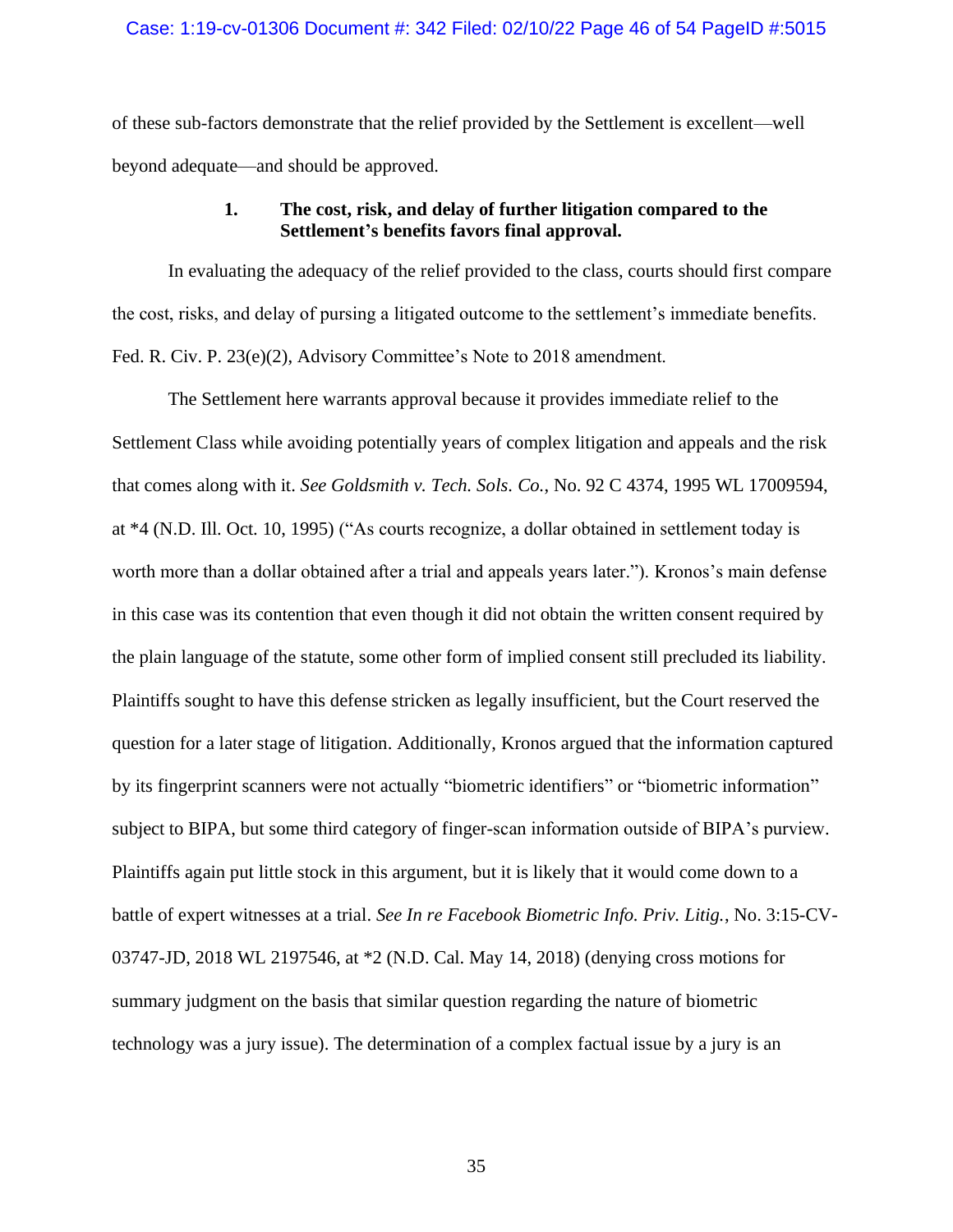## Case: 1:19-cv-01306 Document #: 342 Filed: 02/10/22 Page 47 of 54 PageID #:5016

inherently uncertain proposition, particularly compared with the certain relief offered by this Settlement.

Likewise, the Parties also would have been forced to litigate the issue of class certification adversarially. *See* Fed. R. Civ. P. 23(e)(2), Advisory Committee's Note to 2018 Amendment (instructing courts to consider the likelihood of certifying the class for litigation in evaluating this sub-factor); *see also Hudson v. Libre Tech., Inc*., No. 3:18-cv-1371-GPC-KSC, 2020 WL 2467060, at \*6 (S.D. Cal. May 13, 2020) ("Proceeding in this litigation in the absence of settlement poses various risks such as failing to certify a class."). Although Plaintiffs believe this case is amenable to class certification given Defendant's uniform conduct, *see In re Facebook Biometric Info. Privacy Litig.*, 326 F.R.D. at 549 (certifying Rule 23(b)(3) class of Facebook users in Illinois for whom Facebook created and stored a face template), and that they would ultimately prevail on certification issues, that process is by no means risk-free. That isn't to say that the Court can ignore questions regarding the propriety of class certification; as discussed above, it cannot. The important point is that in the context of settlement, Kronos doesn't object to certification of the class, which permits the Court to focus its class certification analysis on protecting absent class members without worrying about the effect of certification on Kronos. *See Mullins*, 795 F.3d at 669 (explaining that defendants also have due process rights that can affect certification). This Settlement provides excellent relief to the Settlement Class Members now, avoiding years of delay to resolve these questions.

Protracted litigation would also consume significant resources, including the time and costs associated with the remainder of discovery, securing expert testimony on complex biometric and data storage issues, and again, motion practice, trial, and any appeals. It is possible that "this drawn-out, complex, and costly litigation process . . . would provide Class Members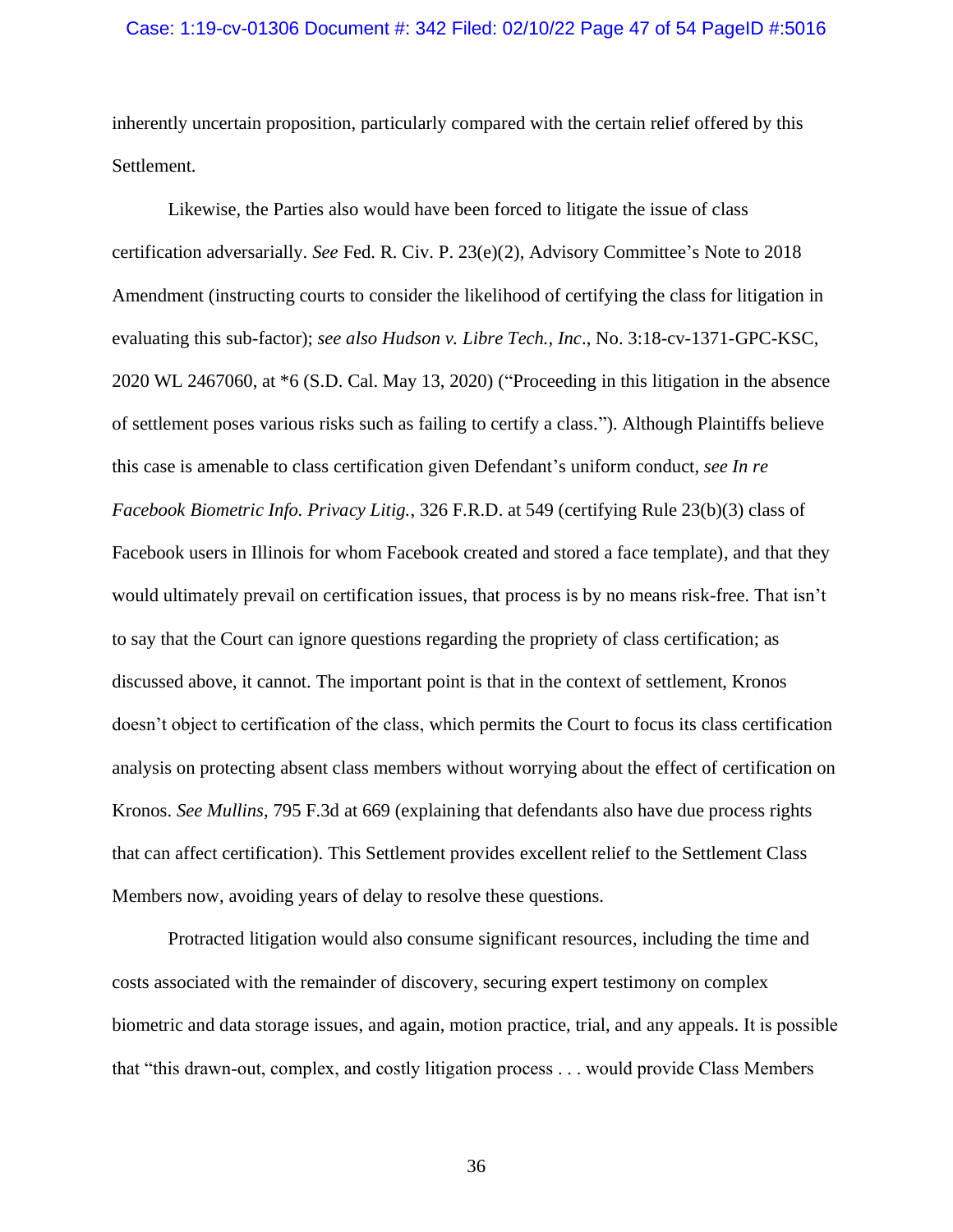#### Case: 1:19-cv-01306 Document #: 342 Filed: 02/10/22 Page 48 of 54 PageID #:5017

with either no in-court recovery or some recovery many years from now[.]" *In re AT & T Sales Tax Litig.*, 789 F. Supp. 2d 935, 964 (N.D. Ill. 2011). Because the proposed Settlement offers immediate—and substantial—monetary relief to the Settlement Class while avoiding the need for extensive and drawn-out litigation, preliminary approval is appropriate. *See*, *e.g.*, *Schulte v. Fifth Third Bank*, 805 F. Supp. 2d 560, 586 (N.D. Ill. 2011) ("Settlement allows the class to avoid the inherent risk, complexity, time, and cost associated with continued litigation.").

## **2. The method of distributing relief to the Settlement Class Members is effective and supports preliminary approval.**

The next sub-factor evaluates whether the settlement's proposed method of distributing relief to the class is effective. Fed. R. Civ. P.  $23(e)(2)(C)(ii)$ . An effective distribution method "get[s] as much of the available damages remedy to class members as possible and in as simple and expedient a manner as possible" while also ensuring that only "legitimate claims" are paid. 4 NEWBERG ON CLASS ACTIONS § 13:53 (5th ed. 2011). Courts have held that requiring a claimant to fill out a short and simple claim form is an appropriate way to balance these concerns, especially in settlements with non-reversionary funds. *See In re Toyota Motor Corp. Unintended Acceleration Mktg. Litig.*, No. 8:10ML 02151 JVS, 2013 WL 3224585, at \*18 (C.D. Cal. June 17, 2013) ("The requirement that class members download a claim form or request in writing a claim form, complete the form, and mail it back to the settlement administrator is not onerous."); *Schulte*, 805 F. Supp. 2d at 591 ("The Court has reviewed the claim form and concludes that it is not unduly burdensome, long, or complex. All information called for on the form is required of the claims administrator in order for it to process claims."); 4 NEWBERG ON CLASS ACTIONS § 13:53 (5th ed. 2011).

The proposed Settlement here satisfies this factor by relying on well-established, effective methods for processing Class Members' Claim Forms and distributing the proceeds of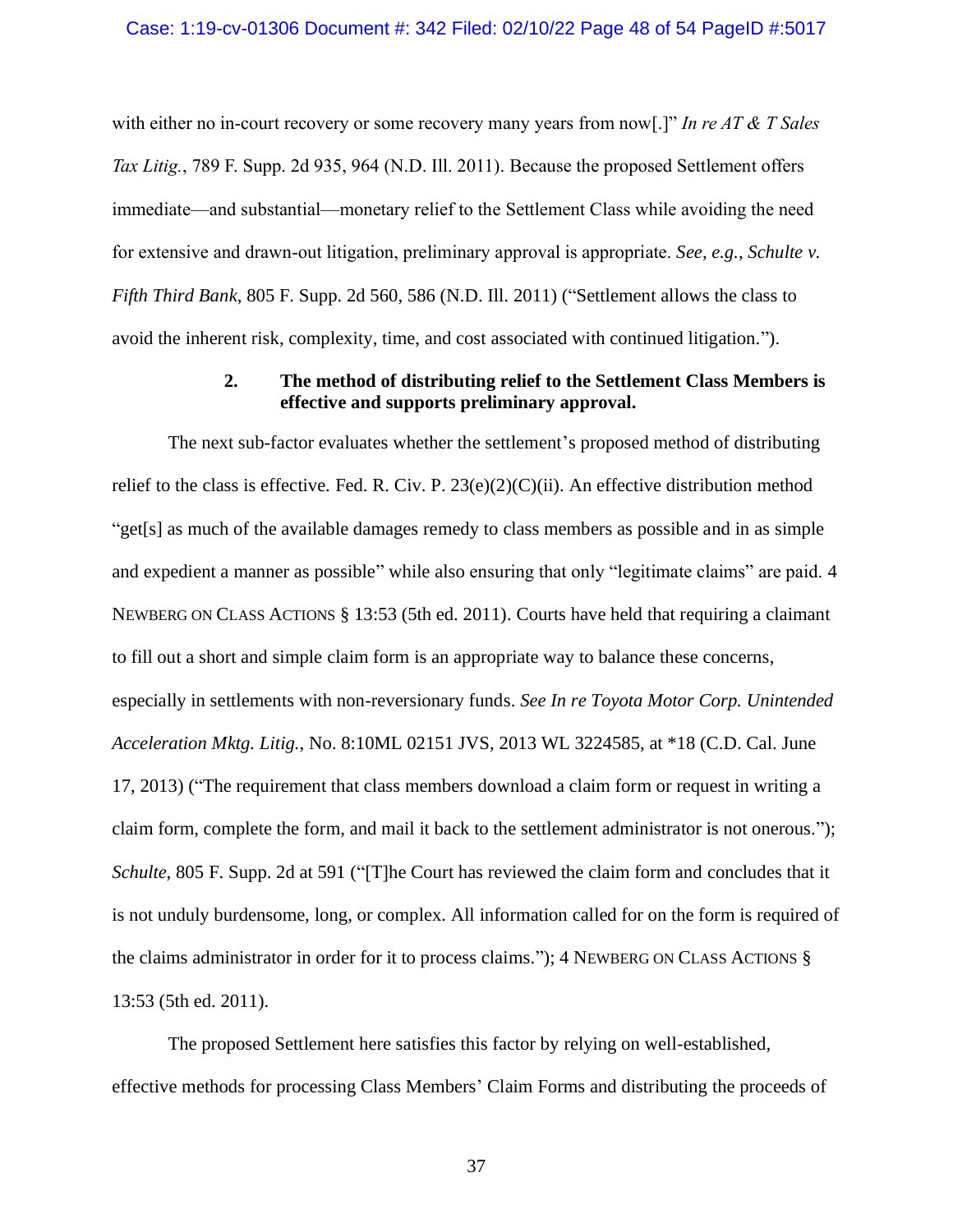## Case: 1:19-cv-01306 Document #: 342 Filed: 02/10/22 Page 49 of 54 PageID #:5018

the Settlement. The Settlement Fund will be distributed to Class Members who submit a short and simple Approved Claim Form, by mail or online, to the Settlement Administrator—an independent third party with extensive experience handling the administration of settlement funds. (*See* Agreement, Exs. A, C.) Each person in the Settlement Class for whom an address is obtained will be sent a paper Claim Form in the mail, attached to the direct notice, and will have the option to alternatively file their claim online through the Settlement Website. The online Claim Form also lets Class Members select to receive their Settlement Payment by Venmo, Zelle, Paypal, or check. (*Id.* § 1.5.) The Settlement Administrator will provide Class Members with resources (including a website, mailing address, and toll-free phone number) to contact the Settlement Administrator or Class Counsel directly, review and process the Claim Forms, and then disperse to Class Members their *pro rata* share of the Settlement Fund upon approval of the Court. (*Id.* §§ 1.37, 5.1.) This distribution method is effective and supports approval.

## **3. The terms of the requested attorneys' fees are reasonable.**

The third and final relevant sub-factor<sup>14</sup> considers the adequacy of the relief provided to the class taking into account "the terms of any proposed award of attorney's fees, including timing of payment." Fed. R. Civ. P. 23(e)(2)(C)(iii). If the Settlement is preliminarily approved, proposed Class Counsel plans to petition the Court for an award of reasonable attorneys' fees after the Settlement Class has received notice of the Settlement. The Settlement's contemplated method of calculating attorneys' fees (i.e., the percentage-of-the-fund method), and its limit on attorneys' fees (i.e., no more than 33% of the non-reversionary Settlement Fund) is reasonable

<sup>&</sup>lt;sup>14</sup> The fourth sub-factor, which requires the parties to identify any side agreements made in connection with the settlement, Fed. R. Civ. P.  $23(e)(2)(C)(iv)$ , is not applicable here as the written Settlement Agreement provided to the Court represents the entirety of the Parties' proposed Settlement. (Wade-Scott Decl. ¶ 4.) Since there are no side agreements to be identified, this sub-factor weighs in favor of preliminary approval.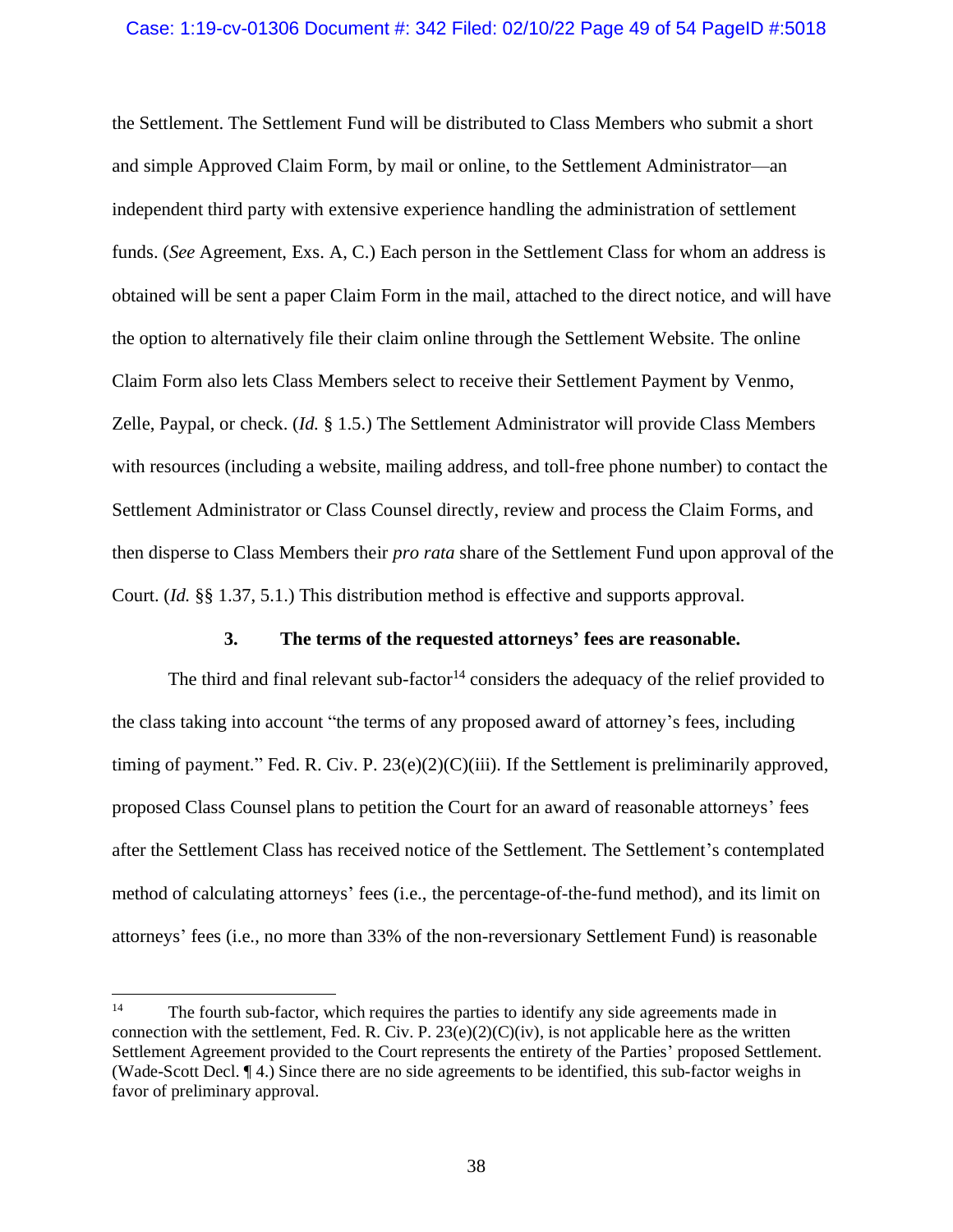and predicated on the outstanding relief provided to the Settlement Class. (Agreement § 8.1.) In fact, the percentage-of-the-fund method has been used to determine a reasonable fee award in every BIPA class action settlement creating a common fund to date, and a 33% award will adequately capture the hypothetical *ex ante* agreement that the Settlement Class would have entered into with proposed Class Counsel had they sought them out in the market, given the risks in the case. *See Williams v. Rohm & Haas Pension Plan*, 658 F.3d 629, 635 (7th Cir. 2011); *e.g.*, *Lopez-McNear v. Superior Health Linens, LLC*, No. 19-cv-2390, dkt. 69 (N.D. Ill. Apr. 27, 2021) (awarding 35% of fund); *Cornejo v. Amcor Rigid Plastics USA, LLC*, No. 1:18-cv-07018, dkt. 57 (N.D. Ill. Sept. 10, 2020) (awarding 35% of fund); *Sekura*, 2015-CH-16694 (awarding 40% of fund); *Zepeda v. Intercontinental Hotels Grp., Inc.*, 2018-CH-02140 (Cir. Ct. Cook Cnty.) (awarding 40% of fund); *Svagdis v. Alro Steel Corp.*, 2017-CH-12566 (Cir. Ct. Cook Cnty.) (awarding 40% of fund); *see also* 5 NEWBERG ON CLASS ACTIONS § 15:83 (5th ed. 2011) (noting that, generally, "50% of the fund is the upper limit on a reasonable fee award from any common fund"). Accordingly, that the Settlement permits the Court to award 33% of the fund in attorneys' fees is more than appropriate.<sup>15</sup> Finally, if approved, the Settlement provides that attorneys' fees will be paid within five business days after final judgment, including any appeals. (Agreement §§ 1.13, 8.1.) These terms are reasonable and should be preliminarily approved.

For these reasons, Plaintiffs and proposed Class Counsel submit that the monetary and prospective relief provided by the Settlement weighs heavily in favor of a finding that it is fair, reasonable, and adequate, and well within the range of possible approval. The Court should grant preliminary approval.

<sup>&</sup>lt;sup>15</sup> To be clear, Defendant may oppose the amount of attorneys' fees requested by proposed Class Counsel, as there is no "clear-sailing" provision in the Agreement. (Agreement § 8.1.)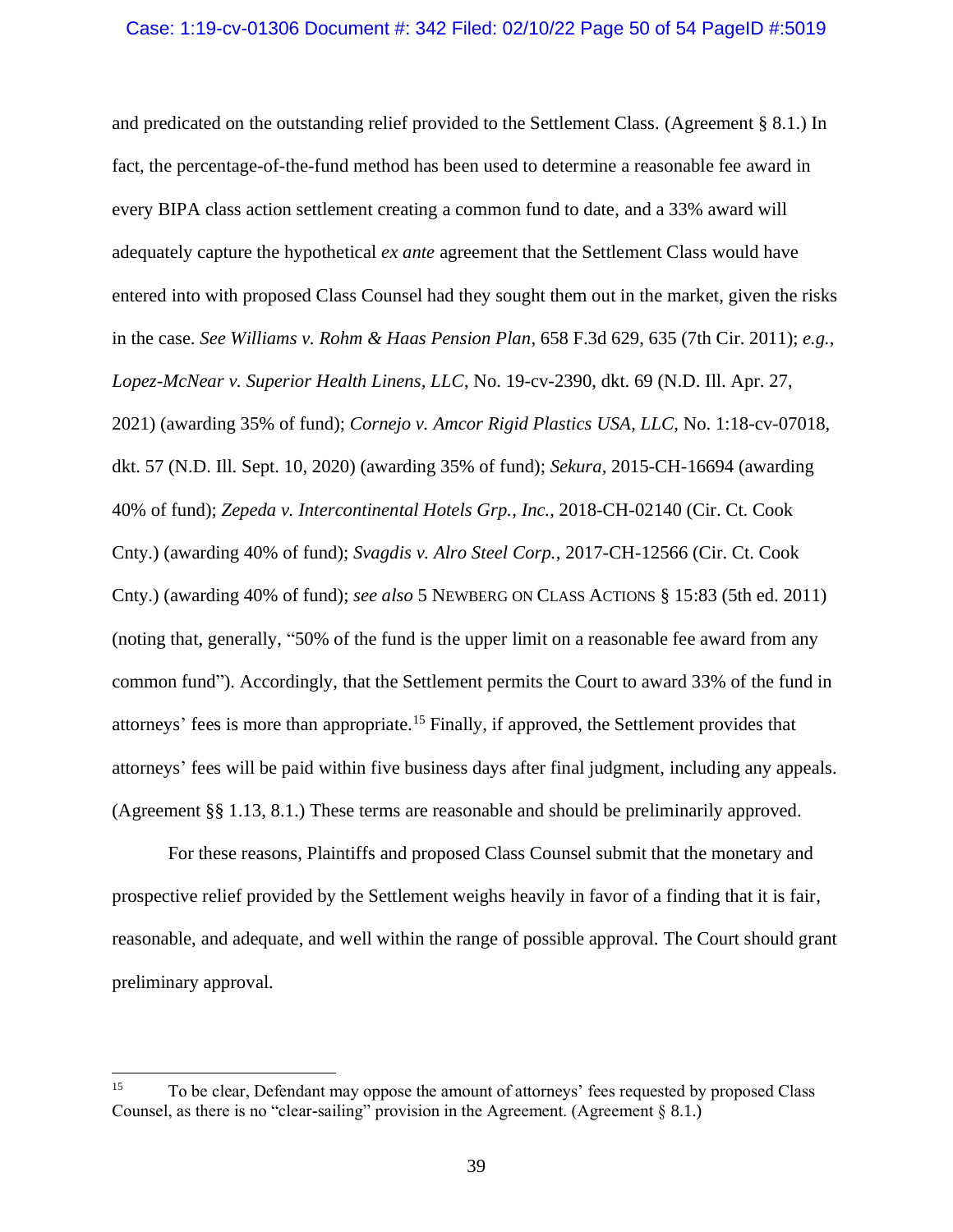## **VII. THE PROPOSED NOTICE PLAN SHOULD BE APPROVED IN FORM AND SUBSTANCE**

Rule 23 and Due Process require that for any "class proposed to be certified for purposes of settlement under Rule  $23(b)(3)$ [,] the court must direct to class members the best notice that is practicable under the circumstances, including individual notice to all members who can be identified through reasonable effort." Fed. R. Civ. P. 23(c)(2)(B); *Eisen v. Carlisle & Jacquelin*, 417 U.S. 156, 173 (1974). Rule 23(e)(1) similarly provides that "[t]he court must direct notice in a reasonable manner to all class members who would be bound by the [proposed settlement, voluntary dismissal, or compromise.]" Fed. R. Civ. P. 23(e)(1). Notice may be provided to the class via "United States mail, electronic means, or other appropriate means." Fed. R. Civ. P.  $23(c)(2)(B)$  (eff. Dec. 1, 2018). The substance of the notice to the Settlement Class must describe in plain language the nature of the action, the definition of the class to be certified, the class claims and defenses at issue, that class members may enter an appearance through counsel if so desired, that class members may request to be excluded from the Settlement Class, and that the effect of a class judgment shall be binding on all class members. *See id.*

Here, the Settlement contemplates a comprehensive Notice Plan that will send direct notice by U.S. mail and email in the best manner practicable. Specifically, the Parties' confirmatory discovery will include collecting the names, email addresses, and mailing addresses of all class members from Kronos's customers, either voluntarily or by subpoena if necessary. (Agreement § 7.2.) Once the Class List is compiled, the Settlement Administrator will update the addresses through the National Change of Address database and send direct Notice by e-mail to all members of the Settlement Class for whom a valid e-mail address is available. (*Id.* § 4.1(c); *see id.* Ex. B.) The Settlement Administrator will also be authorized to send up to three reminder e-mails, which in Class Counsel's experience has a material impact on the claims rate. In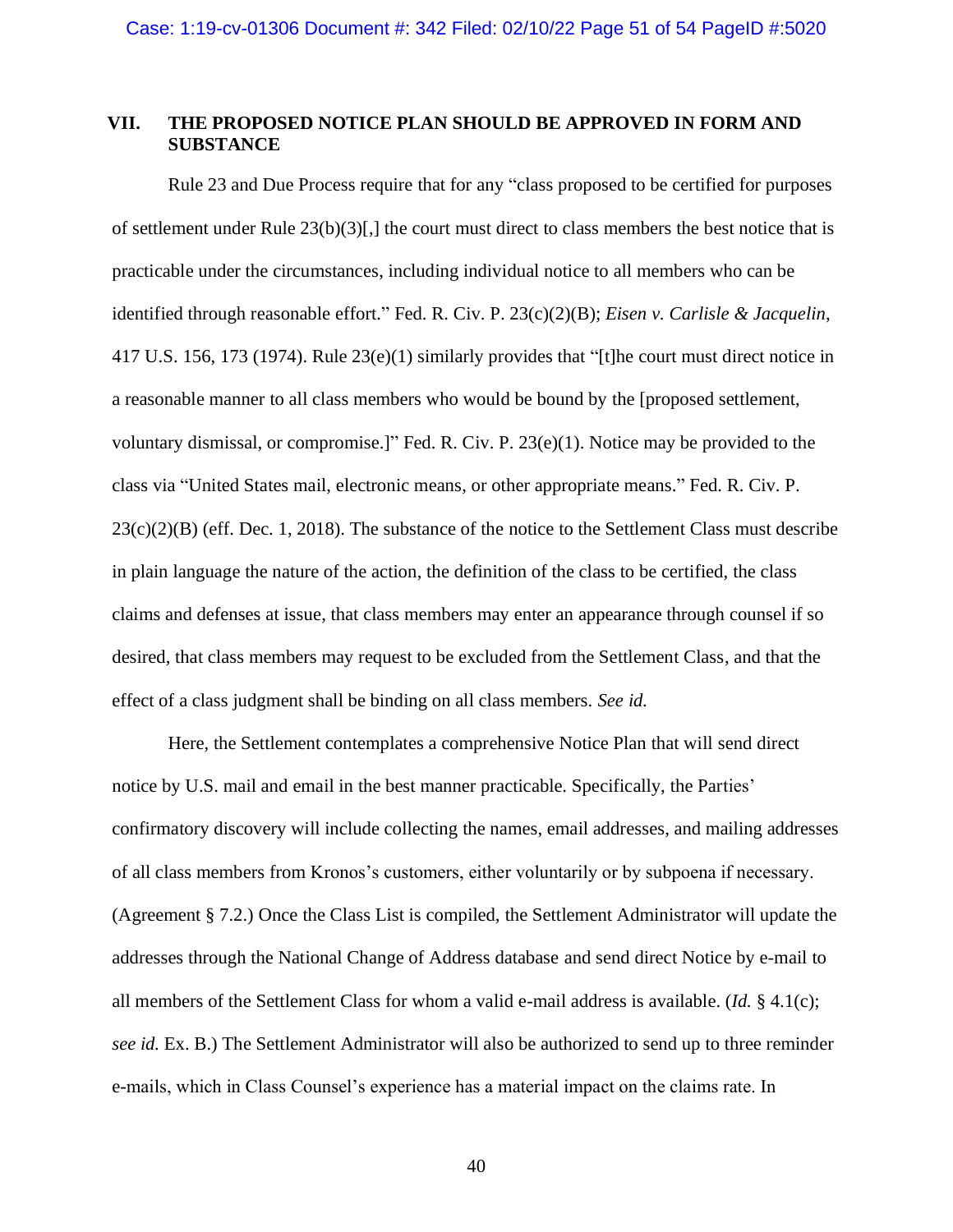## Case: 1:19-cv-01306 Document #: 342 Filed: 02/10/22 Page 52 of 54 PageID #:5021

addition to email, the Settlement Administrator will also send direct notice by First Class U.S. Mail to every Class Member whose physical address is on the Class List, which will include a fold-over postcard Claim Form attached. (*Id.* § 4.1(c); *see id.* Ex. C.) If any Notice by mail is returned as undeliverable, the Settlement Administrator will forward it to any forwarding addresses provided by the U.S. Postal Service, and if none are provided, the Settlement Administrator will perform skip traces to attempt to obtain the most recent addresses for such Settlement Class Members. (*Id.* §§ 4.1(c); 5.1(c).) 16

All of the Notice documents are written in plain, easily-understood language. To ensure a comprehensive Notice, the email and mail Notice will direct class members to a Settlement Website, which will provide class members 24-hour access to further information about the case in English and Spanish, including important court documents and a detailed "long form" Notice document, and will allow class members to submit claims forms online. (*See id.* Exs. A, B & D.) Supporting the mail notices and Settlement Website will be a toll-free telephone line through which class members can contact Class Counsel and the Settlement Administrator to obtain additional information about the Settlement. (*Id.* § 4.1(c).) Finally, the Settlement Administrator will provide notice of the Settlement to the appropriate state and federal officials as required by the Class Action Fairness Act, 28 U.S.C. § 1715. (*Id.* § 4.1(c)(iv).)

Because the proposed Notice Plan effectuates direct Notice in the best practicable manner and fully apprises Settlement Class Members of their rights, it comports with both Rule 23 and Due Process. Consequently, the Court should approve the Parties' proposed Notice Plan.

<sup>&</sup>lt;sup>16</sup> The Settlement Administrator will delete the data nine months after the check issue date, unless otherwise agreed in writing by the Parties as necessary to effectuate the settlement.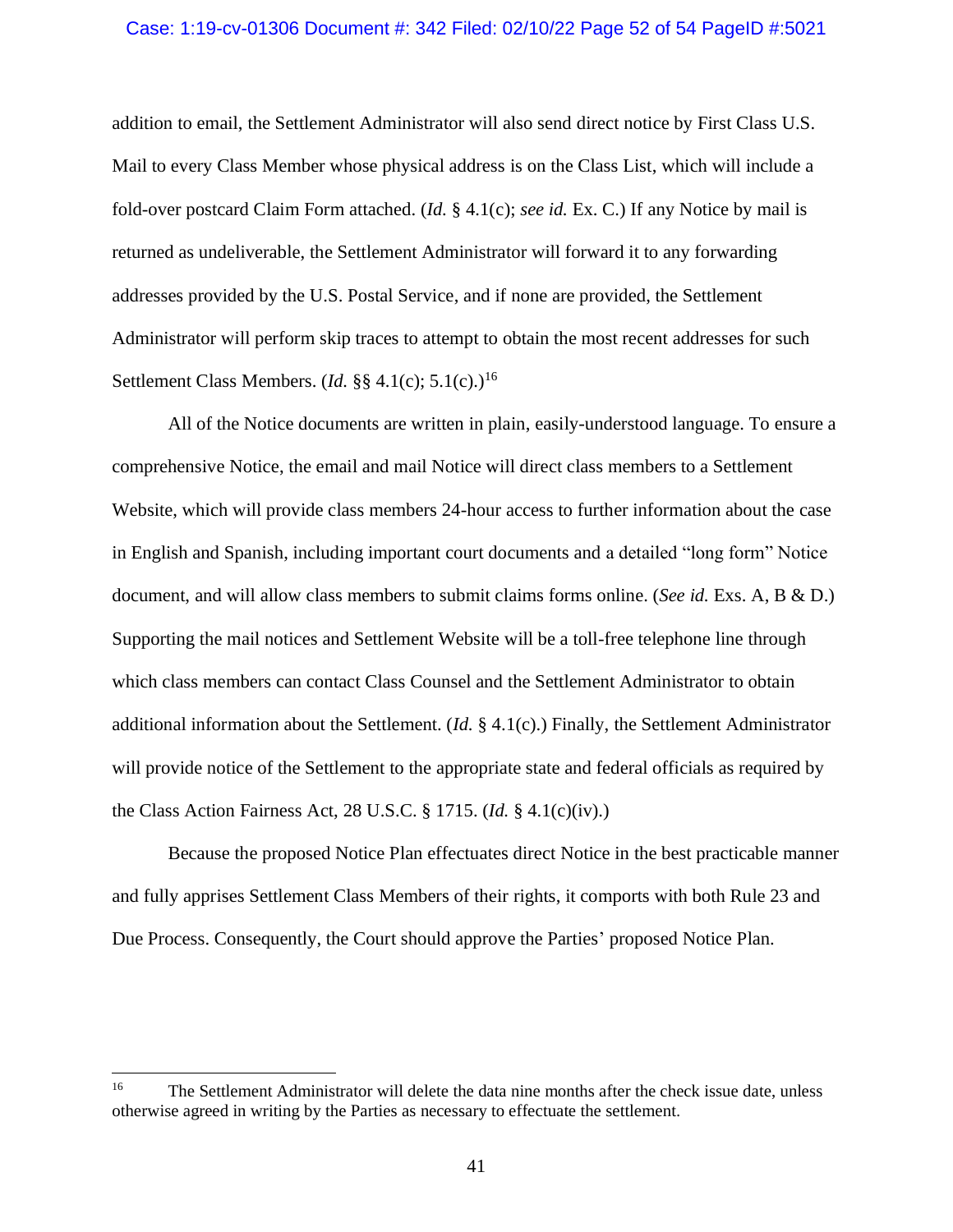## **VIII. CONCLUSION**

For the foregoing reasons, Plaintiffs respectfully request that the Court enter an Order (i) granting preliminary approval of the Parties' proposed Class Action Settlement Agreement, (ii) certifying the proposed Settlement Class for settlement purposes, (iii) approving the form and content of the Notice to the members of the Settlement Class, (iv) permitting the confirmatory discovery as described in the Settlement Agreement, (v) appointing Plaintiffs Charlene Figueroa and Jermaine Burton as Class Representatives, (vi) appointing Jay Edelson and J. Eli Wade-Scott of Edelson PC and Ryan F. Stephan and James B. Zouras of Stephan Zouras, LLP as Class Counsel, (vii) scheduling a final fairness hearing in this matter, and (viii) providing such other and further relief as the Court deems reasonable and just.<sup>17</sup>

Respectfully submitted,

**CHARLENE FIGUEROA AND JERMAINE BURTON,** individually and on behalf of all others similarly situated

Dated: February 10, 2022 By: /s/J. Eli Wade-Scott One of Plaintiffs' attorneys

> Jay Edelson jedelson@edelson.com J. Eli Wade-Scott ewadescott@edelson.com EDELSON PC 350 North LaSalle Street, 14th Floor Chicago, Illinois 60654 Tel: 312.589.6370 Fax: 312.589.6378

James B. Zouras jzouras@stephanzouras.com Ryan F. Stephan rstephan@stephanzouras.com

<sup>&</sup>lt;sup>17</sup> Plaintiffs intend to submit a proposed Preliminary Approval Order for the Court's convenience and to propose future case deadlines.